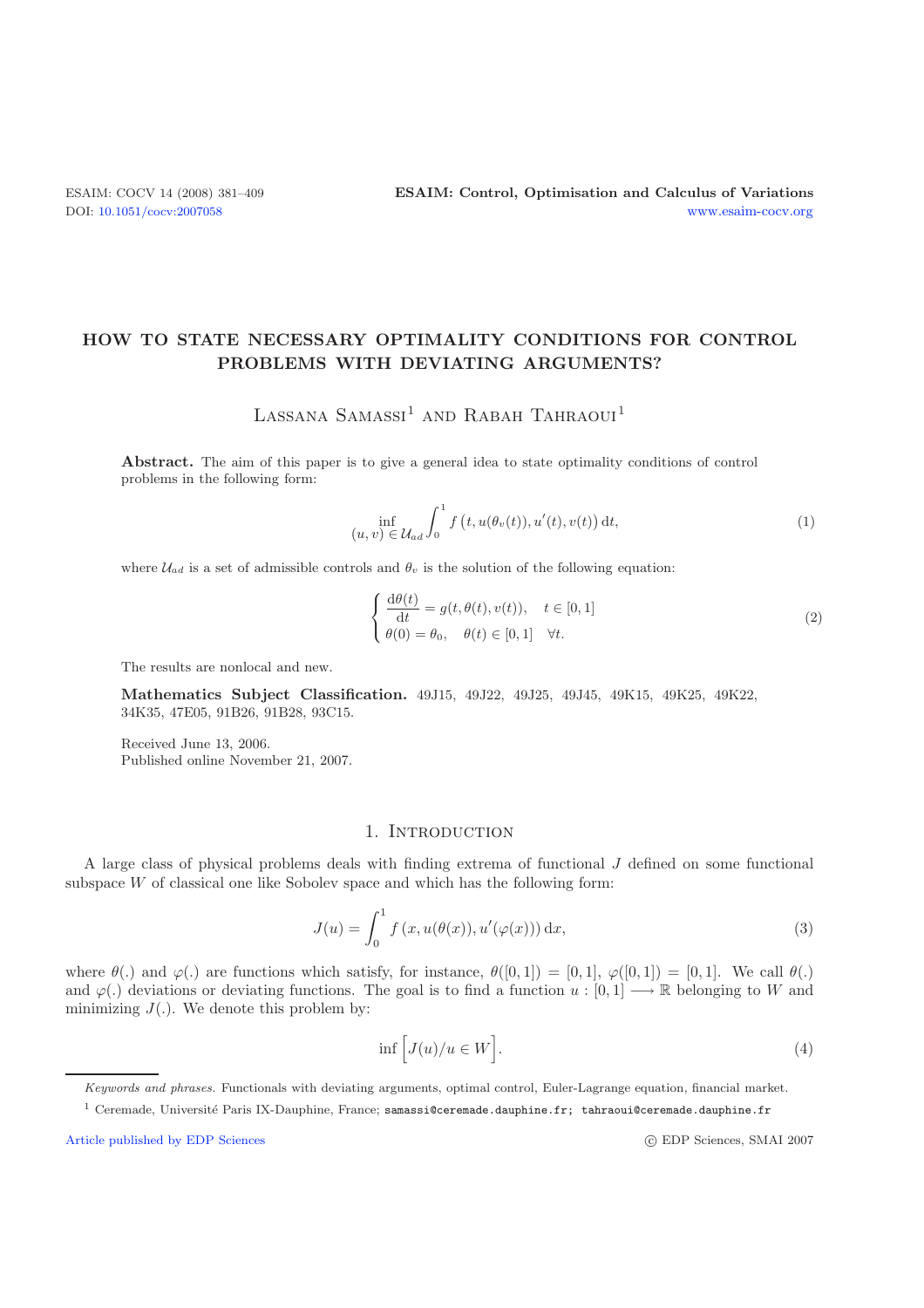Such problems have been studied by many people: for instance we can see [\[5](#page-28-0)[,9](#page-28-1)[,11](#page-28-2)[,17](#page-28-3)] and references of these works. If a solution  $\bar{u}$  of [\(4\)](#page-0-0) exists, then we can ask the following natural question: how to establish Euler-Lagrange equation of [\(4\)](#page-0-0)? We use this terminology by analogy with the classical one.

From  $[5,9,11]$  $[5,9,11]$  $[5,9,11]$  $[5,9,11]$ , it is easy to see that necessary optimality conditions for  $(4)$  cannot be obtained in an easy way as the classical case. Let us denote by  $(x, \eta, \xi)$  the respectives arguments of f. In [\[5\]](#page-28-0) under suitable assumptions, the authors state the following functional differential equation:

$$
\left[\int_0^1 \sigma_\theta(x,t) \frac{\partial f}{\partial \eta}(x,\bar{u}(\theta(x)),\bar{u}'(\varphi(x))) dx\right] - \frac{d}{dt} \left[\int_0^1 \sigma_\varphi(x,t) \frac{\partial f}{\partial \xi}(x,\bar{u}(\theta(x)),\bar{u}'(\varphi(x))) dx\right] = 0,
$$
 (5)

<span id="page-1-1"></span><span id="page-1-0"></span>where W is a functional space of absolutely continuous functions with the derivatives in a Lebesgue space,  $\bar{u}$  a solution of [\(4\)](#page-0-0) and the functions  $\sigma_{\theta}(.,.)$  and  $\sigma_{\varphi}(.,.)$  are defined by:

$$
\sigma_{\theta}(x,t) = \begin{cases} 1 & \text{if } \theta(x) \in [t,1] \\ 0 & \text{if not.} \end{cases}
$$

Similar notation is used for  $\varphi(.)$ , with  $\varphi$  satisfying the following condition: ( $\star$ ) for any measurable subset e of  $[0,1]$  such that  $|e| = 0$  we have  $|\varphi^{-1}(e)| = 0$ , where  $|e|$  stands for Lebesgue measure of e. Let us point out that in [\(5\)](#page-1-0) all the arguments  $\bar{u}(\theta(.)), \bar{u}'(\varphi(.))$  are in the average form: (5) is not local – it is a functional<br>differential equation – and seems to be far away from the classical Euler equation. In our approach we differential equation – and seems to be far away from the classical Euler equation. In our approach we propose a general idea to state necessary conditions of optimality for a large class of problems. Our method applied to problem [\(4\)](#page-0-0) gives the following nonlocal ordinary differential equation:

$$
\frac{\partial}{\partial \eta} \left\langle \nu_t^{\theta}, f(.,\bar{u}(t),\bar{u}'(\varphi(.))) \right\rangle + \sum_{i \in I} \delta_{t_i} \int_{\{\theta = t_i\}} \frac{\partial f}{\partial \eta} \left( s, \bar{u}(\theta(s)),\bar{u}'(\varphi(s)) \right) ds - \frac{d}{dt} \left[ \frac{\partial}{\partial \xi} \left\langle \mu_t^{\varphi}, f(.,\bar{u}(\theta(.)),\bar{u}'(t)) \right\rangle \right] = 0,
$$
\n(6)

in the distribution space  $\mathcal{D}'_t(0,1)$ . The measures  $\nu_t^{\theta}$  and  $\mu_t^{\varphi}$  stand for two counting measures defined from, respectively, the deviations  $\theta(.)$  and  $\varphi(.)$  and  $\delta_{t_i}$  stands for Dirac measure at  $t_i$ . I is a subset of N, possibly empty and the real numbers  $t_i$  verify:

$$
| \{ s \in [0,1] / \theta(s) = t_i \} | > 0 \quad \forall i \in I.
$$

Let us point out that in [\(6\)](#page-1-1) there are some arguments which are not in average form:  $\bar{u}$ (.) and  $\bar{u}'$ (.). The singular character expressed by the Dirac measure is absent from the previous works. The method used in [ character expressed by the Dirac measure is absent from the previous works. The method used in [\[5](#page-28-0)] is based on a formal abstract framework given in  $[2]$  $[2]$  – *cf.* also  $[3]$  $[3]$ . Our method uses a completely different argument: a desintegration result which is presented in general framework in [\[1](#page-28-6)]. For any  $\xi = (\xi_1, \ldots, \xi_n) \in \mathbb{R}^N$ ,  $N \ge 1$ , let us set  $|\xi| = \sqrt{\sum_{i=1}^{N} \xi_i^2}$ . Let us remark that a growth condition like the following:

$$
a \mid \xi \mid^p + b \le f(x, \eta, \xi), \quad p > 1
$$

does not imply in general that a solution  $\bar{u}$  of [\(4\)](#page-0-0) belongs to  $W^{1,p}(0,1)$ . Actually  $\bar{u}$  belongs to  $W^{1,q}(0,1)$  for some q such that  $1 \leq q \leq p$ .

In this work we also establish some regularity results for  $\bar{u}$  like for instance the following:  $\bar{u}' \in L^p(0, 1)$  or  $\bar{u}' \in L^p(0, 1)$  $L^{\infty}(0, 1)$ . There are phenomena with memory effect. They are well known in the field of sciences and mathematical engineering. Besides, the intervention of these phenomena in economics, finance and environmental science is new and important. At time t the value of the control solution of such phenomena depends to its value at time s for any  $s < t - cf$ . for instance [\[1](#page-28-6)[,5](#page-28-0)[,8](#page-28-7)[,9](#page-28-1)[,11](#page-28-2)[,12](#page-28-8)[,16\]](#page-28-9). For such problems the goal is to optimize, for instance some functional like

$$
J(u,v) = \int_0^1 f_1(t, u(\theta_v(t)), v(t)) dt,
$$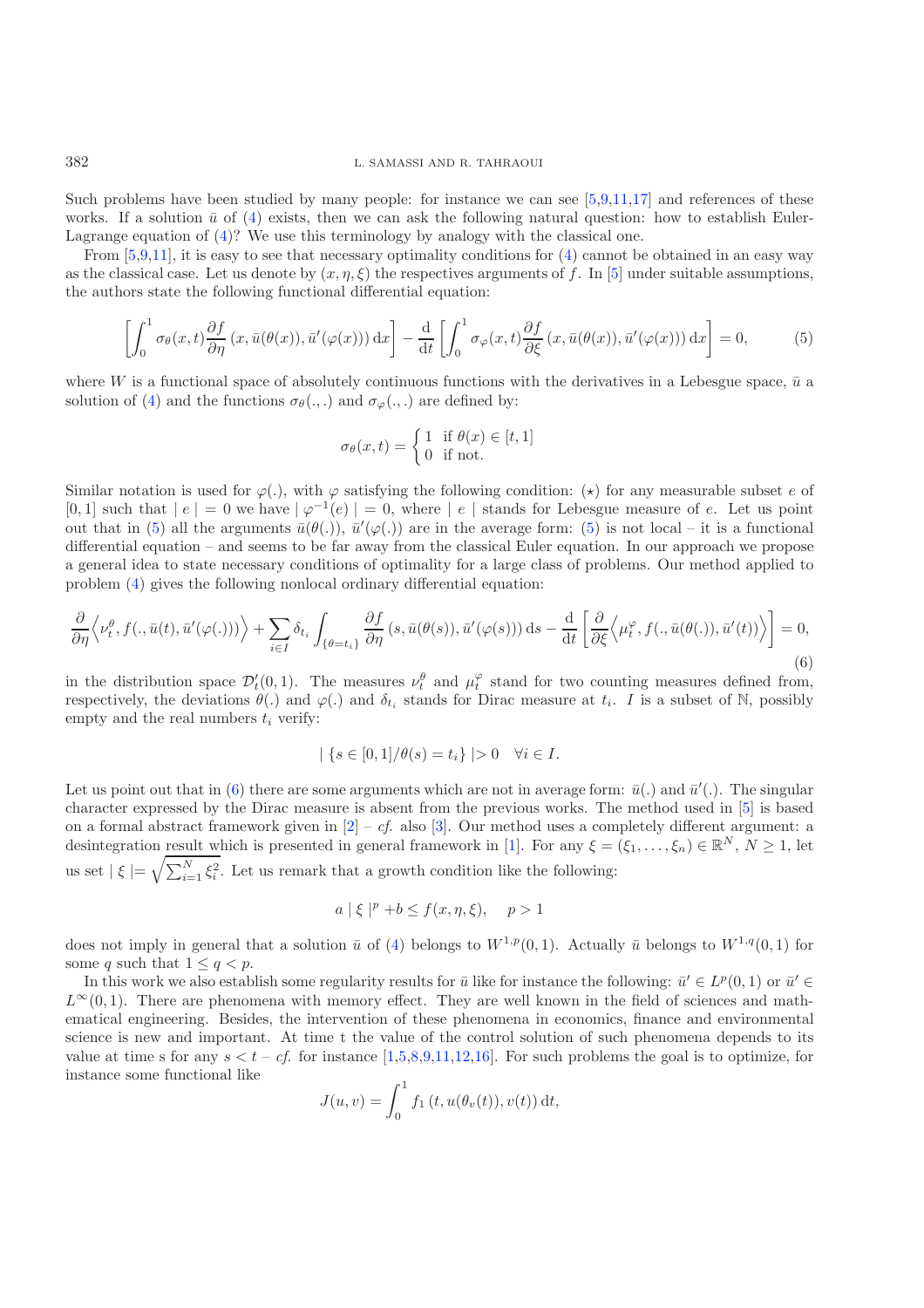where the control  $(u, v)$  is submitted to some constraints such that  $(u, v)$  belongs to some admissible control subset  $\mathcal{U}_{ad}$  of some functional space and

$$
\begin{cases}\n\frac{d\theta_v(t)}{dt} = g(t, \theta_v(t), v(t)), \quad t \in [0, 1] \\
\theta_v(0) = \theta_0, 0 \le \theta_0 \le 1, \quad \theta(t) \in [0, 1] \text{ for a.e. } t \in [0, 1].\n\end{cases}
$$
\n(7)

Applied to this example our method gives the following result: Let  $(\bar{u}, \bar{v})$  be the optimal solution of our problem. Then  $(\bar{u}, \bar{v})$  satisfies an integrodifferential system having Dirac measures – *cf.* Sections 5.1 and 5.2. Finally in Section 6 we deal with the study of a financial market problem: the model of Jouini, Koel and Touzi [\[9](#page-28-1)[,10\]](#page-28-10). As far as we know this problem is new by the fact that the delay function  $\theta(.)$  is an unknown parameter governed by a differential equation. It is a control problem – *cf.* also [\[7](#page-28-11)]. We show that the Euler-Lagrange equation is an integrodifferential one. In a regular framework, applied to this model, our result is more explicit than the result established in [\[9](#page-28-1)].

Let us point out that all the results of this work are valid in the framework where the state of the system and the control are in  $\mathbb{R}^N$ ,  $N \geq 1$ . For convenience and to simplify the notations, our result is established in the case where  $N = 1$ .

#### 2. Euler-Lagrange equation of problem [\(4\)](#page-0-0)

In the sequel we need to extend a result of  $[6]$ : Theorem 1, p. 96.

<span id="page-2-0"></span>**Proposition 2.1.** Let f and g be such that  $f \in W^{1,p}(0,1)$  and  $g \in L^q(0,1)$ , with  $\frac{1}{p} + \frac{1}{q} = 1$ ,  $p \ge 1$ . We suppose  $g(x) \geq 0$  *for a.e. x. Then we have the following formula:* 

$$
I = \int_0^1 g(x) | f'(x) | dx = \int_0^{+\infty} \Big( \sum_{x \in \partial_x E_y} g(x) \Big) dy,
$$

*where*  $E_y = \{t \in [0, 1]/f(t) > y\}$  *and*  $\partial_x E_y$  *stands for the reduced boundary of the level set of*  $E_y$ .

**Remark 2.1.** For the definition of the reduced boundary of the level set  $E_y$ , we refer to [\[6\]](#page-28-12), p. 194.

*Proof of Proposition* [2.1](#page-2-0). Let  $\tilde{g}$  be such that  $\tilde{g} \in L^q(0,1)$ ,  $\tilde{g}(x) = g(x)$  for *a.e.* x and  $\tilde{g}(x) \geq 0 \,\forall x$ . It suffices to prove the result for  $\tilde{g}$ . For *a.e.* y in [0,1] let us set  $\sigma(t) = H^0(\partial_x \{t/f(t) > y\})$ , where  $H^0$  stands for 0-dimensional Haussdorf measure. Since f belongs to  $W^{1,p}(0,1)$ , then we have for *a.e.*  $y \sigma(y) < +\infty$ . Let us set  $E = \{y/\sigma(y) = +\infty\}$ . We have  $|E| = 0$ . Setting  $F = \mathbb{R}^+ \setminus E$ , we have  $\forall y \in F$ ,  $\sigma(y) < +\infty$ . For any  $k \in \mathbb{N}$ and for any  $x \in [0,1]$  let us set  $\tilde{g}_k(x) = \inf \{k, \tilde{g}(x)\}\.$  Then  $\tilde{g}_k(.)$  belongs to  $L^{\infty}(0,1)$  and we have

$$
\int_0^1 \tilde{g}(x) | f'(x) | dx \ge I_k = \int_0^1 \tilde{g}_k(x) | f'(x) | dx = \int_0^{+\infty} \Big( \sum_{x \in \partial_* E_y} \tilde{g}_k(x) \Big) dy.
$$

For any  $k \in \mathbb{N}$  and for any y let us set  $\psi_k(y) = \sum_{x \in \partial_k E_y} \tilde{g}_k(x)$ , the sequence  $k \mapsto \psi_k(.)$  is an increasing sequence of functions; thus by the monotonous convergence theorem, we obtain:

$$
\int_0^{+\infty} \psi_k(y) dy \longrightarrow \int_0^{+\infty} \sup_k \psi_k(y) dy \leq \int_0^1 |f'(x)| \tilde{g}(x) dx.
$$

<span id="page-2-1"></span>Then let us consider the following function:

$$
\psi: \mathbb{R}^+ \longrightarrow \mathbb{R}^+ \cup \{+\infty\} \, , \, y \longrightarrow \psi(y) = \sum_{x \in \partial_x E_y} \tilde{g}(x),
$$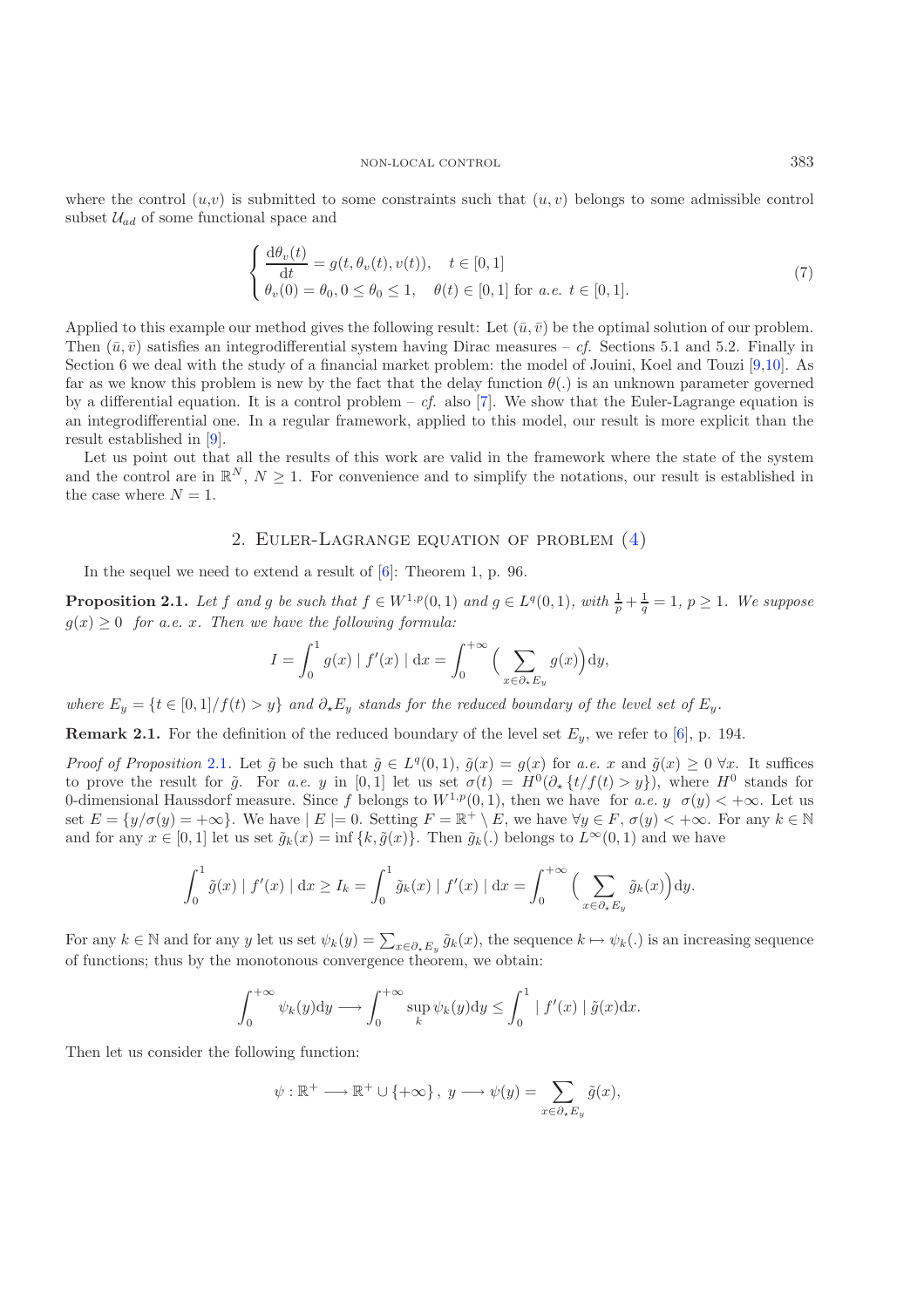and let us set  $G = \{y/\psi(y) = +\infty\}$ . Let us show that  $\sup_k \psi_k(y) = \psi(y)$  for *a.e.* y. It is enough to show that  $|G \cap F| = 0$ . For this let us set  $H = \{y/\psi(y) < \infty\}$ . Thus we have  $H = \mathbb{R}^+ \setminus G$  and  $H = F \cap H =$ <br> $\{y/\psi(y) < \infty\}$ .  $\{y/\psi(y)<\infty\}.$ 

For any  $y \in H$ , we have  $\psi(y) \geq \psi_k(y)$ . Let  $k_0 \in \mathbb{N}$  be such that  $k_0 > \psi(y)$ . Then we have

<span id="page-3-0"></span>
$$
\forall k \geq k_0, \quad \psi_k(y) = \psi_{k_0}(y)
$$

*i.e.*

for any  $k \geq k_0$ ,  $\psi(y) \geq \psi_k(y) = \psi_{k_0}(y) \quad \forall y \in H$ . (8)

Since the cardinal  $#(\partial_{\star} E_y)$  is finite we have

$$
\tilde{g}_{k_0}(x) = \tilde{g}(x) \quad \forall x \in \partial_{\star} E_y.
$$
\n(9)

[\(8\)](#page-2-1) and [\(9\)](#page-3-0) allow us to obtain

$$
\psi(y) = \sup_{k} \psi_k(y) = \lim_{k} \psi_k(y) = \psi_{k_0}(y).
$$
\n(10)

So we have finally

$$
\forall y \in H, \quad \psi(y) = \sup_{k} \psi_k(y). \tag{11}
$$

Let now y belonging to  $F \cap G$ , then we have:  $\sum_{x \in \partial_x E_y} \tilde{g}(x) = +\infty$ ,  $\tilde{g}(x) \ge 0$   $\forall x \in \partial_x E_y$ ,  $\#(\partial_x E_y) < +\infty$ . So there exists  $x_0 \in \partial_x E_y$  such that  $\tilde{g}(x_0)=+\infty$ . Hence we obtain

$$
\forall k \ge k_0, \quad \tilde{g}_k(x_0) = k. \tag{12}
$$

It follows that

<span id="page-3-1"></span>
$$
k = \tilde{g}_k(x_0) \le \psi_k(y) = \sum_{x \in \partial_k E_y} \tilde{g}_k(x) \le \sum_{x \in \partial_k E_y} \tilde{g}(x) = \psi(y) = +\infty,
$$

*i.e.*  $\lim_{k \to +\infty} \psi_k(y) = +\infty$ . Hence for any y belonging to  $F \cap G$  we have  $\lim_{k \to +\infty} \psi_k(y) = +\infty$ . So  $\forall y \in$  $F \cap G$ , sup  $\psi_k(y) = +\infty$ . As we have

$$
\int_0^{+\infty} \sup_k \psi_k(y) dy \le \int_0^1 \tilde{g}(x) | f'(x) | dx < +\infty,
$$

it follows that  $\sup_k \psi_k(y) < +\infty$  for *a.e.* y *i.e.* |  $F \cap G$  |= 0. And it follows  $\sup_k \psi_k(y) = \psi(y)$  for *a.e.* y. Finally we have

$$
\int_0^1 \tilde{g}_k(x) | f'(x) | dx = \int_0^{+\infty} \psi_k(y) dy.
$$
 (13)

Passing to the limit in  $(13)$  as k goes to infinity, we obtain

$$
\int_0^1 \tilde{g}(x) | f'(x) | dx = \int_0^{+\infty} \psi(y) dy = \int_0^{+\infty} \left( \sum_{x \in \partial_x E_y} \tilde{g}(x) \right) dy.
$$

**Remark 2.2.** The result is still true for scalar functions  $u : \Omega \longrightarrow \mathbb{R}, \Omega \subset \mathbb{R}^n$  with  $n > 1$ .

As a consequence of Proposition [2.1,](#page-2-0) it follows:

<span id="page-3-2"></span>**Proposition 2.2.** Let q be such that  $1 \leq q \leq +\infty$  and let the following assumptions hold:

- (i)  $\theta: [0,1] \longrightarrow \mathbb{R}$  *is an absolutely continuous function such that*  $|\theta'(.)|$  *belongs to*  $L^q(0,1)$ ;<br>ii) a helongs to  $L^{q'}(0,1)$  with  $\frac{1}{q} + \frac{1}{q} = 1$
- (ii) g *belongs to*  $L^{q'}(0, 1)$ *, with*  $\frac{1}{q} + \frac{1}{q'} = 1$ *.*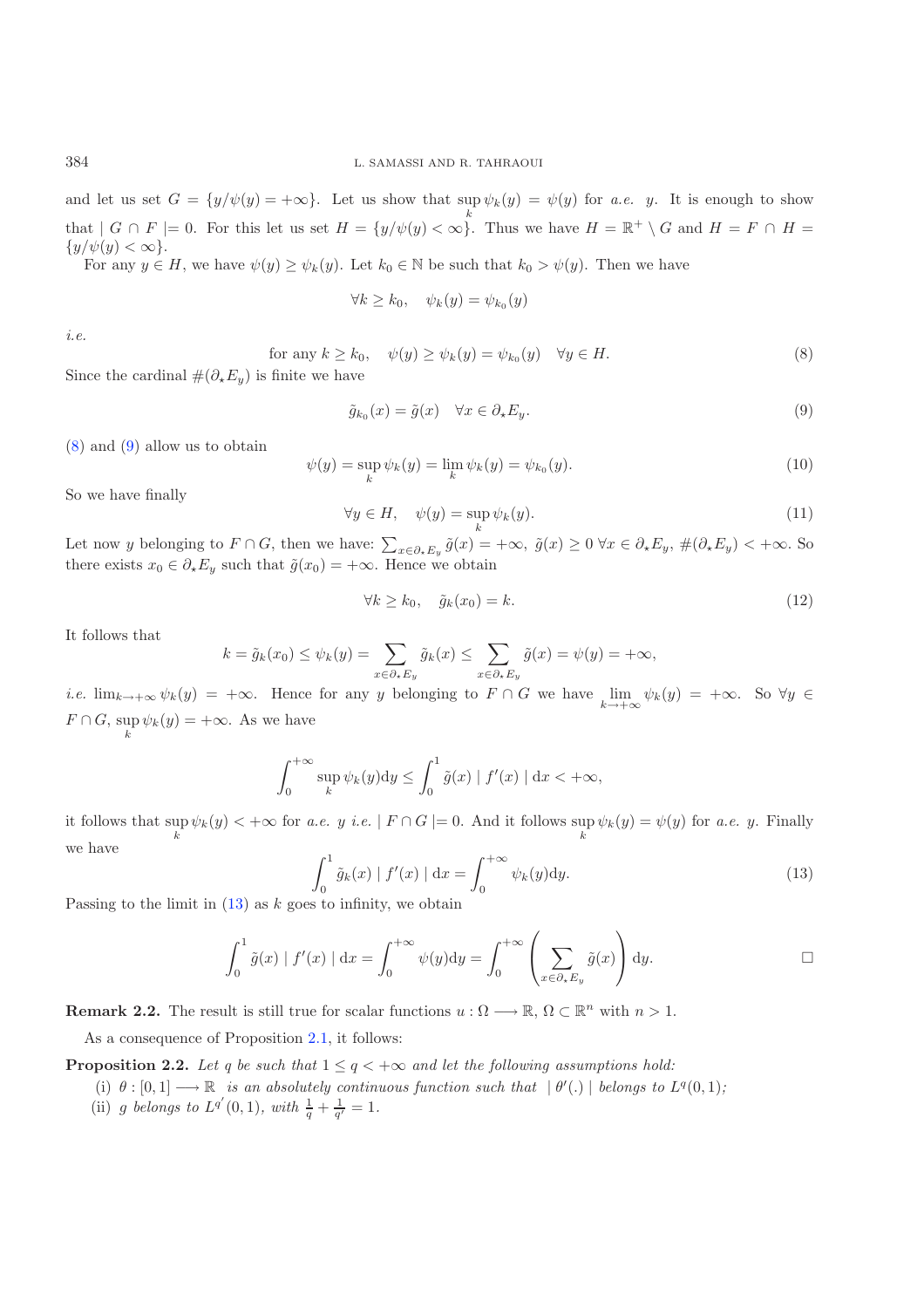<span id="page-4-0"></span>*Then we have:*

$$
I = \int_0^1 g(x) \mid \theta'(x) \mid dx = \int_{\mathbb{R}} h(x) \mid \theta'(x) \mid dx = \int_{\mathbb{R}} \left( \sum_{t \in \theta^{-1}(y)} g(t) \right) dy,
$$
 (14)

*where*  $h = gX_{[0,1]}$ *, and for any measurable subset* E of  $[0,1]$   $X_E$  *stands for the characteristic function of E.* 

**Remark 2.3.** The formula [\(14\)](#page-4-0) is established in [\[6\]](#page-28-12) under the assumptions that  $g \in L^1(0,1)$  and  $\theta$  is a Lipschitz function. The proof of [\[6\]](#page-28-12) adapts to prove Proposition [2.2,](#page-3-2) using Proposition [2.1.](#page-2-0)

The Proposition 3 of [\[6\]](#page-28-12), p. 119, is still valid under the following assumptions:

(i)  $\theta : [0, 1] \longrightarrow \mathbb{R}$  is an absolutely continuous function such that:

 $| \theta'(.) | \in L^q(0,1), | \theta'(x) | \ge \theta_0 \text{ a.e. } x \in (0,1) \text{ where } \theta_0 \text{ is a positive constant};$ 

<span id="page-4-1"></span>(ii) g belongs to  $L^{q'}(0,1)$ , with  $\frac{1}{q} + \frac{1}{q'} = 1$ . Indeed, applying Proposition [2.2](#page-3-2) we obtain:

$$
\int_{\{x/\theta(x)>t\}} g(x) dx = \int_{\{x/\theta(x>t\}} \mathcal{X}_{[0,1]}(x) g(x) dx = \int_{t}^{+\infty} \left( \sum_{x \in \theta^{-1}(s)} \mathcal{X}_{[0,1]}(x) \frac{g(x)}{|\theta'(x)|} \right) ds
$$

$$
= \int_{t}^{+\infty} \left( \sum_{x \in \theta^{-1}(s)} \frac{g(x)}{|\theta'(x)|} \right) ds.
$$

And clearly it follows:

$$
\frac{\mathrm{d}}{\mathrm{d}t} \left[ \int_{\{x/\theta(x) > t\}} g(x) \mathrm{d}x \right] = - \sum_{x \in \theta^{-1}(t)} \frac{g(x)}{|\theta'(x)|}
$$

<span id="page-4-2"></span>which is established in [\[6](#page-28-12)].

**Proposition 2.3.** Let r and q be such that  $1 \leq r$ ,  $q < +\infty$  and let the following assumptions hold:

<span id="page-4-4"></span><span id="page-4-3"></span>(i)  $\theta : [0, 1] \longrightarrow \mathbb{R}$  *is an absolutely continuous function such that:* 

$$
|\theta'(.)| \in L^r(0,1), \frac{1}{|\theta'(.)|} \in L^{\delta}(0,1);
$$

(ii)  $f \in L^q(0,1)$ , with  $\frac{1}{\delta} = 1 - (\frac{1}{r} + \frac{1}{q})$ . *Then we have:*

$$
\int_0^1 | f(x) | dx = \int_{\mathbb{R}} \left[ \sum_{x \in \theta^{-1}(s)} \frac{|f(x)|}{|\theta'(x)|} \right] ds \tag{15}
$$

$$
F(t) = \int_{\{x/\theta(x) > t\}} |f(x)| dx = \int_{t}^{\infty} \left[ \sum_{x \in \theta^{-1}(s)} \frac{|f(x)|}{|\theta'(x)|} \right] ds
$$
 (16)

$$
\frac{\mathrm{d}F(t)}{\mathrm{d}t} = -\sum_{x \in \theta^{-1}(t)} \frac{|f(x)|}{|\theta'(x)|} \ a.e. \ t \in \mathbb{R}.\tag{17}
$$

#### **Remark 2.4.**

- (1) By [\(15\)](#page-4-1) the derivative  $\frac{dF(t)}{dt}$  belongs to  $L^1(\mathbb{R})$ . So it is also the distributional derivative of F.<br>(2) Under the same assumptions as in Proposition 2.3 the result is also valid for  $F(t) = 0$ .
- (2) Under the same assumptions as in Proposition [2.3](#page-4-2) the result is also valid for  $F(t) = \int_{\{x/\theta(x) > t\}} f(x) dx$ .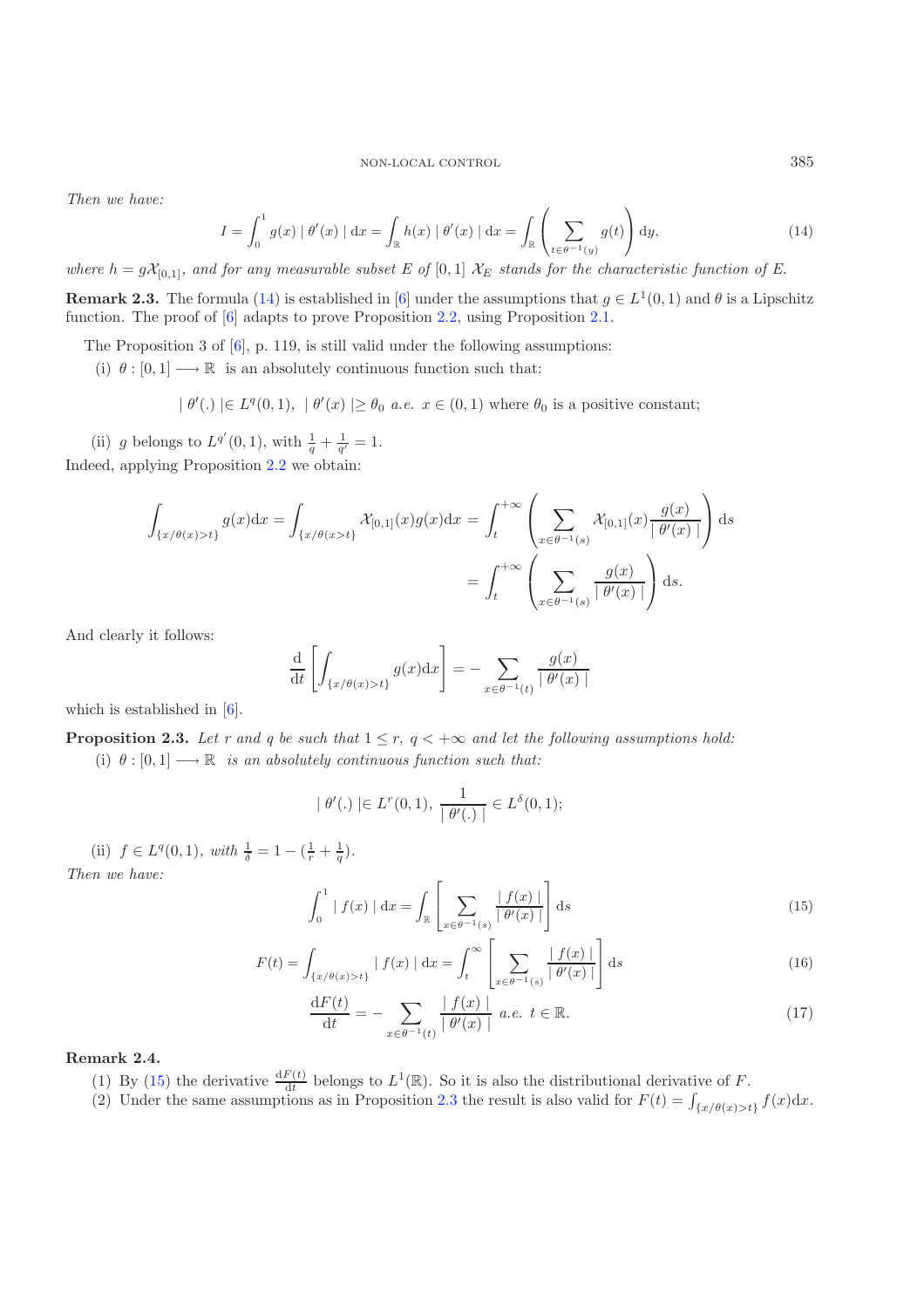*Proof of Proposition* [2.3](#page-4-2). We can assume that f is positive, since we could otherwise consider  $f^+(\cdot) = \sup(0, f(\cdot))$ and  $f^{-}(.)=\sup(0,-f(.))$  instead of f. We have:

$$
I = \int_0^1 f(x) dx = \int_{\mathbb{R}} \mathcal{X}_{[0,1]}(x) f(x) dx = \int_{\mathbb{R}} \mathcal{X}_{[0,1]}(x) \frac{f(x)}{|\theta'(x)|} |\theta'(x)| dx.
$$

Since  $\frac{1}{|\theta'(\cdot)|}$  belongs to  $L^{\delta}(0,1)$  and f belongs to  $L^{q}(0,1)$ , by Hölder the function  $\frac{f(\cdot)}{|\theta'(\cdot)|}$  belongs to  $L^{\mu}(0,1)$  with  $\frac{1}{\mu} = \frac{1}{\delta} + \frac{1}{\sigma}$ . Since  $\frac{1}{\delta} = 1 - (\frac{1}{r} + \frac{1}{\sigma})$  we have  $\frac{$ 

$$
I = \int_{\mathbb{R}} \left[ \sum_{x \in \theta^{-1}(s)} \frac{f(x)}{|\theta'(x)|} \right] ds.
$$

Using the same arguments as in the proof of  $(15)$ , we obtain  $(16)$ :

$$
F(t) = \int_{\{x/\theta(x) > t\}} |f(x)| dx = \int_t^{\infty} \left[ \sum_{x \in \theta^{-1}(s)} \frac{|f(x)|}{|\theta'(x)|} \right] ds.
$$

The formula [\(17\)](#page-4-4) follows from [\(16\)](#page-4-3).

The following question is natural. Let us consider the function  $F(t) = \int_{\{x/\theta(x) > t\}} f(x) dx$ . Under what conditions the following function:

$$
\frac{\mathrm{d}F(t)}{\mathrm{d}t} = -\sum_{x \in \theta^{-1}(t)} \frac{f(x)}{|\theta'(x)|}
$$

belongs to  $L^{\lambda}(0,1)$  for some suitable real number  $\lambda$  such that  $1 \leq \lambda \leq q$ ?

Proposition [2.4](#page-5-0) will allow us to answer to this important question.

Before considering Proposition [2.4,](#page-5-0) let us recall the following classical result.

<span id="page-5-1"></span>**Lemma 2.1.** Let  $(a_i)_{i=1}^k$  be a finite sequence of real numbers and  $\lambda$  be a real number such that  $\lambda \geq 1$ . Then *we have*

$$
\left(\sum_{i=1}^k |a_i| \right)^{\lambda} \leq k^{\lambda - 1} \sum_{i=1}^k |a_i|^{\lambda} .
$$

<span id="page-5-0"></span>**Proposition 2.4.** *Let*  $\rho$  *and*  $q$  *be such that*  $1 \leq \rho$ ,  $q < +\infty$  *and let the following assumptions hold:* 

(i)  $\theta: [0,1] \longrightarrow \mathbb{R}$  *is an absolutely continuous function such that:*  $|\theta'(.)|$  *belongs to*  $L^{\rho}(0,1)$ *,*  $\frac{1}{|\theta'(.)|}$  *belongs to*  $L^{\mu}(0,1)$  *and there exists a positive constant*  $C_0$  *such that*  $card(\theta^{-1}(s)) \leq C_0$  *for a.e. s*;

(ii) f *belongs to*  $L^q(0,1)$ *, with*  $\frac{1}{\rho} + \frac{1}{q} + \frac{1}{\mu} \leq 1$ *, then we have:*

$$
\frac{\mathrm{d}F(s)}{\mathrm{d}s} = k(s) = -\sum_{x \in \theta^{-1}(s)} \frac{f(x)}{|\theta'(x)|} \text{ belongs to } L^{\lambda}(0,1),
$$

*where*

$$
\lambda = \frac{(\rho - 1)q\mu}{\rho(q + \mu)}, \ 1 \le \lambda \le q
$$

*and*

$$
F(s) = \int_s^{\infty} \Big[ \sum_{x \in \theta^{-1}(t)} \frac{f(x)}{|\theta'(x)|} \Big] dt.
$$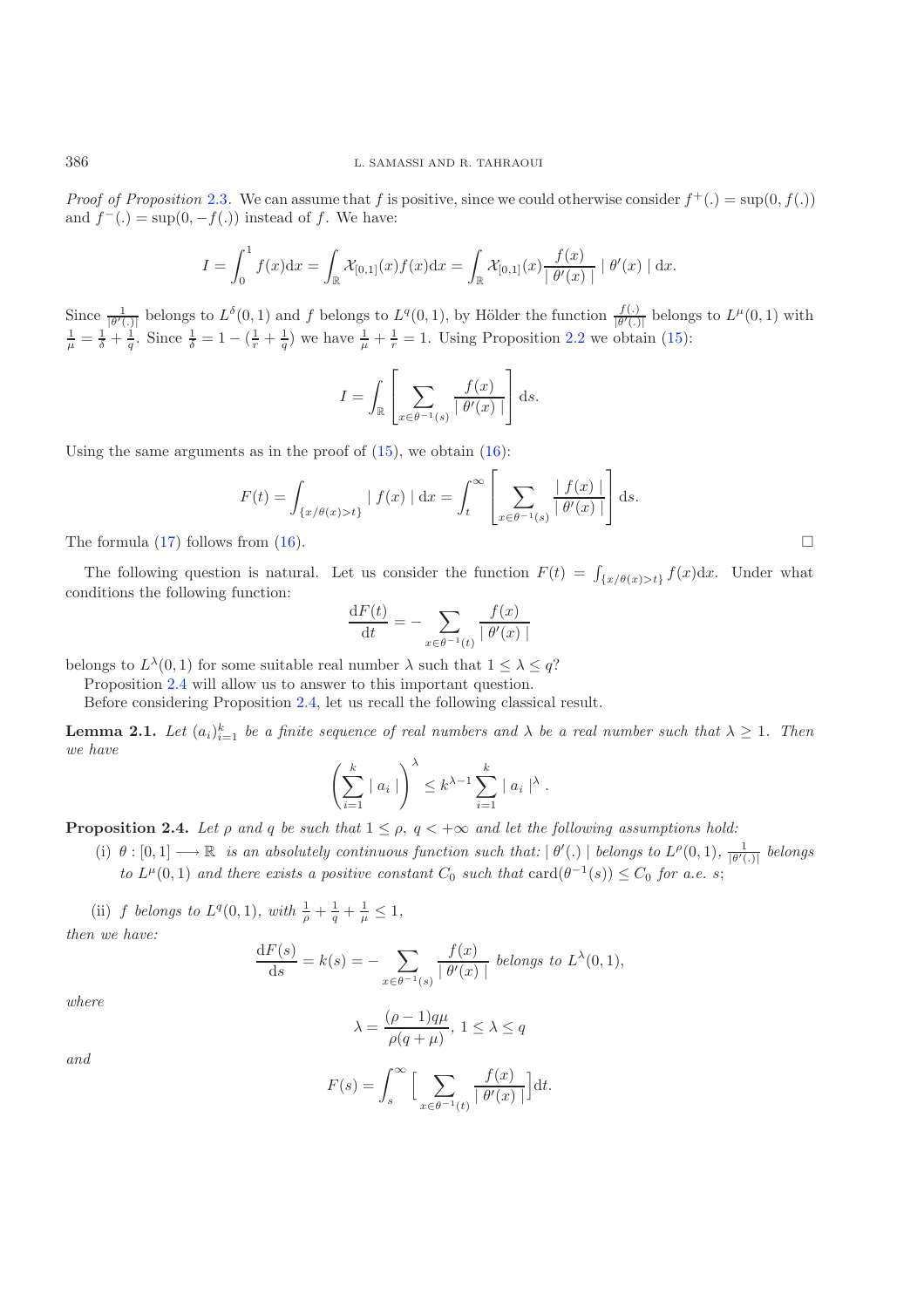*Proof.* Considering Proposition [2.3](#page-4-2) it is enough to show that  $| k(.) |^{\lambda}$  belongs to  $L^1(0,1)$ . We have:

$$
|k(s)|^{\lambda} = \Big| \sum_{x \in \theta^{-1}(s)} \frac{f(x)}{|\theta'(x)|} \Big|^{\lambda}
$$
 for *a.e.* s.

Using Lemma [2.1](#page-5-1) and the fact that  $\text{card}(\theta^{-1}(s)) \leq C_0$  for *a.e.* s we obtain:

<span id="page-6-2"></span><span id="page-6-0"></span>
$$
| k(.) |^{\lambda} \leq C \sum_{x \in \theta^{-1}(s)} \left[ \frac{|f(x)|^{\lambda}}{|\theta'(x)|^{\lambda-1}} \frac{1}{|\theta'(x)|} \right] \text{ for a.e. } s,
$$

where C is a suitable constant depending on  $C_0$  and on  $\lambda$ . Let us set

$$
m(x) = \frac{|f(x)|^{\lambda}}{|\theta'(x)|^{\lambda - 1}} \text{ for a.e. } x.
$$
 (18)

Then we have:

<span id="page-6-1"></span>
$$
| k(.) |\lambda \le C \sum_{x \in \theta^{-1}(s)} \frac{m(x)}{|\theta'(x)|} \text{ for a.e. s.}
$$
 (19)

Let us write:

$$
\int_0^1 m(x) dx = \int_0^1 \frac{m(x)}{|\theta'(x)|} |\theta'(x)| dx.
$$
 (20)

In order to apply Proposition [2.2](#page-3-2) to the left hand side of the equality [\(20\)](#page-6-0), it is enough to choose  $\lambda$  such that<br>the function  $\frac{|f(x)|^{\lambda}}{|\theta'(x)|^{\lambda}}$  belongs to  $L^{\rho'}(0,1)$  with  $\frac{1}{\rho} + \frac{1}{\rho'} = 1$ . Hence  $\frac{|f(x)|}{|\theta$ *i.e.*  $\frac{\rho'}{q} + \frac{\rho'}{\mu} = \frac{1}{\lambda}$ . Since  $\rho' = \frac{\rho}{\rho - 1}$ , we have:

$$
\lambda = \frac{(\rho - 1)q\mu}{\rho(\mu + q)}.
$$
\n(21)

It is easy to see that  $\lambda \leq q$ . Let us show that  $\lambda \geq 1$ . Since  $\lambda = \frac{(\rho-1)q\mu}{\rho(\mu+q)}$ , it is enough to show  $\frac{(\rho-1)q\mu}{\rho(\mu+q)} \geq 1$ which can write  $\frac{1}{\rho} + \frac{1}{q} + \frac{1}{\mu} \leq 1$ . It is indeed the case by assumption. Therefore we have  $1 \leq \lambda \leq q$ . Moreover from [\(21\)](#page-6-1) we obtain:

$$
\frac{1}{\rho} + \frac{\lambda}{\mu} + \frac{\lambda}{q} = 1.
$$

Under the condition  $(21)$  and using  $(19)$ , we obtain:

$$
\int_0^1 |k(s)|^{\lambda} ds \le C \int_{\mathbb{R}} \sum_{x \in \theta^{-1}(s)} \frac{m(x)}{|\theta'(x)|} ds = \int_0^1 m(x) dx < \infty,
$$

*i.e.*

$$
k(s) = \frac{\mathrm{d}}{\mathrm{d}s} \int_s^{\infty} \left[ \sum_{x \in \theta^{-1}(t)} \frac{f(x)}{|\theta'(x)|} \right] \mathrm{d}t \in L^{\lambda}(0,1).
$$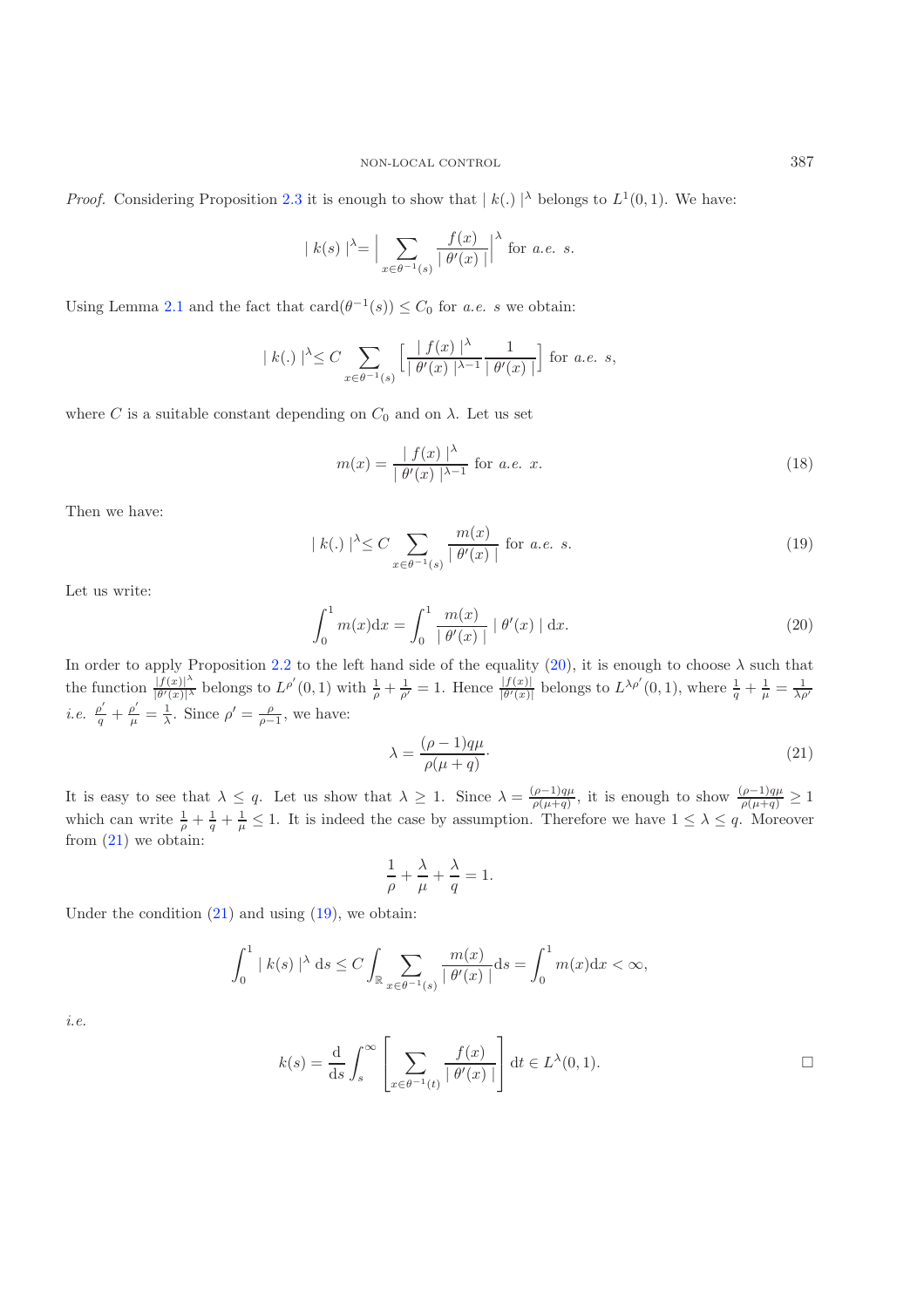**Remark 2.5.**

- (1) If  $\frac{1}{\rho} + \frac{1}{\mu} + \frac{1}{q} = 1$ , then we have  $\lambda = 1$ .
- (2) If  $|\theta'|$  and  $\frac{1}{|\theta'|}$  belong to  $L^{\infty}(0, 1)$ , then  $\lambda = q$ . It is the case when  $\theta$  satifies the following assumption:  $0 < \theta_0 \leq |\theta'(x)| \leq k \text{ for a.e. } x.$

<span id="page-7-2"></span>**Corollary 2.1.** *Let* q and v be such that  $1 \leq q < +\infty$ ,  $1 \leq v < +\infty$  and let the following assumptions hold:

(i)  $\theta : [0, 1] \longrightarrow \mathbb{R}$  *is an absolutely continuous function such that:* 

$$
|\theta'(.)| \in L^{\rho}(0,1), \frac{1}{|\theta'(.)|} \in L^{\mu}(0,1), \mu \ge 1;
$$

(ii) card( $\theta^{-1}(s)$ )  $\in L^{\nu}(\mathbb{R}), \nu \geq 1;$ <br>(iii)  $f \in L^{q}(0, 1)$ (iii)  $f \in L^q(0,1);$ <br>*i* 1 1 1  $(iv)$   $\frac{1}{-}$ ρ  $+1$  $\mathbf{i}$  $+1$  $\overline{1}$ ≤ 1*;* (v)  $\frac{1}{\mu} + \frac{1}{\nu} + \frac{1}{\rho}$ ρ  $+\frac{1}{q} - \frac{1}{\nu}(\frac{1}{q})$  $\overline{a}$  $+\frac{1}{1}$  $\mathcal{L}$  $^{+1}$ ρ  $) \leq 1$ .

µ *Then the function*

$$
k(s) = \frac{\mathrm{d}F(s)}{\mathrm{d}s} = -\sum_{x \in \theta^{-1}(s)} \frac{f(x)}{|\theta'(x)|} \text{ belongs to } L^{\Lambda}(0,1),
$$

*where*

$$
\Lambda = \frac{q\mu\nu(\rho - 1)}{(\rho - 1)q\mu + \nu\rho(\mu + q) - \rho(\mu + q)} \text{ and } F(s) = \int_{\{x/\theta(x) > s\}} f(x) dx.
$$

*Proof.* Let  $\lambda \geq 1$  be some real number to be determined later. By Lemma [2.1,](#page-5-1) we have:

<span id="page-7-0"></span>
$$
| k(s) |^{\lambda} \leq \left[ \operatorname{card}(\theta^{-1}(s)) \right]^{\lambda - 1} \sum_{x \in \theta^{-1}(s)} \frac{m(x)}{|\theta'(x)|},
$$

where  $m(x) = \frac{|f(x)|}{| \theta'(x) |^{\lambda-1}}$  for *a.e. x*. Hence we obtain

<span id="page-7-1"></span>
$$
\left(\frac{|k(s)|}{\left[\operatorname{card}(\theta^{-1}(s))\right]^{\frac{\lambda-1}{\lambda}}}\right)^{\lambda} \leq \sum_{x \in \theta^{-1}(s)} \frac{m(x)}{|\theta'(x)|}.
$$

Using Proposition [2.4](#page-5-0) we see that the function  $h(s) = \frac{|k(s)|}{\left[\text{card}(\theta^{-1}(s))\right]^{\frac{\lambda-1}{\lambda}}}$  belongs to  $L^{\lambda}(0,1)$ , where  $\lambda$  is given by:

$$
\lambda = \frac{(\rho - 1)q\mu}{\rho(\mu + q)},\tag{22}
$$

which satisfies  $\lambda \geq 1$  by (iv). Since card( $\theta^{-1}$ .)) belongs to  $L^{\nu}(\mathbb{R})$ , we have

$$
\left[\operatorname{card}(\theta^{-1}(s))\right]^{\frac{\lambda-1}{\lambda}} \in L^{\frac{\nu\lambda}{\lambda-1}}(0,1).
$$

Therefore the function  $| k(s) | = h(s)[card(\theta^{-1}(s))]^{\frac{\lambda-1}{\lambda}}$  belongs to  $L^{\Lambda}(0,1)$ , with  $\Lambda$  satisfying the following equality: equality:

$$
\frac{1}{\Lambda} = \frac{1}{\lambda} + \frac{\lambda - 1}{\nu \lambda}.\tag{23}
$$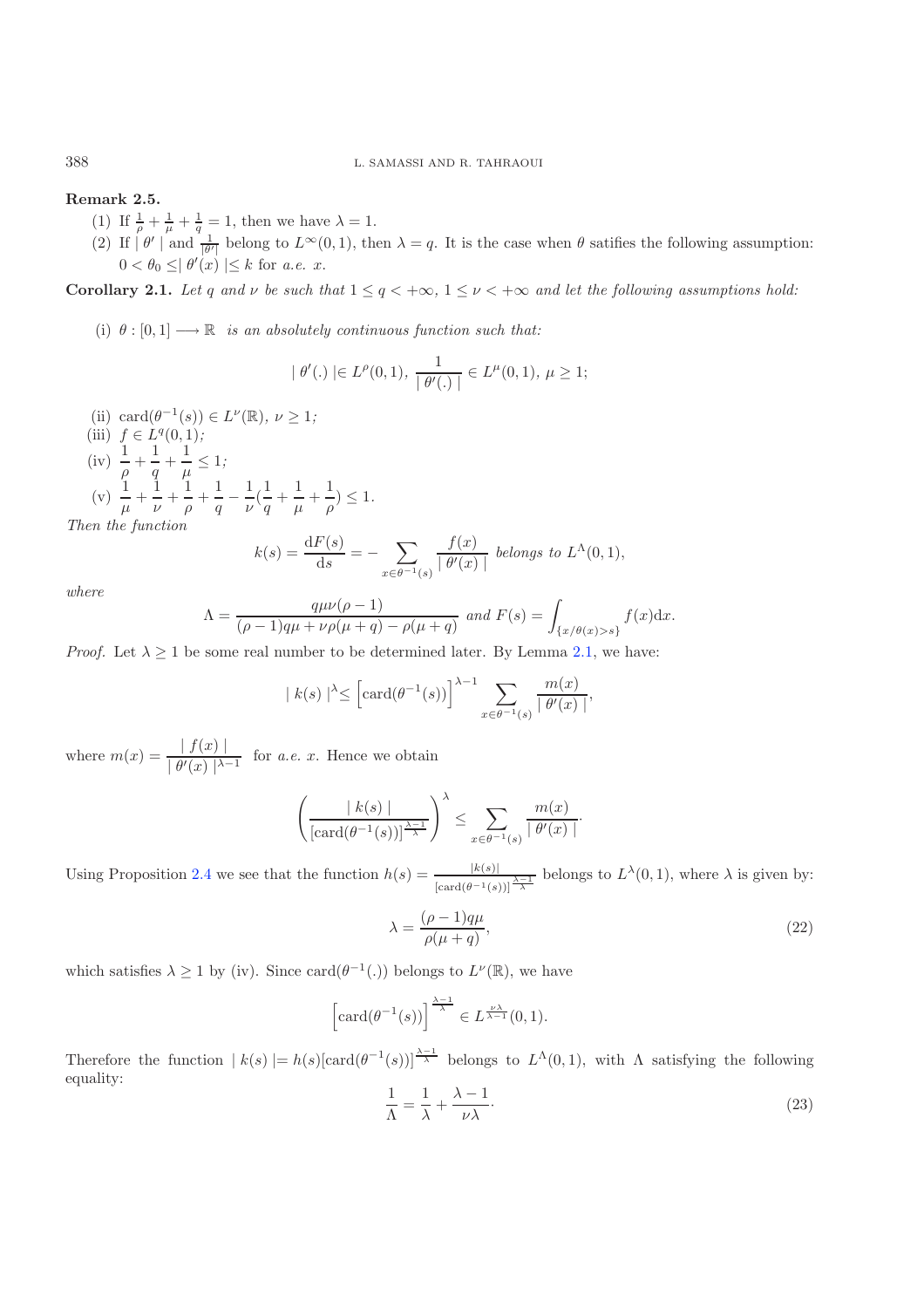The relations  $(22)$  and  $(23)$  give

$$
\Lambda = \frac{q\mu\nu(\rho - 1)}{(\rho - 1)q\mu + \nu\rho(\mu + q) - \rho(\mu + q)}.
$$

By assumption (v), we show that  $\Lambda \geq 1$ . Indeed, to show that  $\Lambda \geq 1$ , it is enough to prove that:

$$
\frac{(\rho-1)q\mu + \nu\rho(\mu+q) - \rho(\mu+q)}{q\mu\nu(\rho-1)} \le 1,
$$

*i.e.*

$$
\frac{1}{\mu} + \frac{1}{\nu} + \frac{1}{\rho} + \frac{1}{q} - \frac{1}{\nu} \left( \frac{1}{q} + \frac{1}{\mu} + \frac{1}{\rho} \right) \le 1.
$$

It is indeed the case by assumption. Hence  $\Lambda \geq 1$ .

### **Remark 2.6.**

- (1) If  $\frac{1}{\rho} + \frac{1}{\mu} + \frac{1}{q} = 1$ , then  $\lambda = 1$  and by equation [\(23\)](#page-7-1) we obtain  $\Lambda = 1$ .
- (2) If  $|\theta'|$  and  $\frac{1}{|\theta'|}$  belong to  $L^{\infty}(0,1)$ , then  $\lambda = q$  and by equation [\(23\)](#page-7-1) we obtain  $\Lambda = \frac{q\nu}{\nu+q-1}$  $\left[\frac{1}{a} + \frac{1}{a\nu} - \frac{1}{\nu}\right]^{-1}$ . (3) If  $\nu = +\infty$ , then  $\Lambda = \lambda = \frac{(\rho - 1)q\mu}{\rho(\mu + q)}$  from Proposition [2.4.](#page-5-0)

Let us now establish the Euler-Lagrange equation of the problem [\(4\)](#page-0-0) where the functional space is the following one:

$$
W = \left\{ v \in L^{1}(0,1)/v' \in L^{p}\left((0,1), \frac{d\mu_{\varphi}}{dm}\right), v(0) = v(1) = 0 \right\},
$$
\n(24)

<span id="page-8-1"></span>v' stands for the distributional derivative of v and  $\frac{d\mu_{\varphi}}{dm}$  is the Radon-Nikodym derivative of the measure  $\mu_{\varphi}$ defined by: for any measurable  $e \subset [0,1]$ ,  $\mu_{\varphi}(e) = |\varphi^{-1}(e)|$ . Let us recall that the problem [\(4\)](#page-0-0) has a solution in<br> $W \subset W^{1,q}(0,1)$  if we assume the following [15]. These oviets two positive neal numbers  $\beta$  and  $\alpha, 1 \$  $W \subset W_0^{1,q}(0,1)$  if we assume the following [\[15\]](#page-28-13): There exists two positive real numbers  $\beta$  and  $q, 1 \leq \beta < q < p$ ,<br>such that  $\frac{d\mu_{\varphi}}{dm}$  satifies:  $\frac{d\mu_{\varphi}}{dm} \in L^{\frac{q}{q-\beta}}(0,1)$  and  $(\frac{d\mu_{\varphi}}{dm})^{-1} \in L^{\frac{q}{p-q}}$ different.)

In order to establish Euler-Lagrange equation of the problem [\(4\)](#page-0-0), we need the following assumptions. Let f<br>a function such that  $f: (x, p, \xi) \in [0, 1] \times \mathbb{R}^N \times \mathbb{R}^N \longrightarrow f(x, p, \xi) \in \mathbb{R}$  differentiable with respect to the be a function such that  $f : (x, \eta, \xi) \in [0, 1] \times \mathbb{R}^N \times \mathbb{R}^N \longrightarrow f(x, \eta, \xi) \in \mathbb{R}$ , differentiable with respect to the two<br>last arguments  $(n, \xi)$  for  $a \in \mathcal{X}$  convex with respect to  $\xi$ last arguments  $(\eta, \xi)$  for *a.e.* x, convex with respect to  $\xi$ .

All the results of this work are obtained for  $N \geq 1$ . To simplify we present our ideas in the case  $N = 1$ . Let the following assumptions hold:

<span id="page-8-0"></span>
$$
\begin{cases}\na_1 \mid \xi \mid^p + b_1 \le f(x, \eta, \xi) \le a_2 \mid \xi \mid^p + b_2, \quad a_i > 0, \quad i = 1, 2, \quad p > 1 \\
\left| \frac{\partial f}{\partial \eta}(x, \eta, \xi) \right|, \left| \frac{\partial f}{\partial \xi}(x, \eta, \xi) \right| \le a_3 \mid \xi \mid^{p-1} + b_3, \quad a_3 > 0.\n\end{cases} \tag{25}
$$

For simplicity of the notations, let the deviations  $\theta(.)$  and  $\varphi(.)$  be such that  $\theta([0,1]) = [0,1]$  and  $\varphi([0,1]) = [0,1]$ with  $\theta(.)$  and  $\varphi(.)$  absolutely continuous. As the function  $t \mapsto \{s \in [0,1]/\theta(s) > t\}$  is decreasing, there exists a family of real numbers  $(t_i)_{i\in I} \subset [0,1]$ , with I empty, finite or countable such that:

$$
|\{s \in [0,1]/\theta(s) = t_i\}| > 0, \quad \forall i \in I.
$$
\n(26)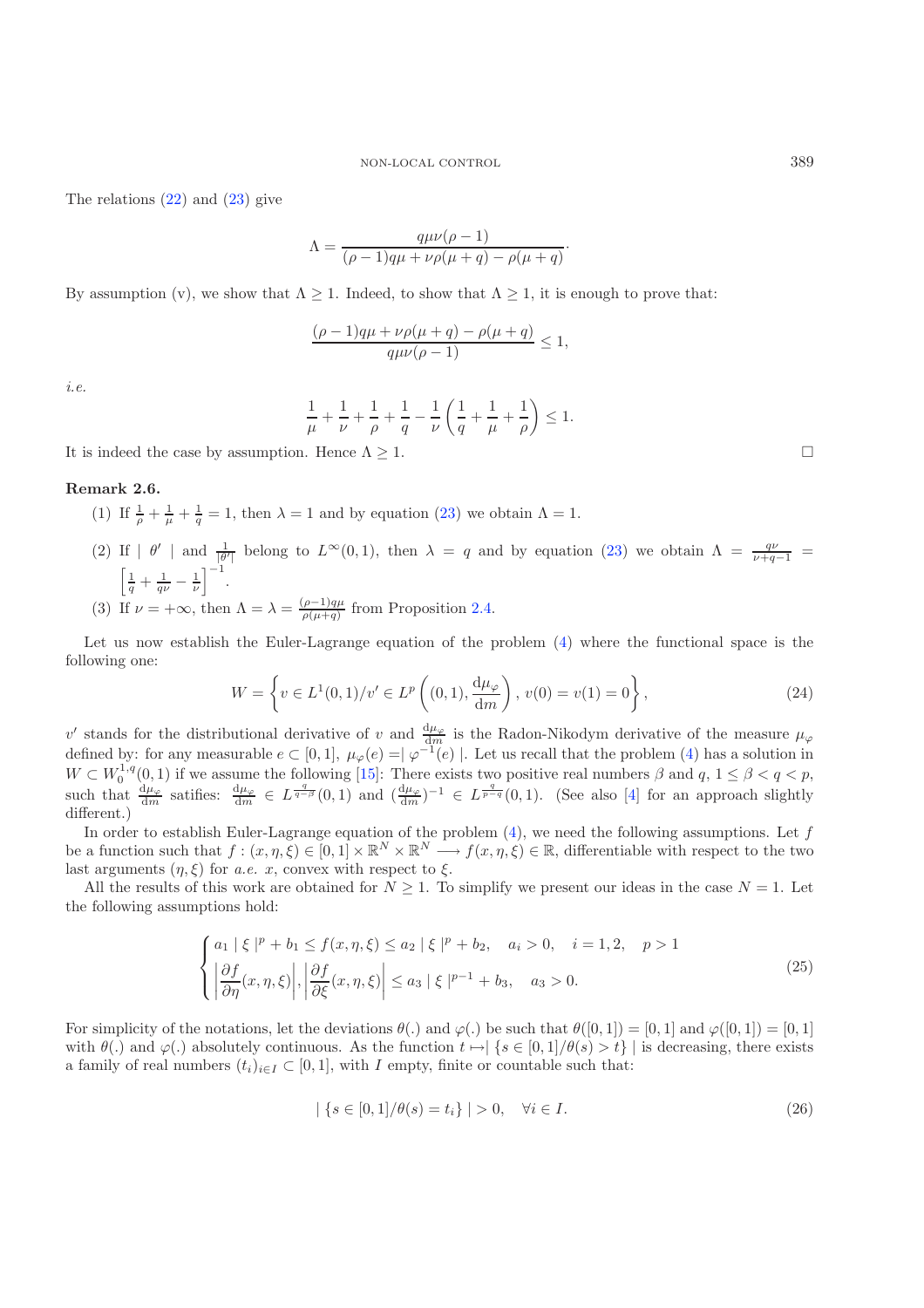<span id="page-9-1"></span><span id="page-9-0"></span>390 L. SAMASSI AND R. TAHRAOUI

Let us also assume

$$
\begin{cases} \n\mid \theta'(.) \mid \in L^{\rho}(0,1), \frac{\mathcal{X}_{\theta}(.)}{|\theta'(.)|} \in L^{\mu}(0,1), \operatorname{card}(\theta^{-1}(.) \in L^{\nu}(0,1))\\ \n\text{with } \frac{1}{\rho} + \frac{1}{p'} + \frac{1}{\mu} \leq 1, \frac{1}{\mu} + \frac{1}{\nu} + \frac{1}{\rho} + \frac{1}{p'} - \frac{1}{\nu}(\frac{1}{p'} + \frac{1}{\mu} + \frac{1}{\rho}) \leq 1, \\ \n\frac{1}{p} + \frac{1}{p'} = 1, \n\end{cases} \tag{27}
$$

where

$$
\mathcal{X}_{\theta}(.) = \mathcal{X}_{E}(.) \quad \text{with } E = \{s \in [0,1] / \theta(s) \neq t_{i} \quad \forall i \in I\},
$$
\n
$$
\begin{cases}\n|\varphi'(.)| \in L^{\rho'}(0,1), \frac{1}{|\varphi'(.)|} \in L^{\mu'}(0,1), \operatorname{card}(\varphi^{-1}(.)) \in L^{\nu'}(0,1) \\
\text{with } \frac{1}{\rho'} + \frac{1}{p'} + \frac{1}{\mu'} \leq 1, \frac{1}{\mu'} + \frac{1}{\nu'} + \frac{1}{\rho'} + \frac{1}{p'} - \frac{1}{\nu'}(\frac{1}{p'} + \frac{1}{\mu'} + \frac{1}{\rho'}) \leq 1.\n\end{cases}
$$
\n(28)

<span id="page-9-5"></span>The deviation  $\varphi(.)$  satisfies the following: (29)

For any measurable  $e \subset [0,1]$  such that  $|e| = 0$ , we have  $|\varphi^{-1}(e)| = 0$ .

<span id="page-9-4"></span><span id="page-9-2"></span>**Theorem 2.1.** *Under the assumptions* hypeul1),  $(27)$ ,  $(28)$  *and*  $(29)$  *every solution*  $u \in W$  *of the problem*  $(4)$ *satisfies the following equation:*

$$
\frac{\partial}{\partial \eta} \left\langle \nu_t^{\theta}, f(., u(t), u' \circ \varphi(.)) \right\rangle + \sum_{i \in I} \delta_{t_i} \int_{\{\theta = t_i\}} \frac{\partial f}{\partial \eta}(s, u \circ \theta(s), u' \circ \varphi(s)) ds - \frac{d}{dt} \Big[ \frac{\partial}{\partial \xi} \left\langle \mu_t^{\varphi}, f(., u \circ \theta(.), u'(t)) \right\rangle = 0,
$$
  
in  $\mathcal{D}_t'(0, 1), (30)$ 

with the short notation  $\{\theta = t_i\} = \{s \in [0,1]/\theta(s) = t_i\}$ , and  $\nu_t^{\theta}$  and  $\mu_t^{\varphi}$  stand for two counting measures defined *respectively by:*

$$
for a.e. t \left\langle \nu_t^{\theta}, f(., u(t), u' \circ \varphi(.)) \right\rangle = \sum_{x \in \theta^{-1}(t)} \mathcal{X}_{\theta}(x) \frac{f(x, u(t), u' \circ \varphi(x))}{|\theta'(x)|}
$$

*and*

<span id="page-9-3"></span>for a.e. 
$$
t \left\langle \mu_t^{\varphi}, f(., u \circ \theta(.), u'(t)) \right\rangle = \sum_{x \in \varphi^{-1}(t)} \frac{f(x, u \circ \theta(x), u'(t))}{\left| \varphi'(x) \right|}.
$$

**Remark 2.7.** Let us point out that existence results of the problem [\(4\)](#page-0-0) in W have been studied in [\[15](#page-28-13)] (*cf*. also [\[4](#page-28-14)[,5](#page-28-0)]).

*Proof.* Let  $u$  be a solution in  $W$  of the problem  $(4)$  then we have:

 $\forall \epsilon \in \mathbb{R}, \ \forall v \in \mathcal{D}(0,1) \quad J(u+\epsilon v) - J(u) \geq 0.$ 

In order to establish our result, we start from the following equation which follows from the problem [\(4\)](#page-0-0):

$$
\lim_{\epsilon \to 0} \frac{J(u + \epsilon v) - J(u)}{\epsilon} = 0, \quad \forall v \in \mathcal{D}(0, 1).
$$
\n(31)

Next we underline in [\(31\)](#page-9-3) the two following functions:

$$
t \to \int_{\{x/\theta(x) > t\}} \mathcal{X}_{\theta}(x) \frac{\partial f}{\partial \eta}(x, u \circ \theta(x), u' \circ \varphi(x)) dx,
$$
  

$$
t \to \int_{\{x/\varphi(x) > t\}} \frac{\partial f}{\partial \xi}(x, u \circ \theta(x), u' \circ \varphi(x)) dx.
$$

 $t \to \int_{\{x/\varphi(x)>t\}} \frac{\partial f}{\partial \xi}(x, u \circ \theta(x), u' \circ \varphi(x)) dx.$ <br>And finaly we establish the result by studying the Sobolev regularity of these functions. Therefore we shall lead the proof in three steps.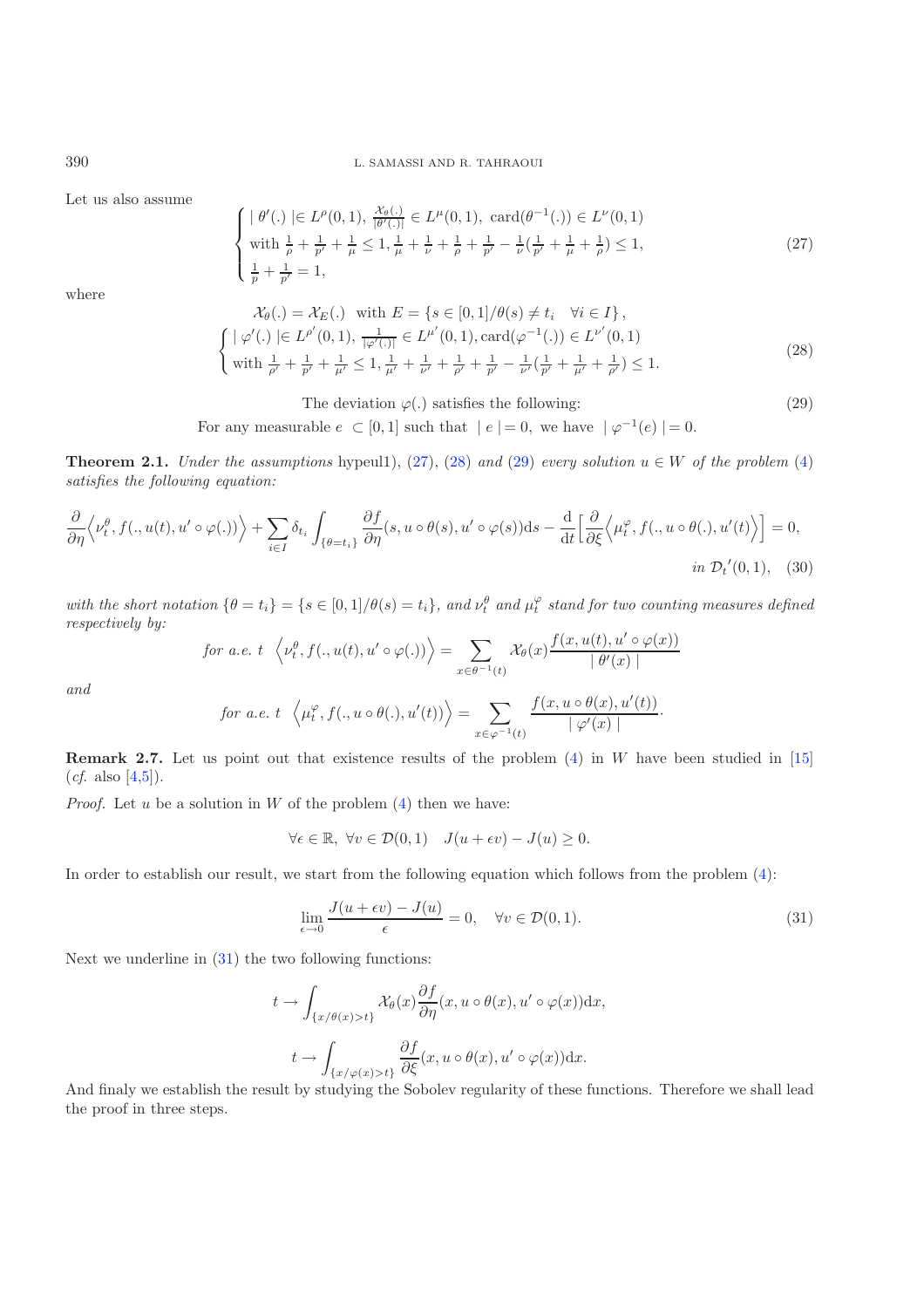**First step.** By the regularity and the growth assumptions on  $f$ , using the Lebesgue theorem, we obtain the existence of the limit in [\(31\)](#page-9-3), and thus we have the following equation

$$
\int_0^1 \frac{\partial f}{\partial \eta}(x, u \circ \theta(x), u' \circ \varphi(x))v \circ \theta(x)dx + \int_0^1 \frac{\partial f}{\partial \xi}(x, u \circ \theta(x), u' \circ \varphi(x))v' \circ \varphi(x)dx = 0 \quad \forall v \in \mathcal{D}(0, 1). \tag{32}
$$

<span id="page-10-1"></span><span id="page-10-0"></span>**Second step.** Let us set  $I_1 = \int_0^1 \frac{\partial f}{\partial \eta}(x, u \circ \theta(x), u' \circ \varphi(x))v \circ \theta(x) dx$ . Using [\(26\)](#page-8-0), we can also rewrite  $I_1$  in the following form:

$$
I_1 = \sum_{i \in I} \int_{\{x \in [0,1]/\theta(x) = t_i\}} \frac{\partial f}{\partial \eta}(x, u \circ \theta(x), u' \circ \varphi(x)) v(t_i) dx + \int_{\{x \in [0,1]/\theta(x) \neq t_i \; \forall i \in I\}} \frac{\partial f}{\partial \eta}(x, u \circ \theta(x), u' \circ \varphi(x)) v \circ \theta(x) dx \quad \forall v \in \mathcal{D}(0,1).
$$

Using the following remark in the second term of  $I_1$ :

$$
v \circ \theta(x) = \int_0^{\theta(x)} v'(t) dt = \int_{\{t \in [0,1]/\theta(x) \ge t\}} v'(t) dt \quad \forall v \in \mathcal{D}(0,1),
$$

we obtain

$$
\int_{\{x \in [0,1]/\theta(x) \neq t_i \,\forall i \in I\}} \frac{\partial f}{\partial \eta}(x, u \circ \theta(x), u' \circ \varphi(x))v \circ \theta(x) dx
$$
\n
$$
= \int_{\{x \in [0,1]/\theta(x) \neq t_i \,\forall i \in I\}} \frac{\partial f}{\partial \eta}(x, u \circ \theta(x), u' \circ \varphi(x)) \Big[ \int_{\{t \in [0,1]/\theta(x) \ge t\}} v'(t) dt \Big] dx.
$$

Let us set

$$
F(x,t) = \frac{\partial f}{\partial \eta}(x, u \circ \theta(x), u' \circ \varphi(x))v'(t)
$$

and

$$
D = \{(x, t) \in [0, 1] \times [0, 1] / \theta(x) \ge t, \theta(x) \ne t_i \quad \forall i \in I\}.
$$

Let us show that  $F(.,.)$  belongs to  $L^1([0,1] \times [0,1])$ . By [\(25\)](#page-8-1), we have:

$$
\int_{[0,1]\times[0,1]}|F(x,t)| dx \leq \int_{[0,1]\times[0,1]} \left[a_2|u'\circ\varphi(x)|^p + |b_2|\right] |v'(t)| dx dt.
$$

But

$$
\int_{[0,1]\times[0,1]} \left[ a_2 \mid u' \circ \varphi(x) \mid^p + |b_2| \right] |v'(t)| \, \mathrm{d}x \, \mathrm{d}t = \left\{ \int_0^1 \left[ a_2 \mid u'(x) \mid^p \frac{\mathrm{d}\mu_{\varphi}}{\mathrm{d}m}(x) + |b_2| \right] \mathrm{d}x \right\} \left\{ \int_0^1 |v'(t)| \, \mathrm{d}t \right\},
$$

thus we obtain

 $\overline{\phantom{a}}$  $\left| \begin{array}{c} |F(x,t)| \, dx \, dt < \infty, \text{ since } u \in W \text{ and } v \in \mathcal{D}(0,1). \end{array} \right|$ 

And since  $D \subseteq [0,1] \times [0,1]$ , the claimed result follows:

$$
\int_D |F(x,t)| dx dt < \infty.
$$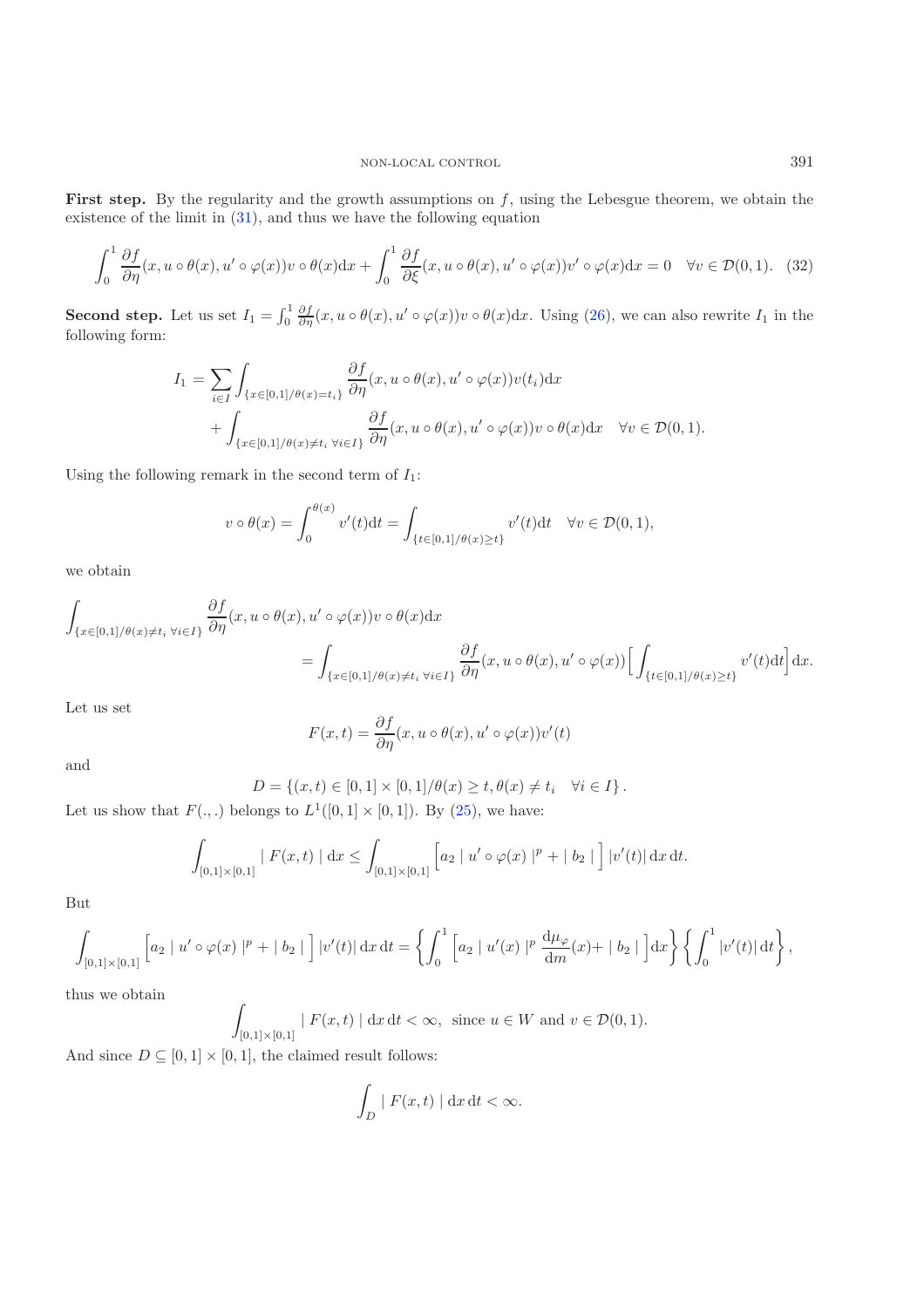Using Fubini's theorem we obtain:

$$
\int_{\{x \in [0,1]/\theta(x) \neq t_i \,\forall i \in I\}} \frac{\partial f}{\partial \eta}(x, u \circ \theta(x), u' \circ \varphi(x)) \Big[ \int_{\{t \in [0,1]/\theta(x) \ge t\}} v'(t) dt \Big] dx =
$$
\n
$$
\int_0^1 v'(t) \Big[ \int_{\{x \in [0,1]/\theta(x) > t, \,\theta(x) \neq t_i \,\forall i \in I\}} \frac{\partial f}{\partial \eta}(x, u \circ \theta(x), u' \circ \varphi(x)) dx \Big] dt.
$$

But we have

$$
\int_{\{x\in[0,1]/\theta(x)>t,\ \theta(x)\neq t_i\ \forall i\in I\}}\frac{\partial f}{\partial \eta}(x,u\circ\theta(x),u'\circ\varphi(x))\mathrm{d} x=\int_{\{x\in[0,1]/\theta(x)>t\}}\chi_{\theta}(x)\frac{\partial f}{\partial \eta}(x,u\circ\theta(x),u'\circ\varphi(x))\mathrm{d} x.
$$

Thus we can finally rewrite  $I_1$  in the following form:

$$
I_1 = \sum_{i \in I} \int_{\{x \in [0,1]/\theta(x) = t_i\}} \frac{\partial f}{\partial \eta}(x, u \circ \theta(x), u' \circ \varphi(x)) \langle \delta_{t_i}, v \rangle dx + \int_0^1 v'(t) \Big[ \int_{\{x \in [0,1]/\theta(x) > t\}} \mathcal{X}_{\theta}(x) \frac{\partial f}{\partial \eta}(x, u \circ \theta(x), u' \circ \varphi(x)) dx \Big] dt.
$$

Now let us consider the second part of [\(32\)](#page-10-0):

$$
I_2 = \int_0^1 \frac{\partial f}{\partial \xi}(x, u \circ \theta(x), u' \circ \varphi(x))v' \circ \varphi(x)dx
$$

and let us remark that

$$
v' \circ \varphi(x) = \int_0^{\varphi(x)} v''(t) dt \quad \forall v \in \mathcal{D}(0,1).
$$

Using the same arguments as for  $I_1$ , we obtain:

$$
I_2 = \int_0^1 v''(t) \left[ \int_{\{x \in [0,1]/\varphi(x) > t\}} \frac{\partial f}{\partial \xi}(x, u \circ \theta(x), u' \circ \varphi(x)) dx \right] dt.
$$

Finally [\(32\)](#page-10-0) is equivalent to the following equation:

$$
\sum_{i \in I} \int_{\{x \in [0,1]/\theta(x) = t_i\}} \frac{\partial f}{\partial \eta}(x, u \circ \theta(x), u' \circ \varphi(x)) \langle \delta_{t_i}, v \rangle dx \n+ \int_0^1 v'(t) \Big[ \int_{\{x \in [0,1]/\theta(x) > t\}} \mathcal{X}_{\theta}(x) \frac{\partial f}{\partial \eta}(x, u \circ \theta(x), u' \circ \varphi(x)) dx \Big] dt \n+ \int_0^1 v''(t) \Big[ \int_{\{x \in [0,1]/\varphi(x) > t\}} \frac{\partial f}{\partial \xi}(x, u \circ \theta(x), u' \circ \varphi(x)) dx \Big] dt = 0 \quad \forall v \in \mathcal{D}(0,1). \quad (33)
$$

**Third step.** Let us set

$$
H(t) = \int_{\{x \in [0,1]/\theta(x) > t\}} \mathcal{X}_{\theta}(x) \frac{\partial f}{\partial \eta}(x, u \circ \theta(x), u' \circ \varphi(x)) dx
$$

and

$$
G(t) = \int_{\{x \in [0,1]/\varphi(x) > t\}} \frac{\partial f}{\partial \xi}(x, u \circ \theta(x), u' \circ \varphi(x)) \mathrm{d}x.
$$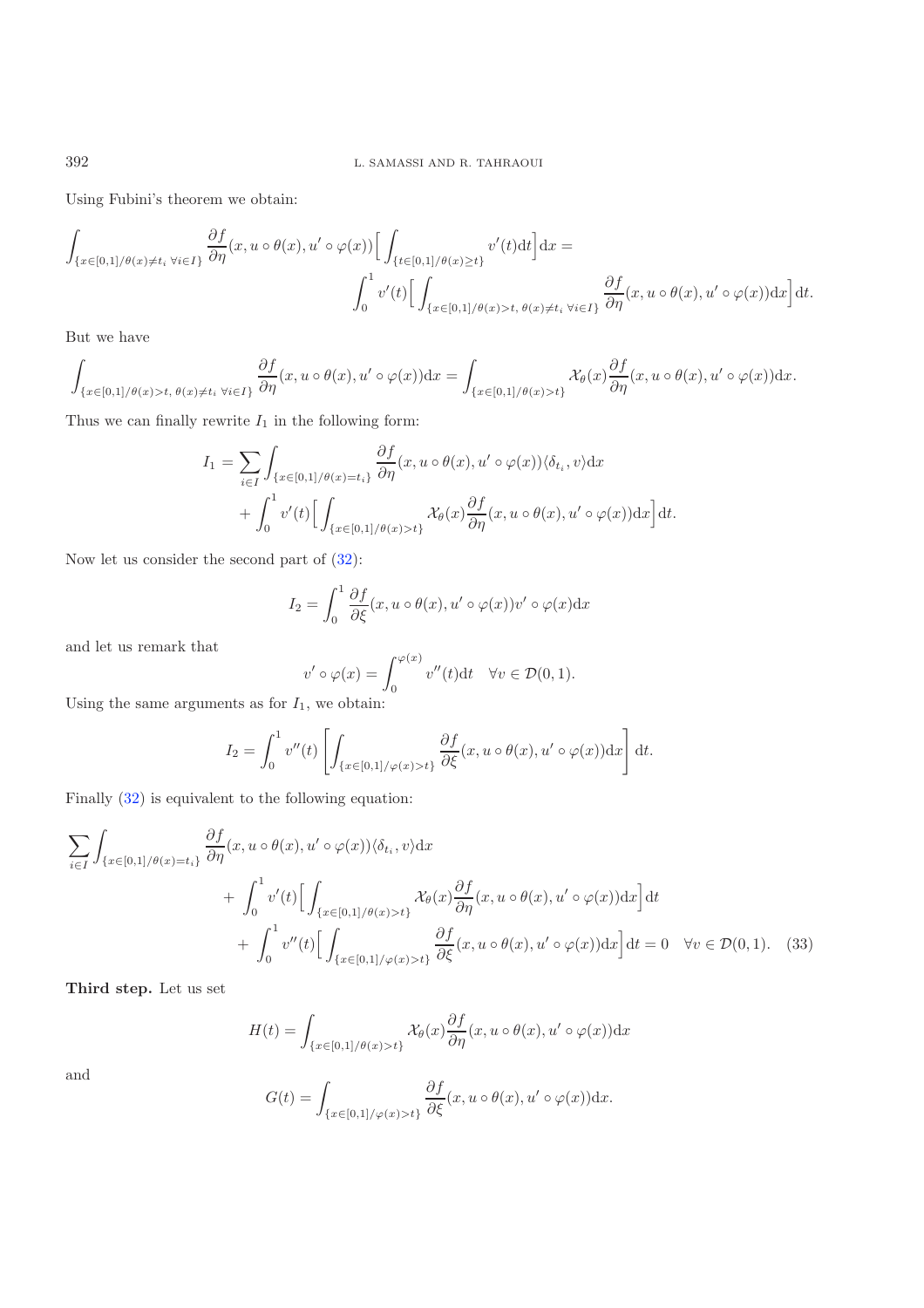<span id="page-12-1"></span><span id="page-12-0"></span>Let us remark that by [\(27\)](#page-9-0) and [\(28\)](#page-9-1),  $\theta(.)$  and  $\varphi(.)$  verify the assumptions of Corollary [2.1.](#page-7-2) Then using this corollary, we have

$$
\text{for } a.e. \ t \ \frac{\mathrm{d}H(t)}{\mathrm{d}t} = -\sum_{x \in \theta^{-1}(t)} \mathcal{X}_{\theta}(x) \frac{\frac{\partial f}{\partial \eta}(x, u(t), u' \circ \varphi(x))}{|\ \theta'(x) |},\tag{34}
$$

and  $\frac{dH(t)}{dt}$  belongs to  $L^{\Lambda}$ , where

$$
\Lambda = \frac{p' \mu \nu (\rho - 1)}{(\rho - 1)p' \mu + \nu \rho (\mu + p') - \rho (\mu + p')}.
$$

We also have

$$
\text{for } a.e. \ t \ \frac{\mathrm{d}G(t)}{\mathrm{d}t} = -\sum_{x \in \varphi^{-1}(t)} \frac{\frac{\partial f}{\partial \xi}(x, u \circ \theta(x), u'(t))}{\left| \varphi'(x) \right|},\tag{35}
$$

and  $\frac{dG(t)}{dt}$  belongs to  $L^{\Lambda'}$ , where

$$
\Lambda' = \frac{p'\mu'\nu'(\rho'-1)}{(\rho'-1)p'\mu' + \nu'\rho'(\mu'+p') - \rho'(\mu'+p')}.
$$

From [\(33\)](#page-10-1), [\(34\)](#page-12-0) and [\(35\)](#page-12-1) we deduce the following equation

$$
\sum_{i \in I} \delta_{t_i} \int_{\{x \in [0,1] / \theta(x) = t_i\}} \frac{\partial f}{\partial \eta}(x, u \circ \theta(x), u' \circ \varphi(x)) dx + \frac{\partial}{\partial \eta} \Big\langle \nu_t^{\theta}, f(., u(t), u' \circ \varphi(.)) \Big\rangle - \frac{d}{dt} \left[ \frac{\partial}{\partial \xi} \Big\langle \mu_t^{\varphi}, f(., u \circ \theta(.), u'(t)) \Big\rangle \right] = 0 \text{ in } \mathcal{D}_t'(0, 1),
$$

where

$$
\left\langle \nu_t^{\theta}, f(.,u(t), u' \circ \varphi(.)) \right\rangle = \sum_{x \in \theta^{-1}(t)} \mathcal{X}_{\theta}(x) \frac{f(x, u(t), u' \circ \varphi(x))}{|\theta'(x)|} \quad \text{for a.e. } t \in [0,1]
$$

and

$$
\left\langle \mu_t^{\varphi}, f(., u \circ \theta(.), u'(t)) \right\rangle = \sum_{x \in \varphi^{-1}(t)} \frac{f(x, u \circ \theta(x), u'(t))}{|\varphi'(x)|} \quad \text{for a.e. } t \in [0, 1].
$$

### **Remarks 2.1.**

(1) In the multidimensionnal case, putting  $\eta = (\eta_1, \ldots, \eta_N)$ ,  $\xi = (\xi_1, \ldots, \xi_N)$ ,  $u \circ \theta = (u_1 \circ \theta, \ldots, u_N \circ \theta)$ ,  $u' \circ \varphi = (u'_1 \circ \varphi, \dots, u'_N \circ \varphi)$ , we obtain the following result: Under suitable assumptions as in Theorem [2.1](#page-9-4) the Euler-Lagrange equation of our problem is

$$
\frac{\partial}{\partial \eta_j} \Big\langle \nu_t^{\theta}, f(.,u(t),u'(\varphi(.))) \Big\rangle + \sum_{i \in I} \delta_{t_i} \int_{\{\theta = t_i\}} \frac{\partial f}{\partial \eta_j} \left( s, u(\theta(s)), u'(\varphi(s)) \right) \mathrm{d} s - \frac{\mathrm{d}}{\mathrm{d} t} \Big[ \frac{\partial}{\partial \xi_j} \Big\langle \mu_t^{\varphi}, f(.,u(\theta(.)), u'(t)) \Big\rangle \Big] = 0,
$$

for any  $j = 1, 2, \ldots, N$ .

(2) It is clear that we can choose  $\theta = (\theta_1, \ldots, \theta_N)$ ,  $\varphi = (\varphi_1, \ldots, \varphi_N)$ ,  $u \circ \theta = (u_1 \circ \theta_1, \ldots, u_N \circ \theta_N)$ ,  $u' \circ \varphi = (u'_1 \circ \varphi_1, \ldots, u'_N \circ \varphi_N).$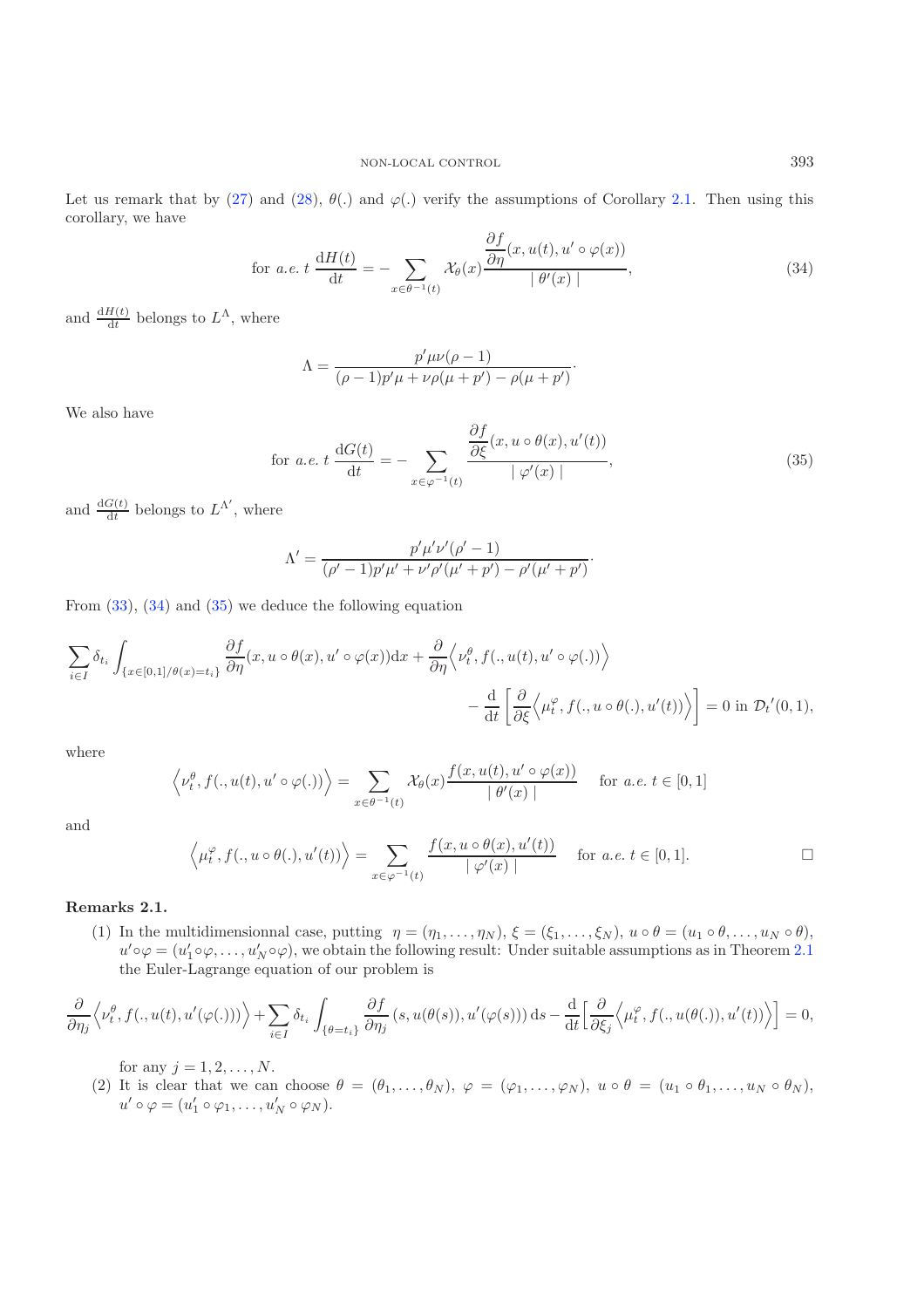#### 3. Application to the regularity of solutions of the problem [\(4\)](#page-0-0)

In general the solutions of problem [\(4\)](#page-0-0) do not belong to  $W_0^{1,p}(0,1)$  if we consider the following growth<br>adition:  $a \mid \xi |^p + b \le f(x, p, \xi)$ ,  $p > 1$ . They belong to  $W_0^{1,q}(0, 1)$  for some real number g such that  $1 \leq a \leq p$ condition:  $a \mid \xi \mid^p + b \le f(x, \eta, \xi), p > 1$ . They belong to  $W_0^{1,q}(0, 1)$  for some real number q such that  $1 < q < p$ .<br>To obtain more requierity from the Euler-Lagrange equation (30) stated in Theorem 2.1, we have to delete To obtain more regularity from the Euler-Lagrange equation [\(30\)](#page-9-5) stated in Theorem [2.1,](#page-9-4) we have to delete Dirac measures. Therefore, we assume that the deviation  $\theta(.)$  has the following property:

$$
|\{s \in [0,1] / \theta(s) = t\}| = 0, \quad \forall t.
$$
\n(36)

<span id="page-13-0"></span>**Corollary 3.1.** *Let the following assumptions hold:*

(i)  $\sqrt{ }$  $\left\vert \right\vert$  $\sqrt{2}$  $a_1 \mid \xi \mid^p + b_1 \le f(x, \eta, \xi) \le a_2 \mid \xi \mid^p + b_2, \quad a_i > 0, \quad i = 1, 2, \quad p > 1$  $\left|\frac{\partial J}{\partial \eta}(x,\eta,\xi)\right|, \left|\frac{\partial J}{\partial \xi}(x,\eta,\xi)\right| \leq a_3 \left|\xi\right|^{p-1} + b_3, \quad a_3 > 0.$ <br>  $\theta \cdot [0,1] \longrightarrow [0,1]$  is abacked a continuous such that (ii)  $\sqrt{ }$  $\int$  $\overline{\mathcal{N}}$  $\theta : [0, 1] \longrightarrow [0, 1]$  *is absolutely continuous such that:*<br> $\theta' \models L^{\rho}(0, 1) \xrightarrow{1} \in L^{\mu}(0, 1) \text{ card}(0^{-1}(\epsilon)) \in L^{\nu}(0)$  $|\theta'| \in L^{\rho}(0,1), \frac{1}{|\theta'|} \in L^{\mu}(0,1), \text{ card}(\theta^{-1}(s)) \in L^{\nu}(0,1)$  $with \frac{1}{p} + \frac{1}{p'} + \frac{1}{\mu} \leq 1, \frac{1}{\mu} + \frac{1}{\nu} + \frac{1}{\rho} + \frac{1}{p'} - \frac{1}{\nu}(\frac{1}{p'} + \frac{1}{\mu} + \frac{1}{\rho}) \leq 1,$ <br>  $\frac{1}{p} + \frac{1}{p'} = 1.$  $\frac{1}{p'}=1.$ (iii)  $\sqrt{ }$  $\int$  $\overline{\mathcal{L}}$  $\varphi : [0,1] \longrightarrow [0,1]$  *is absolutely continuous such that:*<br> $\bigcup_{\alpha' \in L} P_{\alpha'}(0,1) = \bigcup_{\alpha \in L} P_{\alpha'}(0,1) \bigcup_{\alpha \in L} P_{\alpha'}(0,1) = \bigcup_{\alpha \in L} P_{\alpha'}(0,1)$  $|\varphi'| \in L^{\rho'}(0,1), \frac{1}{|\varphi'|} \in L^{\mu'}(0,1), \operatorname{card}(\varphi^{-1}(s)) \in L^{\nu'}(0,1)$ <br> *with*  $\frac{1}{\rho'} + \frac{1}{p'} + \frac{1}{\mu'} \leq 1, \frac{1}{\mu'} + \frac{1}{\nu'} + \frac{1}{\rho'} + \frac{1}{\rho'} + \frac{1}{p'} - \frac{1}{\nu'}(\frac{1}{p'} + \frac{1}{\mu'} + \frac{1}{\rho'}) \leq 1.$  $\forall e \subset [0, 1]$  *such that*  $|e| = 0$ *, we have*  $|\varphi^{-1}(e)| = 0$ . (iv)  $| \{ s \in [0, 1] / \theta(s) = t \} | = 0, \quad \forall t.$ 

*Then for every solution* u *in*  $W \subseteq W_0^{1,q}(0,1)$  *of the problem [\(4\)](#page-0-0), we have:*<br> *If*  $\downarrow \varphi'(t) \leq C_0$  for  $g \circ t$  then  $y' \in L^{\infty}(0,1)$ *If*  $|\varphi'(t)| \leq C_0$  *for a.e. t then*  $u' \in L^{\infty}(0, 1)$ .  $If k(t) = \left[ \sum_{x \in \varphi^{-1}(t)} \frac{1}{|\varphi'(x)|} \right]^{-1} \in L^p(0,1), \text{ then } u' \in L^p(0,1) \text{ if } 2 < q < p < \infty,$ *and*  $u' \in L^{\frac{qp^2}{p+q}}(0,1)$  *if*  $1 \leq q < p < \infty$ . *And if*  $k(t) = \left[ \sum_{x \in \varphi^{-1}(t)} \frac{1}{|\varphi'(x)|} \right]^{-1} \in L^{\delta}(0, 1)$ *, then*  $u' \in L^{\frac{\delta pq}{\delta + q}}(0, 1)$  *if*  $q \leq \delta \leq 2 < p < \infty$ . To prove Corollary [3.1,](#page-13-0) the following classical proposition will be useful.

<span id="page-13-2"></span>**Proposition 3.1.** *Let* p and f *be such that*  $1 < p < +\infty$  *and*  $f : [0, 1] \times \mathbb{R} \times \mathbb{R} \longrightarrow \mathbb{R}, (x, \eta, \xi) \longrightarrow f(x, \eta, \xi)$ *, convex with respect to* ξ *such that:*

$$
a_1 | \xi |^p + b_1 \le f(x, \eta, \xi) \le a_2 | \xi |^p + b_2, \quad a_i > 0, \quad i = 1, 2, \quad \forall \eta \in \mathbb{R}, \quad \forall \xi \in \mathbb{R}, \ a.e. \ x \in [0, 1].
$$

*Then there exist two positive constants*  $\alpha$  *and*  $\gamma$  *such that:* 

$$
\xi \frac{\partial f}{\partial \xi}(x, \eta, \xi) \ge \alpha \mid \xi \mid^p - \gamma, \quad \forall \eta \in \mathbb{R}, \quad \forall \xi \in \mathbb{R}, \ a.e. \ x \in [0, 1].
$$

*Proof of Corollary* [3.1.](#page-13-0) Let u be a solution of the problem [\(4\)](#page-0-0). Under the hypotheses (i) to (iv), u satisfies the following equation:

$$
\frac{\partial}{\partial \eta} \left\langle \nu_t^{\theta}, f(., u(t), u' \circ \varphi(.)) \right\rangle - \frac{\mathrm{d}}{\mathrm{d}t} \left[ \frac{\partial}{\partial \xi} \left\langle \mu_t^{\varphi}, f(., u \circ \theta(.), u'(t) \right\rangle \right] = 0 \text{ in } \mathcal{D}_t'(0, 1),\tag{37}
$$

<span id="page-13-1"></span>where  $\frac{\partial}{\partial \eta} \left\langle \nu_t^{\theta}, f(.), u(t), u' \circ \varphi(.)\right\rangle$  stands for  $\frac{\partial}{\partial \eta} \left\langle \nu_t^{\theta}, f(.), \eta, u' \circ \varphi(.)\right\rangle_{\eta=u(t)}$ . Thanks to Corollary [2.1](#page-7-2) the two following functions  $t \mapsto \frac{\partial}{\partial \eta} \left\langle \nu_t^{\theta}, f(.,u(t), u' \circ \varphi(.)) \right\rangle$  and  $t \mapsto \frac{\partial}{\partial \xi} \left\langle \mu_t^{\varphi}, f(.,u \circ \theta(.), u'(t)) \right\rangle$  belong respectively to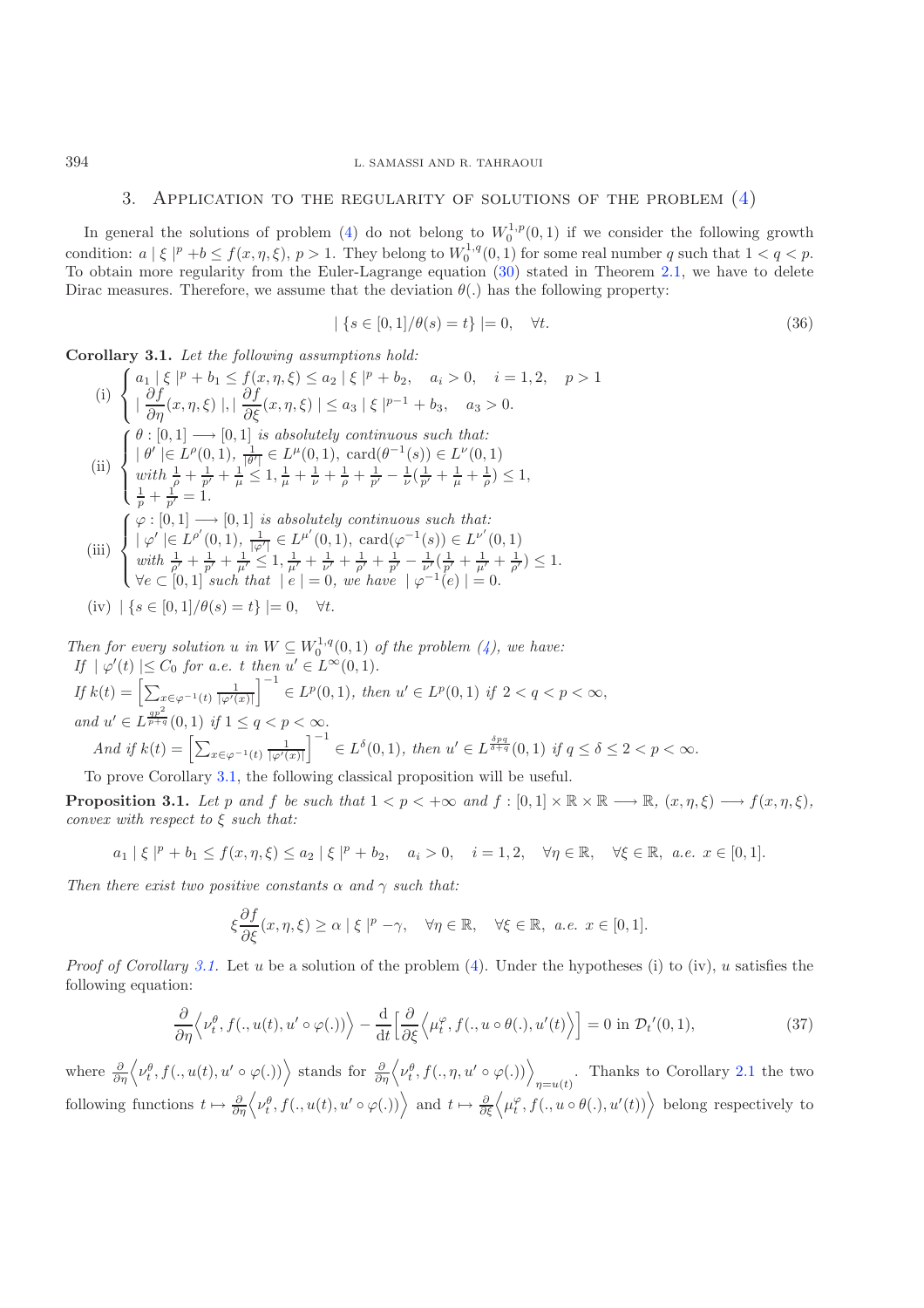$L^{\Lambda}(0,1)$  and  $L^{\Lambda'}(0,1)$ , where

$$
\Lambda = \frac{p' \mu \nu (\rho - 1)}{(\rho - 1)p' \mu + \nu \rho (\mu + p') - \rho (\mu + p')},
$$

and

$$
\Lambda' = \frac{p'\mu'\nu'(\rho'-1)}{(\rho'-1)p'\mu' + \nu'\rho'(\mu'+p') - \rho'(\mu'+p')}.
$$

From [\(37\)](#page-13-1), this entails that:

$$
\left\langle \mu_t^{\varphi}, \frac{\partial f}{\partial \xi}(., u \circ \theta(.), u'(t)) \right\rangle = \int_0^t \left\langle \nu_s^{\theta}, \frac{\partial f}{\partial \eta}(., u(s), u' \circ \varphi(.)) \right\rangle ds + C_1 \text{ for } a.e. t,
$$

<span id="page-14-0"></span>where  $C_1$  is some constant. This implies that:

<span id="page-14-1"></span>
$$
\left\langle \mu_t^{\varphi}, u'(t) \frac{\partial f}{\partial \xi}(., u \circ \theta(.), u'(t)) \right\rangle = u'(t) \int_0^t \left\langle \nu_s^{\theta}, \frac{\partial f}{\partial \eta}(., u(s), u' \circ \varphi(.)) \right\rangle ds + C_1 u'(t) \text{ for a.e. } t \in (0, 1).
$$
 (38)

Since for almost every where t,  $\mu_t^{\varphi}$  is a positive measure and since the function  $s \mapsto \left\langle \nu_s^{\theta}, \frac{\partial f}{\partial \eta} (., u(s), u' \circ \varphi(.) \right\rangle$ belongs to  $L_s^r(0,1)$ , where

$$
r = \frac{p'\mu\nu(\rho - 1)}{(\rho - 1)p'\mu + \nu\rho(\mu + p') - \rho(\mu + p')} \ge 1,
$$

we obtain from Proposition [3.1](#page-13-2) and equation [\(38\)](#page-14-0):

<span id="page-14-2"></span>
$$
\left(\alpha \mid u'(t) \mid^p - \gamma\right) \sum_{x \in \varphi^{-1}(t)} \frac{1}{\left|\varphi'(x)\right|} \le C \mid u'(t) \mid \text{ for a.e. } t \in (0,1),\tag{39}
$$

where C stands for some constant. Let us prove the claimed result.

**First case.** If  $|\varphi'(t)| \leq C_0$  for *a.e.* t, then u' belongs to  $L^{\infty}(0, 1)$ .<br>Indeed we have Indeed we have

$$
\sum_{x \in \varphi^{-1}(t)} \frac{1}{|\varphi'(x)|} \ge \frac{\operatorname{card} \varphi^{-1}(t)}{C_0} \ge \frac{1}{C_0}
$$

since  $\varphi([0, 1]) = [0, 1]$  and card  $\varphi^{-1}(t) \geq 1 \forall t$ . From [\(39\)](#page-14-1) we obtain

$$
|u'(t)|^p \le C_1 \left( |u'(t)| + 1 \right) \text{ for a.e. } t \in (0, 1), \tag{40}
$$

where  $C_1$  is some constant. We claim that [\(40\)](#page-14-2) entails that u' belongs to  $L^{\infty}(0,1)$ . We argue by contradiction. If  $u' \notin L^{\infty}(0, 1)$  then there exists  $t_n \in [0, 1]$  such that:

$$
\lim_{n \to +\infty} |u'(t_n)| = +\infty.
$$

From [\(40\)](#page-14-2) we have:

$$
1 \leq C_1 \Big( \frac{1}{|u'(t_n)|^{p-1}} + \frac{1}{|u'(t_n)|^p} \Big),
$$

this is a contradiction as n goes to infinity, since  $p > 1$ . This proves that  $u' \in L^{\infty}(0, 1)$ .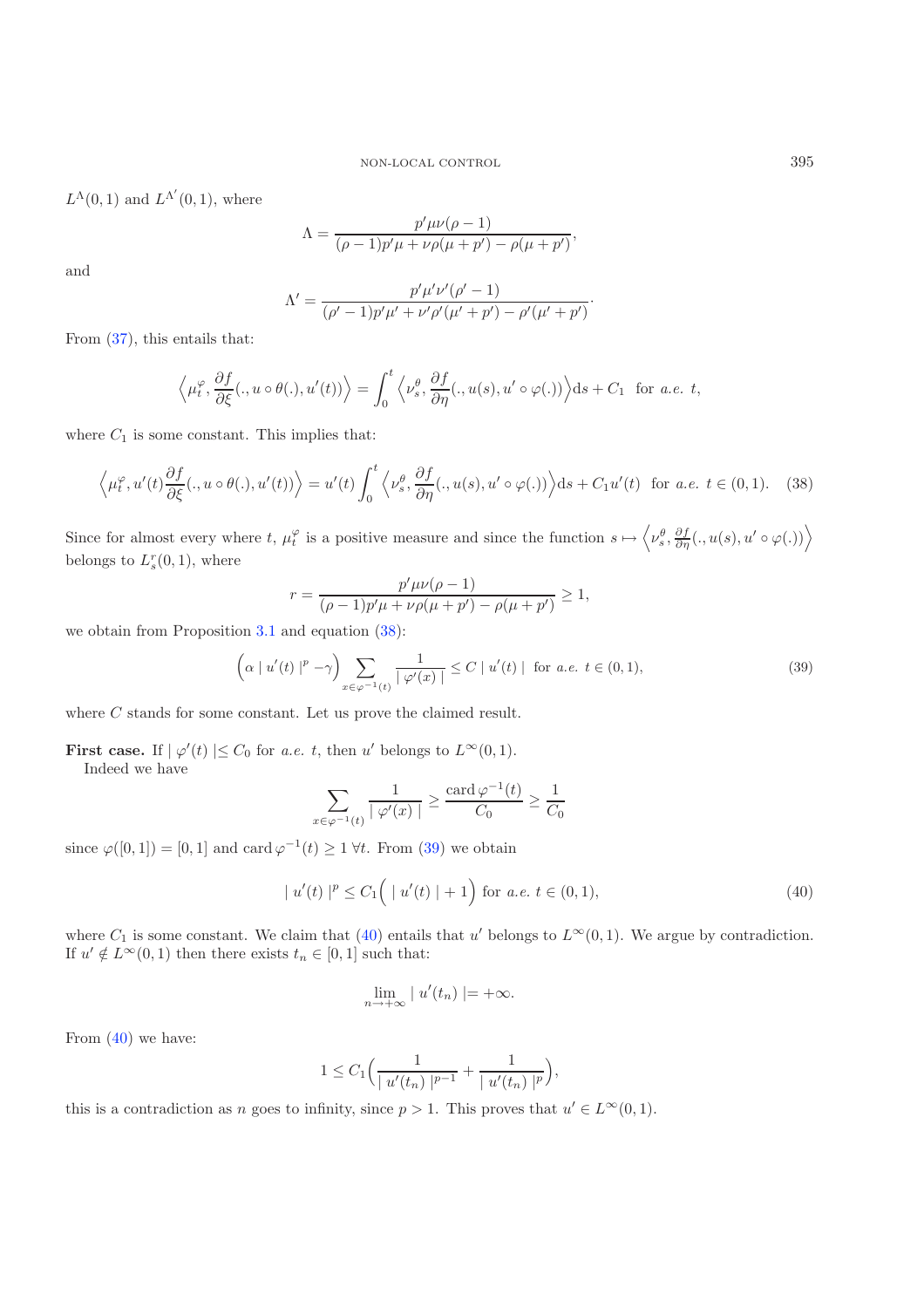396 L. SAMASSI AND R. TAHRAOUI

**Second case.** If  $k(t) = \left[\sum_{x \in \varphi^{-1}(t)}\right]$ 1  $\mid \varphi'(x) \mid$  $\Big]^{-1} \in L^p(0,1)$ , with  $2 < q < p < \infty$ , then  $u' \in L^p(0,1)$ .

To prove this claimed result we start from inequality [\(39\)](#page-14-1) that we integrate on the set  $I_n = \{x \in [0,1]\}$  $|u'(x)| \leq n$ . We have a non decreasing sequence of measurables subsets  $I_n$  of  $[0,1]$  such that  $\bigcup_n I_n = [0,1]$ .<br>From inequality (30) we have: From inequality [\(39\)](#page-14-1) we have:

$$
\alpha \mid u'(t) \mid^{p} \le C \mid u'(t) \mid k(t) + \gamma. \tag{41}
$$

From the existence result of the problem [\(4\)](#page-0-0) in [\[15](#page-28-13)], there exists some real number  $q, 2 < q < p < +\infty$  such that  $x' \in I^{q'}(0, 1)$ . This entails that  $x' \in I^{p'}(0, 1)$ , where  $1 + 1 = 1$ . From inequality (41) that  $u' \in L^q(0,1)$ . Then  $u' \in L^{q'}(0,1)$ . This entails that  $u' \in L^{p'}(0,1)$ , where  $\frac{1}{p} + \frac{1}{p'} = 1$ . From inequality [\(41\)](#page-15-0) we have:

$$
\alpha \int_{I_n} |u'(t)|^p dt \le C \int_{I_n} |u'(t)| k(t) dt + \gamma.
$$
\n(42)

Hölder's inequality gives:

 $\overline{\phantom{a}}$  $\int_{I_n} |u'(t)| k(t) dt \leq \Big(\int$  $\int_{I_n}\mid u'(t)\mid^{p'}{\rm d}t\Bigr)^{\frac{1}{p'}}\Big(\int$  $\int_{I_n} k^p(t) dt \bigg)^{\frac{1}{p}}$ 

<span id="page-15-2"></span>Thus we obtain from  $(42)$ :

$$
\alpha \int_{I_n} |u'(t)|^p dt \le C \Big( \int_{I_n} |u'(t)|^{p'} dt \Big)^{\frac{1}{p'}} \Big( \int_{I_n} k^p(t) dt \Big)^{\frac{1}{p}} + \gamma
$$
  

$$
\le C_2 \Big[ \Big( \int_{I_n} |u'(t)|^{p'} dt \Big)^{\frac{1}{p'}} + 1 \Big] \le C_2 \Big[ \Big( \int_0^1 |u'(t)|^{p'} dt \Big)^{\frac{1}{p'}} + 1 \Big],
$$

where  $C_2$  is some constant independent with respect to n. Then let us remark that there exists some constant  $C_3$ such that:

$$
\forall n \quad a_n = \int_{I_n} |u'(t)|^p \, \mathrm{d}t \le C_3.
$$

As  $I_n$  is a nondecreasing sequence of subsets of [0, 1], the monotonous convergence theorem gives the following:

$$
\int_0^1 |u'(t)|^p dt \le C_3.
$$

So we have proved that u' belongs  $L^p(0, 1)$ .

**Third case.** If 
$$
k(t) = \left[\sum_{x \in \varphi^{-1}(t)} \frac{1}{|\varphi'(x)|}\right]^{-1} \in L^p(0,1)
$$
, with  $1 \le q < p < \infty$ , then  $u' \in L^{\frac{qp^2}{p+q}}(0,1)$ .

As we have  $1 \leq q < p < +\infty$ , then thanks to the existence result of the problem [\(4\)](#page-0-0), we obtain  $u' \in L^q(0,1)$ . From  $(41)$  we have:

$$
\alpha^{\frac{pq}{p+q}} \int_{I_n} |u'(t)|^{\frac{qp^2}{p+q}} dt \le C_4 \Big( \int_{I_n} |u'(t)|^{\frac{pq}{p+q}} k^{\frac{pq}{p+q}} (t) dt + \gamma^{\frac{pq}{p+q}} \Big). \tag{43}
$$

Hölder's inequality shows that:

$$
\int_{I_n} |u'(t)|^{\frac{pq}{p+q}} k^{\frac{pq}{p+q}}(t) dt \le \Big(\int_{I_n} |u'(t)|^q\ dt\Big)^{\frac{p}{p+q}} \Big(\int_{I_n} k^p(t) dt\Big)^{\frac{q}{p+q}},
$$

<span id="page-15-1"></span><span id="page-15-0"></span>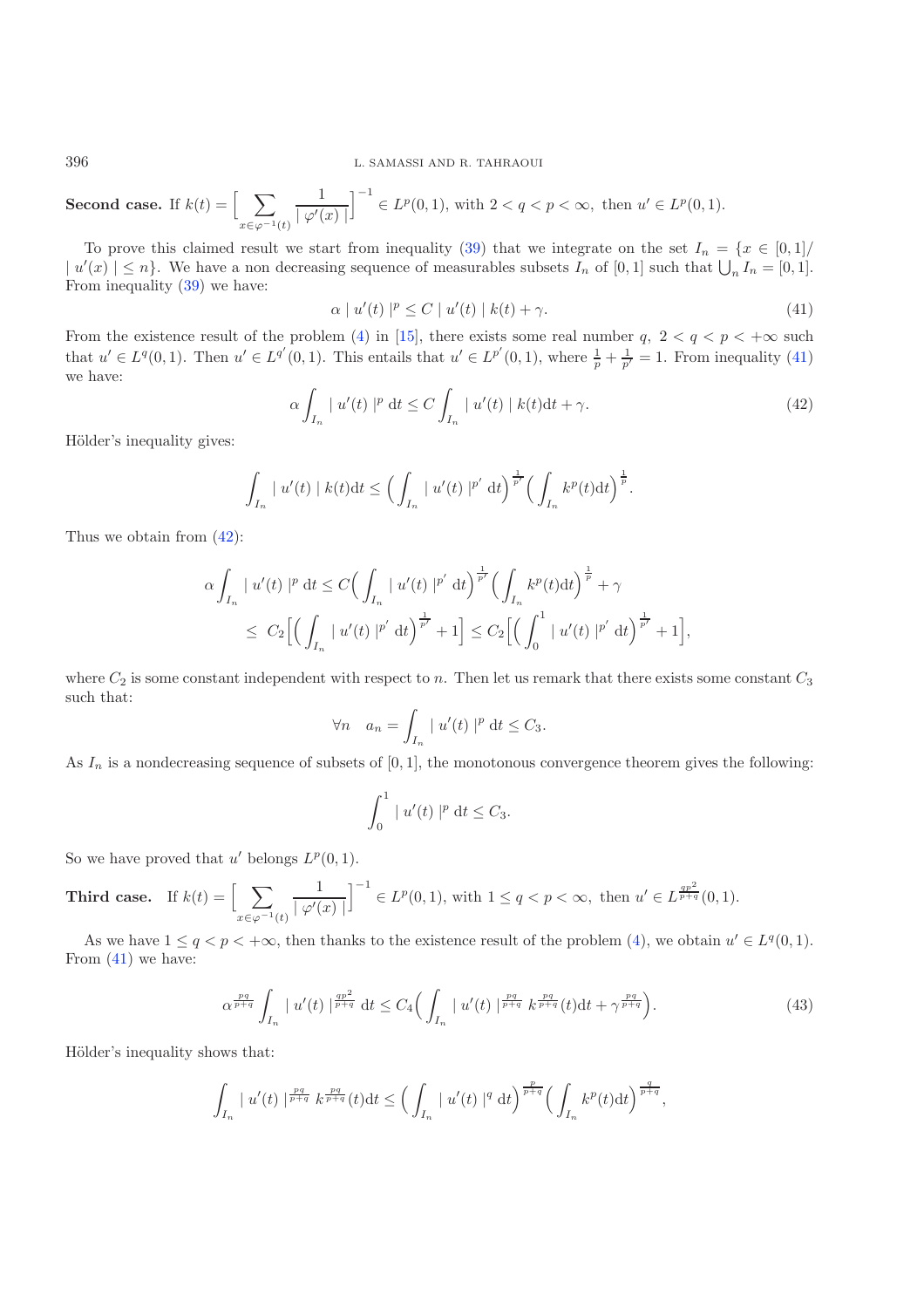<span id="page-16-0"></span>so from [\(43\)](#page-15-2) we have:

$$
\alpha^{\frac{pq}{p+q}} \int_{I_n} |u'(t)|^{\frac{qp^2}{p+q}} dt \le C_4 \Big[ \Big( \int_{I_n} |u'(t)|^q dt \Big)^{\frac{p}{p+q}} \Big( \int_{I_n} k^p(t) dt \Big)^{\frac{q}{p+q}} + \gamma^{\frac{pq}{p+q}} \Big] \le C_5 \Big[ \Big( \int_{I_n} |u'(t)|^q dt \Big)^{\frac{p}{p+q}} + 1 \Big] \le C_5 \Big[ \Big( \int_0^1 |u'(t)|^q dt \Big)^{\frac{p}{p+q}} + 1 \Big]
$$

where  $C_5$  is some constant independent with respect to n. From this inequality there exists some constant  $C_6$ such that:

$$
\forall n \quad a_n = \int_{I_n} |u'(t)|^{\frac{qp^2}{p+q}} dt \le C_6.
$$

As  $n \mapsto I_n$  is a nondecreasing sequence, the monotonous convergence theorem entails:

$$
\int_0^1 |u'(t)|^{\frac{qp^2}{p+q}} dt \le C_6.
$$

So we have proved that u' belongs to  $L^{\frac{qp^2}{p+q}}(0,1)$ .

**Fourth case.** If  $k(t) = \left[\sum_{x \in \varphi^{-1}(t)}\right]$ 1  $\mid \varphi'(x) \mid$  $\Big]^{-1} \in L^{\delta}(0,1)$ , with  $q \leq \delta \leq 2 < p < \infty$ , then  $u' \in L^{\frac{\delta pq}{\delta+q}}(0,1)$ .

As we have  $q \leq \delta \leq 2 < p < +\infty$ , then thanks to the existence result of the problem [\(4\)](#page-0-0), we have  $u' \in L^q(0,1)$ . From [\(41\)](#page-15-0) we obtain:

$$
\alpha^{\frac{\delta q}{\delta+q}} \int_{I_n} |u'(t)|^{\frac{\delta pq}{\delta+q}} dt \le C_7 \Big( \int_{I_n} |u'(t)|^{\frac{\delta q}{\delta+q}} k^{\frac{\delta q}{\delta+q}}(t) dt + \gamma^{\frac{\delta q}{\delta+q}} \Big). \tag{44}
$$

Hölder's inequality shows that:

$$
\int_{I_n} |u'(t)|^{\frac{\delta q}{\delta+q}} k^{\frac{\delta q}{\delta+q}}(t) dt \le \Big(\int_{I_n} |u'(t)|^q dt\Big)^{\frac{\delta}{\delta+q}} \Big(\int_{I_n} k^{\delta}(t) dt\Big)^{\frac{q}{\delta+q}}.
$$

<span id="page-16-1"></span>Thus from [\(44\)](#page-16-0) we obtain:

$$
\alpha^{\frac{\delta q}{\delta+q}} \int_{I_n} |u'(t)|^{\frac{\delta pq}{\delta+q}} dt \leq C_7 \Big[ \Big( \int_{I_n} |u'(t)|^q dt \Big)^{\frac{\delta}{\delta+q}} \Big( \int_{I_n} k^{\delta}(t) dt \Big)^{\frac{q}{\delta+q}} + \gamma^{\frac{\delta q}{\delta+q}} \Big]
$$
  

$$
\leq C_8 \Big[ \Big( \int_{I_n} |u'(t)|^q dt \Big)^{\frac{\delta}{\delta+q}} + 1 \Big] \leq C_8 \Big[ \Big( \int_0^1 |u'(t)|^q dt \Big)^{\frac{\delta}{\delta+q}} + 1 \Big],
$$

where  $C_8$  is some constant independent with respect to n. From this inequality there exists some constant  $C_9$ such that:

$$
\forall n \quad a_n = \int_{I_n} |u'(t)|^{\frac{\delta pq}{\delta+q}} dt \le C_9.
$$

Since  $n \mapsto I_n$  is a nondecreasing sequence, the monotonous convergence theorem gives:

$$
\int_0^1 |u'(t)|^{\frac{\delta pq}{\delta+q}} dt \leq C_9.
$$

,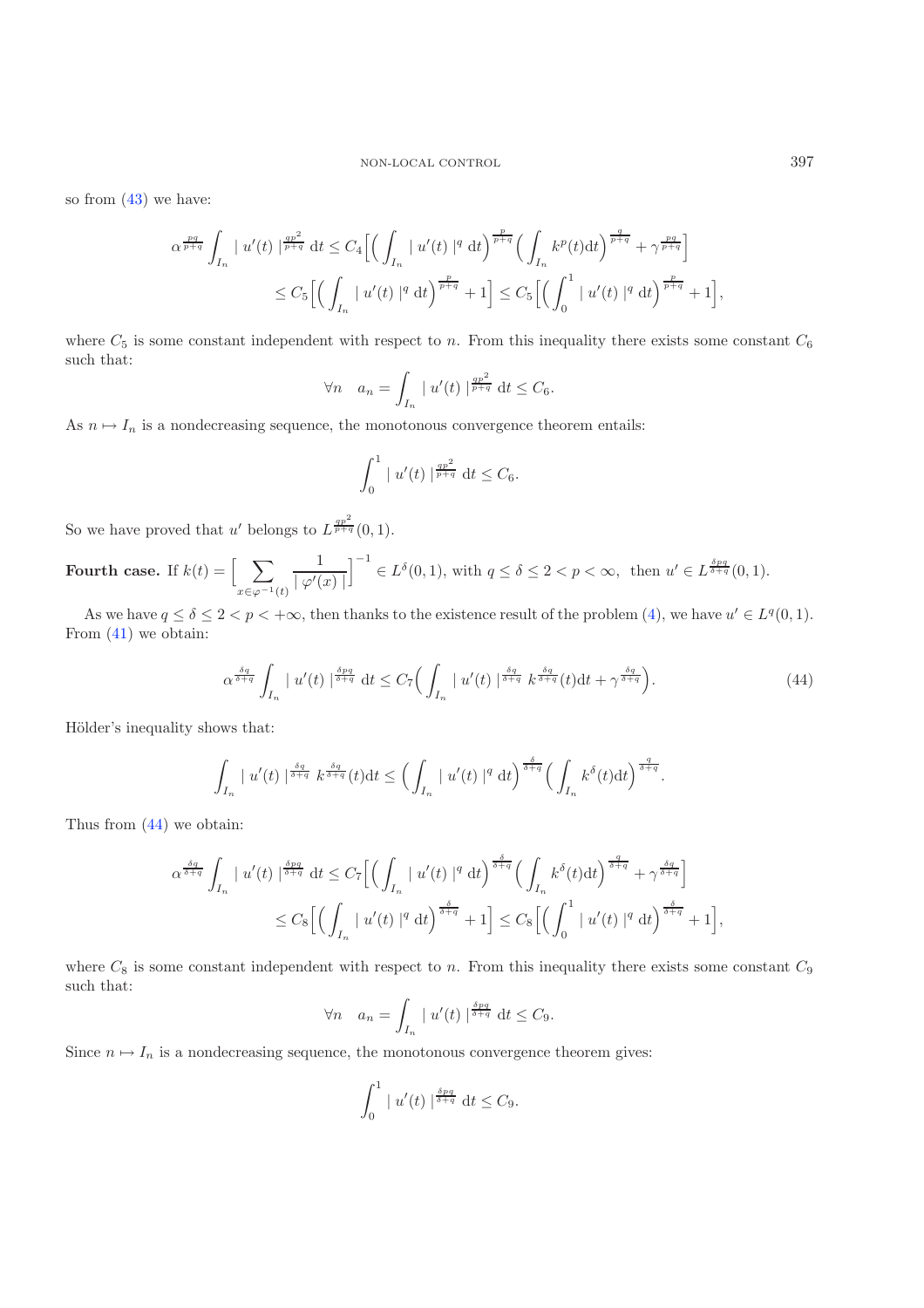### 398 L. SAMASSI AND R. TAHRAOUI

Thus we have proved that  $u' \in L^{\frac{\delta pq}{\delta+q}}(0,1)$ ; this means:

$$
\text{if } k(t) = \left[ \sum_{x \in \varphi^{-1}(t)} \frac{1}{|\varphi'(x)|} \right]^{-1} \in L^{\delta}(0, 1), \text{ with } q \le \delta \le 2 < p < \infty, \text{ then } u' \in L^{\frac{\delta pq}{\delta + q}}(0, 1). \qquad \Box
$$

### 4. Equivalent problem without deviations

**Theorem 4.1.** *Let us assume hypotheses* (i) *to* (iv) *of Corollary* [3.1](#page-13-0) *and*

(v) 
$$
k(t) = \left[\sum_{x \in \varphi^{-1}(t)} \frac{1}{|\varphi'(x)|}\right]^{-1} \in L^p(0,1), \text{ with } 1 \le q < p < \infty;
$$

(vi) *for a.e.*  $x, \forall \xi, \eta \mapsto f(x, \eta, \xi)$  *is strictly convex, and for a.e.*  $x, \forall \eta, \xi \mapsto f(x, \eta, \xi)$  *is strictly convex. Then every solution u of the problem* [\(4\)](#page-0-0) *belonging in*  $W_0^{1,q}(0,1)$  *is solution of the following problem without deviations*: *deviations:*

$$
\inf \left\{ \int_0^1 G(t, v(t), v')(t) dt / v \in W_0^{1, p}(0, 1) \right\},
$$
  
\nwhere  $G(t, \eta, \xi) = \left\langle \nu_t^{\theta}, f(., \eta, u' \circ \varphi(.)) \right\rangle + \left\langle \mu_t^{\varphi}, f(., u \circ \theta(.), \xi) \right\rangle$  for a.e.  $t, \forall \eta, \forall \xi$ . (45)

*Proof.* From the assumption (v) and using Corollary [3.1,](#page-13-0) we have  $u \in W_0^{1,p}(0,1)$ . The function  $(\eta,\xi) \longrightarrow$ <br>*C*(*t*  $n \notin \Sigma$ ) is strictly convex with the adequate growth. It follows that there exists a unique solution w for  $G(t, \eta, \xi)$  is strictly convex with the adequate growth. It follows that there exists a unique solution w for the problem [\(45\)](#page-16-1).

Moreover the problem  $(45)$  is equivalent to the resolution of its following Euler-Lagrange equation:

$$
\frac{\partial}{\partial \eta} \left\langle \nu_t^{\theta}, f(., w(t), u' \circ \varphi(.)) \right\rangle - \frac{\mathrm{d}}{\mathrm{d}t} \left[ \frac{\partial}{\partial \xi} \left\langle \mu_t^{\varphi}, f(., u \circ \theta(.), w'(t) \right\rangle \right] = 0 \text{ in } \mathcal{D}_t'(0, 1). \tag{46}
$$

<span id="page-17-1"></span><span id="page-17-0"></span>Let us recall that we can also rewrite the Euler-Lagrange equation of the problem [\(4\)](#page-0-0) in the following form:

$$
\frac{\partial}{\partial \eta} \left\langle \nu_t^{\theta}, f(., u(t), u' \circ \varphi(.)) \right\rangle - \frac{\mathrm{d}}{\mathrm{d}t} \left[ \frac{\partial}{\partial \xi} \left\langle \mu_t^{\varphi}, f(., u \circ \theta(.), u'(t) \right\rangle \right] = 0 \text{ in } \mathcal{D}_t'(0, 1),\tag{47}
$$

where we use the notation:

$$
\frac{\partial}{\partial \eta} \left\langle \nu_t^{\theta}, f(., u(t), u' \circ \varphi(.)) \right\rangle = \frac{\partial}{\partial \eta} \left\langle \nu_t^{\theta}, f(., \eta, u' \circ \varphi(.)) \right\rangle_{\eta = u(t)}
$$

with the similar notation for the second term of equation  $(47)$ .

From [\(47\)](#page-17-0) u is a solution of [\(46\)](#page-17-1). Thus by the uniqueness of the solution of the problem [\(45\)](#page-16-1) we obtain  $u = w$ .  $u = w.$ 

# 5. Necessary optimality conditions of control problems where the state plays the role of deviation

In this section, we establish necessary optimality conditions of the following control problem:

$$
\inf \left\{ \int_0^1 f_1(t, u(t), u'(t), u \circ \theta_v(t), \theta_v(t), v(t)) dt = J(u, v)/(u, v) \in E \times \mathcal{U}_{ad} \right\}.
$$
\n
$$
(48)
$$

Under the state constraint, for instance,

$$
\begin{cases} \frac{d\theta_v(t)}{dt} = g(t, \theta_v(t), v(t)) \\ \theta_v(0) = \theta_0, \quad 0 < \theta_0 < 1, \quad \theta_v(t) \in [0, 1] \quad \forall t, \end{cases} \tag{49}
$$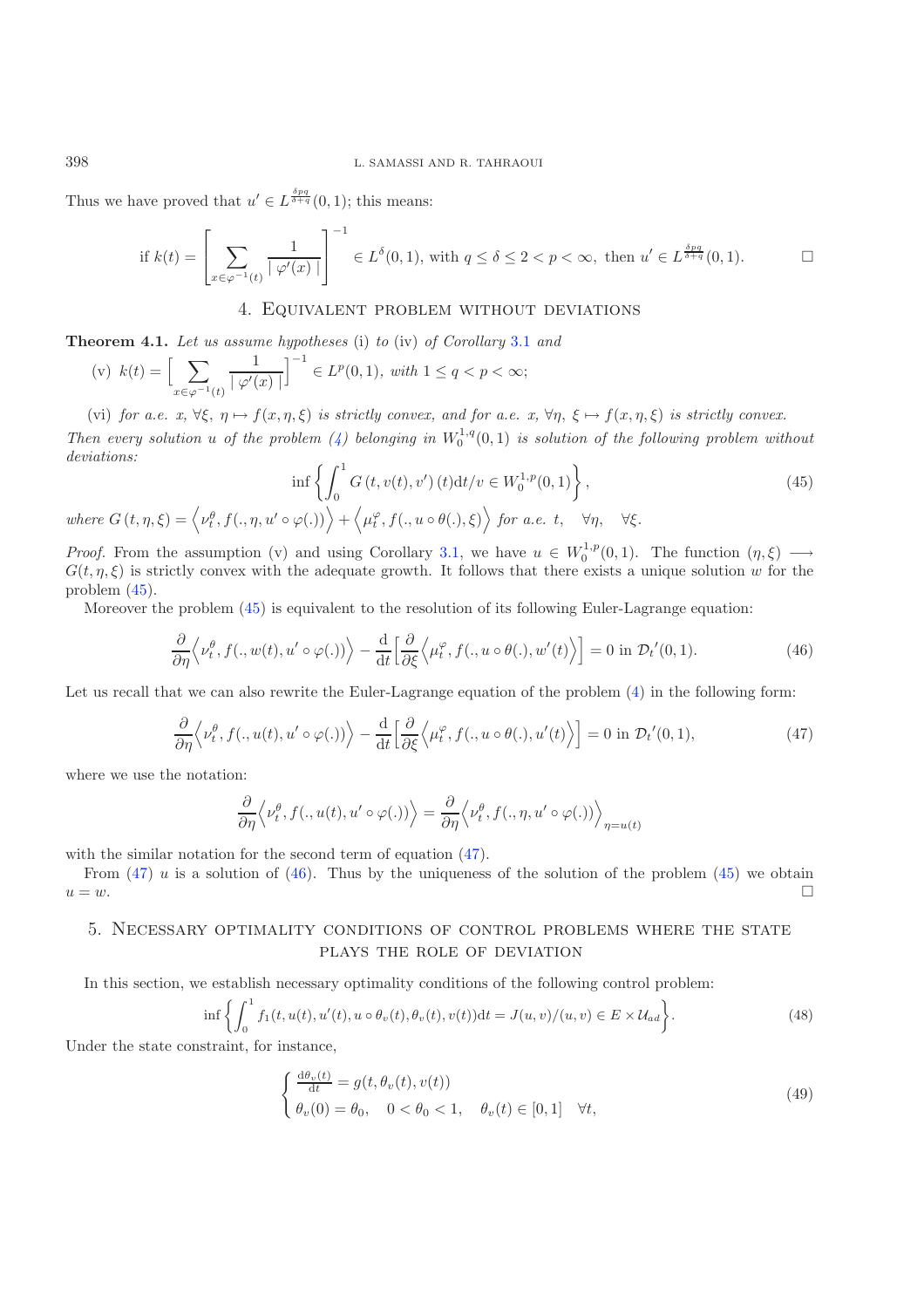<span id="page-18-1"></span>where E stands for a subset of  $W_0^{1,p}(0,1)$ , for instance, and

<span id="page-18-2"></span>
$$
\mathcal{U}_{ad} = \left\{ c \in L^1(0,1)/c(t) \ge 0, \int_0^t c(s) \, \mathrm{d}s \in [0,1] \quad \forall t \in [0,1] \right\}.
$$

To be clear we begin to consider this problem with a simple state equation in Section [5.1](#page-18-0) and its application will be given in Section ??. Section [5.2](#page-20-0) is devoted to the study of the general case.

#### <span id="page-18-0"></span>5.1. **Problem where the constraint is simple**

The application of this section will be the financial model of [\[9](#page-28-1)[,10](#page-28-10)] given in Section **??**. We consider in this section the following problem:

$$
\inf \left\{ \int_0^1 f_1(t, v(t), v'(t), v \circ \theta_c(t), \theta_c(t), c(t)) dt = J(v, c) \right\},\tag{50}
$$

where  $(v, c)$  is a control,  $\theta_c$  stands for the state of the system and satisfies the state constraint

$$
\begin{cases} \frac{d\theta_c(t)}{dt} = c(t) \\ \theta_c(0) = 0, \quad \theta_c(t) \in [0,1] \quad \forall t \in [0,1]. \end{cases}
$$
\n(51)

The control c belongs to

$$
\mathcal{U}_{ad} = \left\{ c \in L^1(0,1)/c(t) \ge 0, \int_0^t c(s) \, \mathrm{d} s \in [0,1] \quad \forall t \in [0,1] \right\},\,
$$

and the control v belongs to  $W_0^{1,p}(0,1)$  with  $p > 1$ . In the sequel to simplify, we denote  $f_1$  by  $f$ . Let the following assumptions hold:  $f:[0,1] \times \mathbb{R} \times \mathbb{R} \times [0,1] \times \mathbb{R}^+ \longrightarrow \mathbb{R}$   $(f, p, \xi, p_2, \mu) \longrightarrow f(f, p, \xi, p_2$ following assumptions hold:  $f : [0,1] \times \mathbb{R} \times \mathbb{R} \times \mathbb{R} \times [0,1] \times \mathbb{R}^+ \longrightarrow \mathbb{R}$ ,  $(t, \eta_1, \xi, \eta_2, \nu, \lambda) \longrightarrow f(t, \eta_1, \xi, \eta_2, \nu, \lambda)$ ,<br>continuously differentiable with respect to the five last arguments when t is fixed continuously differentiable with respect to the five last arguments when  $t$  is fixed, such that:

- (i)  $|f(t, \eta_1, \xi, \eta_2, \nu, \lambda)| \leq C_1(1 + |\eta_1|^p + |\xi|^p + |\eta_2|^p + |\nu|^p + |\lambda|), C_1 > 0.$ <br>
(ii) There exists some positive constant  $C_2$  such that
- (ii) There exists some positive constant  $C_2$  such that

$$
\left| \frac{\partial f}{\partial \eta_1}(t, \eta_1, \xi, \eta_2, \nu, \lambda) \right| + \left| \frac{\partial f}{\partial \eta_2}(t, \eta_1, \xi, \eta_2, \nu, \lambda) \right| + \left| \frac{\partial f}{\partial \nu}(t, \eta_1, \xi, \eta_2, \nu, \lambda) \right| + \left| \frac{\partial f}{\partial \xi}(t, \eta_1, \xi, \eta_2, \nu, \lambda) \right| + \left| \frac{\partial f}{\partial \lambda}(t, \eta_1, \xi, \eta_2, \nu, \lambda) \right| \leq C_2 (1 + |\eta_1|^{p-1} + |\xi|^{p-1} + |\eta_2|^{p-1} + |\nu|^{p-1}),
$$
for any  $t, \eta_1, \eta_2, \nu, \xi, \lambda$ .

There exists 
$$
(\bar{u}, \bar{c}) \in W_0^{1,p}(0, 1) \times \mathcal{U}_{ad}
$$
 solution of the problem (50)-(51)  
such that  $\bar{u}' \circ \theta_{\bar{c}}(t)$  exists  $\forall t \in [0, 1]$ .  
(52)

<span id="page-18-4"></span><span id="page-18-3"></span>As the function  $t \mapsto |\{s \in [0,1]/\bar{\theta}(s) = \theta_{\bar{c}} > t\}|$  is decreasing, we know that there exists a family of real numbers  $(t_1)_{t \in \mathcal{L}} \subset [0, 1]$  with Lempty finite or countable, such that:  $(t_i)_{i\in I} \subset [0,1]$ , with  $\tilde{I}$  empty, finite or countable, such that:

$$
|\{s \in [0,1]/\bar{\theta}(s) = \theta_{\bar{c}} = t_i\}| > 0.
$$
\n(53)

Let also the following assumption hold:  $\bar{\theta} = \theta_{\bar{c}} : [0, 1] \longrightarrow [0, 1]$  is absolutely continuous such that:

$$
\begin{cases} \left| \bar{\theta}^{\prime}(.) \right| \in L^{\rho}(0,1), \frac{\chi_{\bar{\theta}}(.)}{|\bar{\theta}^{\prime}(.)|} \in L^{\mu}(0,1), \operatorname{card}(\bar{\theta}^{-1}(.)) \in L^{\nu}(0,1) \\ \text{with } \frac{1}{\rho} + \frac{1}{p^{\prime}} + \frac{1}{\mu} \leq 1, \frac{1}{\mu} + \frac{1}{\nu} + \frac{1}{\rho} + \frac{1}{p^{\prime}} - \frac{1}{\nu}(\frac{1}{p^{\prime}} + \frac{1}{\mu} + \frac{1}{\rho}) \leq 1, \\ \frac{1}{p} + \frac{1}{p^{\prime}} = 1, \end{cases} \tag{54}
$$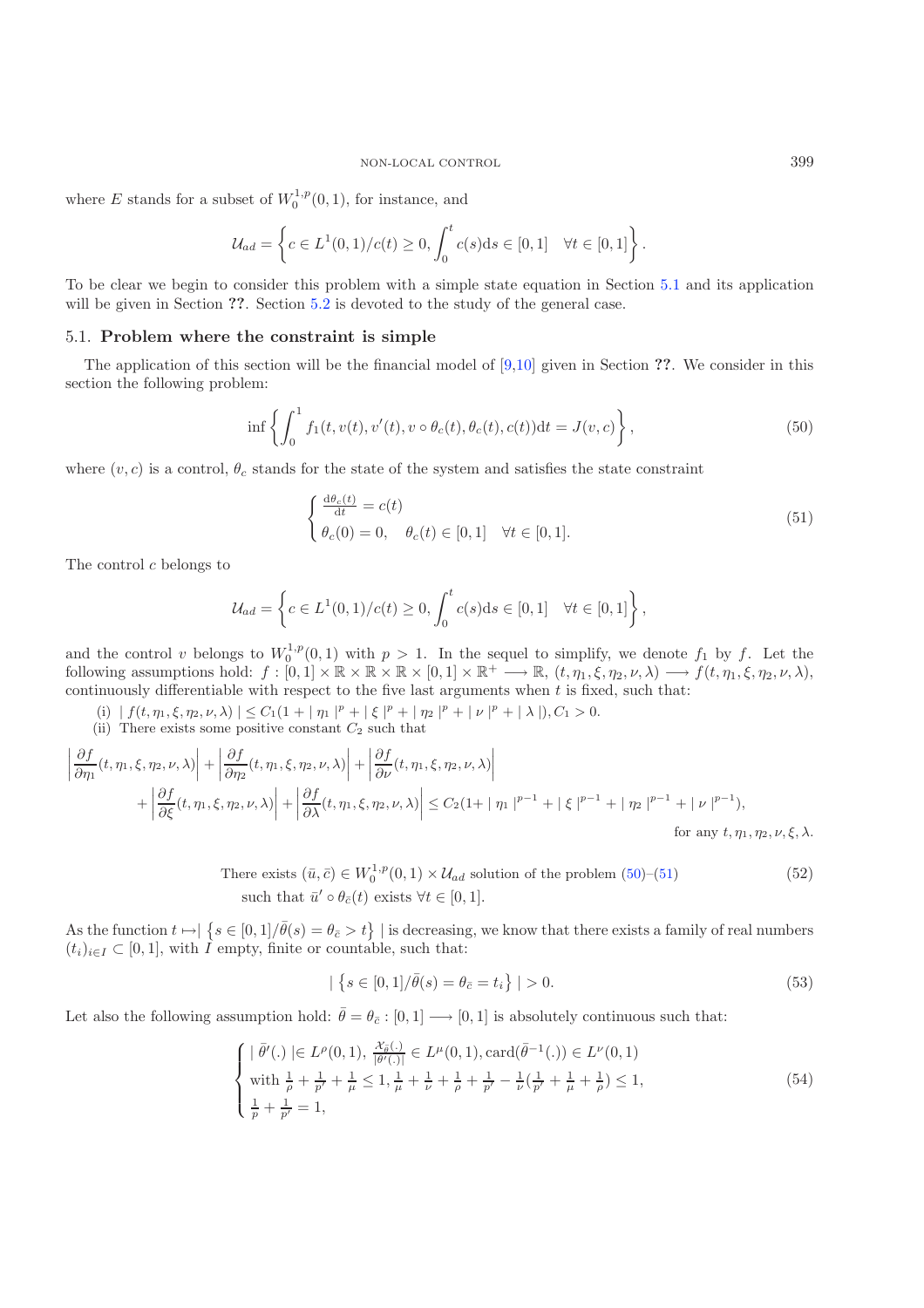where

$$
\mathcal{X}_{\bar{\theta}}(.) = \mathcal{X}_E(.) \text{ with } E = \left\{ s \in [0,1] / \bar{\theta}(s) \neq t_i \quad \forall i \in I \right\}.
$$

<span id="page-19-2"></span>**Theorem 5.1.** *Under the assumptions* (i), (ii), [\(52\)](#page-18-3) *and* [\(54\)](#page-18-4)*, the control*  $(\bar{u}, \bar{c})$  *solution of the problem* [\(50\)](#page-18-1)–[\(51\)](#page-18-2) *satisfies the following relations:*

<span id="page-19-0"></span>(i) *Equation*

$$
\frac{\partial f}{\partial \eta_1}(t, \bar{u}(t), \bar{c}(t)) + \frac{\partial}{\partial \eta_2} \Big\langle \mu_t, f(., \bar{u}(.), \bar{u}'(.), \bar{u}(t), t, \bar{c}(.) ) \Big\rangle \n+ \sum_{i \in I} \delta_{t_i} \int_{\{\bar{\theta} = t_i\}} \frac{\partial f}{\partial \eta_2}(s, \bar{u}(s), \bar{c}(s)) ds - \frac{d}{dt} \Big[ \frac{\partial f}{\partial \xi}(t, \bar{u}(t), \bar{c}(t)) \Big] = 0,
$$

 $\overline{\partial}_{tt} D_t'(0,1)$ , where  $f(s,\bar{u}(s),\bar{c}(s)) = f(s,\bar{u}(s),\bar{u}'(s),\bar{u} \circ \bar{\theta}(s),\bar{\theta}(s),\bar{c}(s))$ , and where  $\mu_t$  stands for the counting measure defined by: *counting measure defined by:*

$$
\langle \mu_t, f(.,\bar{u}(.),\bar{u}'(.),\bar{u}(t),t,\bar{c}(.) ) \rangle = \sum_{x \in \bar{\theta}_c^{-1}(t)} \mathcal{X}_{\bar{\theta}}(x) \frac{f(x,\bar{u}(x),\bar{u}'(x),\bar{u}(t),t,\bar{c}(x))}{|\bar{\theta}'(x)|}
$$

and  $\delta_{t_i}$  *is the Dirac measure at the point t<sub>i</sub>.* (ii) *Integrodifferential inequality*

$$
\bar{c}(t)\left[\frac{\partial f}{\partial \lambda}(t,\bar{u}(t),\bar{c}(t)) - \int_t^1 \left(\frac{\partial f}{\partial \eta_2}(s,\bar{u}(s),\bar{c}(s))\bar{u}' \circ \bar{\theta}(s) + \frac{\partial f}{\partial \lambda}(s,\bar{u}(s),\bar{c}(s))\right)ds\right] \le 0
$$

*for a.e.*  $t \in [0, 1]$ *.* 

*Proof.* Let  $(\bar{u}, \bar{c})$  be a solution of the problem  $(50)$ – $(51)$ , then we have:

$$
J(\bar{u}, \bar{c}) \leq J(v, c) \quad \forall (v, c) \in W_0^{1, p}(0, 1) \times \mathcal{U}_{ad}.
$$

For any admissible  $(v, c)$ , for any  $\epsilon > 0$ ,  $(\bar{u} + \epsilon v, \bar{c} + \epsilon(c - \bar{c}))$  is admissible and we obtain:

<span id="page-19-1"></span>
$$
\lim_{\epsilon \to 0} \frac{J(\bar{u} + \epsilon v, \bar{c} + \epsilon (c - \bar{c})) - J(\bar{u}, \bar{c})}{\epsilon} \ge 0.
$$
\n(55)

By the regularity and the growth assumptions on  $f$ , using the Lebesgue theorem, we obtain the existence of the limit in [\(55\)](#page-19-0), and thus we have the following inequality:

$$
\int_{0}^{1} \frac{\partial f}{\partial \eta_{1}}(t, \bar{u}(t), \bar{c}(t))v(t)dt + \int_{0}^{1} \frac{\partial f}{\partial \xi}(t, \bar{u}(t), \bar{c}(t))v'(t)dt + \int_{0}^{1} \frac{\partial f}{\partial \eta_{2}}(t, \bar{u}(t), \bar{c}(t))\left(\bar{u}' \circ \bar{\theta}(t)\delta(t) + v \circ \bar{\theta}(t)\right)dt
$$

$$
+ \int_{0}^{1} \frac{\partial f}{\partial \nu}(t, \bar{u}(t), \bar{c}(t))\delta(t)dt + \int_{0}^{1} \frac{\partial f}{\partial \lambda}(t, \bar{u}(t), \bar{c}(t))(c - \bar{c})(t)dt \ge 0 \quad \forall (v, c) \in W_{0}^{1, p}(0, 1) \times U_{ad}, \quad (56)
$$

where

$$
\bar{\theta}(t) = \int_0^t \bar{c}(s)ds, \ \delta(t) = \int_0^t (c(s) - \bar{c}(s))ds.
$$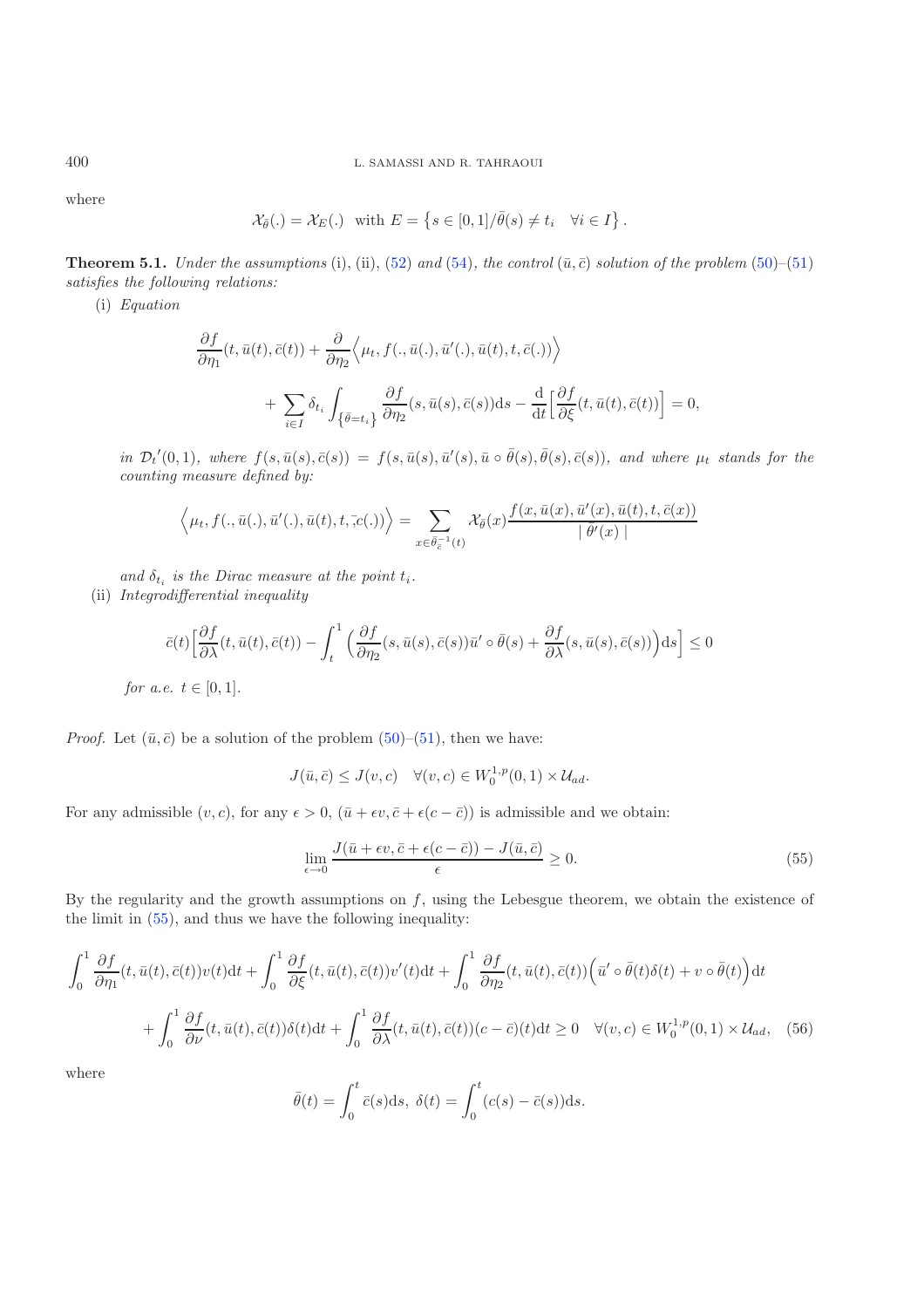<span id="page-20-2"></span><span id="page-20-1"></span>The inequality  $(56)$  is equivalent to  $(57)$  and  $(58)$ :

$$
\int_0^1 \frac{\partial f}{\partial \eta_1}(t, \bar{u}(t), \bar{c}(t))v(t)dt + \int_0^1 \frac{\partial f}{\partial \xi}(t, \bar{u}(t), \bar{c}(t))v'(t)dt + \int_0^1 \frac{\partial f}{\partial \eta_2}(t, \bar{u}(t), \bar{c}(t))v \circ \bar{\theta}(t)dt = 0 \,\forall v \in W_0^{1, p}(0, 1),\tag{57}
$$

$$
\int_0^1 \frac{\partial f}{\partial \eta_2}(t, \bar{u}(t), \bar{c}(t))\bar{u}' \circ \bar{\theta}(t)\delta(t)dt + \int_0^1 \frac{\partial f}{\partial \nu}(t, \bar{u}(t), \bar{c}(t))\delta(t)dt + \int_0^1 \frac{\partial f}{\partial \lambda}(t, \bar{u}(t), \bar{c}(t))(c - \bar{c})(t)dt \ge 0 \,\forall c \in \mathcal{U}_{ad}.\tag{58}
$$

<span id="page-20-3"></span>Using the same idea as in the proof of Theorem [2.1,](#page-9-4) equation [\(57\)](#page-20-1) is equivalent to:

$$
\frac{\partial f}{\partial \eta_1}(t, \bar{u}(t), \bar{c}(t)) + \frac{\partial}{\partial \eta_2} \Big\langle \mu_t, f(., \bar{u}(.), \bar{u}'(.), \bar{u}(t), t, \bar{c}(.) ) \Big\rangle \n+ \sum_{i \in I} \delta_{t_i} \int_{\{\bar{\theta} = t_i\}} \frac{\partial f}{\partial \eta_2}(s, \bar{u}(s), \bar{c}(s)) ds - \frac{d}{dt} \Big[ \frac{\partial f}{\partial \xi}(t, \bar{u}(t), \bar{c}(t)) \Big] = 0 \text{ in } \mathcal{D}_t'(0, 1).
$$

This proves (i) of Theorem [5.1.](#page-19-2) By integrating by parts, [\(58\)](#page-20-2) gives:

$$
\int_0^1 \frac{\partial f}{\partial \lambda}(t, \bar{u}(t), \bar{c}(t))(c - \bar{c})(t)dt + \int_0^1 \left[ \int_t^1 \left( \frac{\partial f}{\partial \eta_2}(s, \bar{u}(s), \bar{c}(s))\bar{u}' \circ \bar{\theta}(s) \right) + \frac{\partial f}{\partial \nu}(t, \bar{u}(t), \bar{c}(t)) \right] ds \right] (c - \bar{c})(t)dt \ge 0
$$
  

$$
\forall c \in \mathcal{U}_{ad}.
$$
 (59)

Let  $h \in \mathcal{D}(0,1)$  and  $\gamma$  be such that:  $-1 \leq h \leq 0$  and  $0 \leq \gamma \leq 1$ . Let us set  $c = \bar{c} + \gamma h\bar{c}$  and let us show that  $c$ is admissible:

$$
c = \bar{c} + \gamma h \bar{c} = \bar{c}(1 + h\gamma) \ge \bar{c}(1 - \gamma) \ge 0
$$

and

$$
0 \le \int_0^t c(s)ds = \int_0^t \bar{c}(s)ds + \gamma \int_0^t h\bar{c}(s)ds \le \int_0^t \bar{c}(s)ds \le 1.
$$
  
possible Taking  $c = \bar{c} + \gamma b\bar{c}$  in (59) we obtain:

This proves that c is admissible. Taking  $c = \bar{c} + \gamma h \bar{c}$  in [\(59\)](#page-20-3), we obtain:

$$
\int_0^1 \frac{\partial f}{\partial \lambda}(t, \bar{u}(t), \bar{c}(t))\bar{c}(t)h(t)dt + \int_0^1 \Big[ \int_t^1 \Big( \frac{\partial f}{\partial \eta_2}(s, \bar{u}(s), \bar{c}(s))\bar{u}' \circ \bar{\theta}(s)) + \frac{\partial f}{\partial \nu}(t, \bar{u}(t), \bar{c}(t)) \Big) ds \Big] \bar{c}(t)h(t)dt \ge 0
$$
  
\n
$$
\forall h \in \mathcal{D}(0, 1), h \le 0, \text{ by homogeneousness,}
$$

*i.e.*

<span id="page-20-5"></span><span id="page-20-4"></span>
$$
\frac{\partial f}{\partial \lambda}(t, \bar{u}(t), \bar{c}(t))\bar{c}(t) + \left[\int_t^1 \left(\frac{\partial f}{\partial \eta_2}(s, \bar{u}(s), \bar{c}(s))\bar{u}' \circ \bar{\theta}(s)\right) + \frac{\partial f}{\partial \nu}(t, \bar{u}(t), \bar{c}(t))\right] \bar{c}(t) \le 0 \quad a.e. \ t \in [0, 1]. \tag{60}
$$

This proves (ii) of Theorem [5.1.](#page-19-2)

# <span id="page-20-0"></span>5.2. **Problem where the constraint is general**

We consider in this section the following problem:

$$
\inf \left\{ \int_0^1 f(t, u(t), u'(t), u \circ \theta_v(t), \theta_v(t), v(t)) dt = J(u, v) \right\}
$$
\n(61)

under the state constraint,

$$
\begin{cases} \frac{d\theta_v(t)}{dt} = g(t, \theta(t), v(t)) \\ \theta_v(0) = \theta_0, \quad 0 < \theta_0 < 1, \quad \theta_v(t) \in [0, 1] \quad \forall t, \end{cases} \tag{62}
$$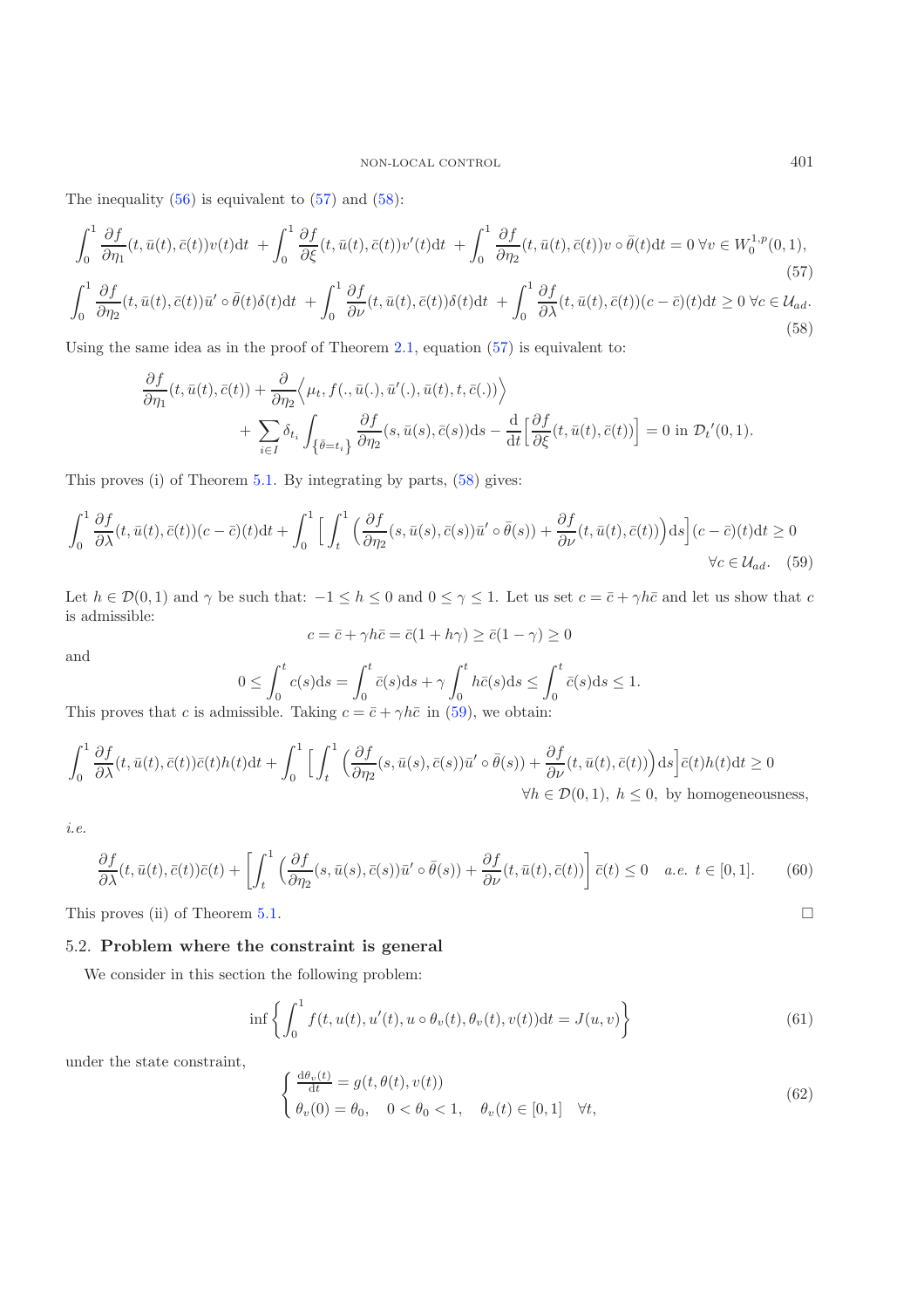where the control v belongs to  $L^{\infty}((0,1), V)$  for instance, where  $V = [0, 1]$  and the control u belongs to  $W_0^{1,p}(0, 1)$ <br>with  $p > 1$ . Let the following assumption hold: with  $p > 1$ . Let the following assumption hold:

 $f : [0,1] \times \mathbb{R} \times \mathbb{R} \times \mathbb{R} \times [0,1] \times \mathbb{R} \longrightarrow \mathbb{R}, (t, \eta_1, \xi, \eta_2, \nu, \lambda) \longrightarrow f(t, \eta_1, \xi, \eta_2, \nu, \lambda)$ , continuously differentiable in the five last arguments when t is fixed. We assume that  $f$  satisfies the hypotheses (i) and (ii) of Section [5.1](#page-18-0) and the fonction  $q$  satisfies the following assumptions:

 $g : [0,1] \times [0,1] \times \mathbb{R} \longrightarrow \mathbb{R}, (t, \alpha, \beta) \longrightarrow g(t, \alpha, \beta)$ , continuously differentiable with respect to  $\alpha$ , twice continuously differentiable with respect to  $\beta$  and continuous with respect to t. We assume that there exists a constant  $K$  such that:

$$
|\frac{\partial g}{\partial \alpha}(t, \alpha, \beta)| + |\frac{\partial g}{\partial \beta}(t, \alpha, \beta)| \le K.
$$
\n(63)

<span id="page-21-0"></span>Let us suppose that:

$$
\exists (\bar{u}, \bar{v}) \in W_0^{1, p}(0, 1) \times L^p((0, 1), V) \text{ solution of the problem (61)-(62)}
$$
  
such that  $\bar{u}' \circ \theta_{\bar{v}}(t)$  exists  $\forall t \in [0, 1]$ . (64)

<span id="page-21-1"></span>As the function  $t \mapsto \begin{cases} s \in [0,1] / \bar{\theta}(s) = \theta_{\bar{v}} > t \end{cases}$  is decreasing, it is known that there exists a family of real members  $(t_0)$ ,  $t \in [0, 1]$  with Lempty finite or countable such that members  $(t_i)_{i\in I} \subset [0,1]$  with I empty, finite or countable, such that:

$$
|\{s \in [0,1]/\bar{\theta}(s) = \theta_{\bar{v}} = t_i\}| > 0.
$$
\n(65)

Let also the following assumption hold:

 $\bar{\theta} = \theta_{\bar{v}} : [0, 1] \longrightarrow ]0, 1[$  is absolutely continuous such that:

$$
\begin{cases} \left| \bar{\theta}^{\prime}(.) \right| \in L^{\rho}(0,1), \frac{\mathcal{X}_{\bar{\theta}}(.)}{|\bar{\theta}^{\prime}(.)|} \in L^{\mu}(0,1), \text{card}(\bar{\theta}^{-1}(.)) \in L^{\nu}(0,1) \\ \text{with } \frac{1}{\rho} + \frac{1}{p^{\prime}} + \frac{1}{\mu} \leq 1, \frac{1}{\mu} + \frac{1}{\nu} + \frac{1}{\rho} + \frac{1}{p^{\prime}} - \frac{1}{\nu}(\frac{1}{p^{\prime}} + \frac{1}{\mu} + \frac{1}{\rho}) \leq 1 \\ \frac{1}{p} + \frac{1}{p^{\prime}} = 1, \end{cases} \tag{66}
$$

where

$$
\mathcal{X}_{\overline{\theta}}(.) = \mathcal{X}_E(.) \text{ with } E = \left\{ s \in [0,1] / \overline{\theta}(s) \neq t_i \quad \forall i \in I \right\}.
$$

**Theorem 5.2.** *Under the assumptions* [\(64\)](#page-21-0) *and* [\(66\)](#page-21-1)*, the control*  $(\bar{u}, \bar{v})$  *solution of the problem* [\(61\)](#page-20-4)–[\(62\)](#page-20-5) *satisfies* the following relations: *the following relations:*

(i) 
$$
\frac{\partial f}{\partial \eta_1}(t, \bar{u}(t), \bar{v}(t)) + \frac{\partial}{\partial \eta_2} \Big\langle \mu_t, f(., \bar{u}(.), \bar{u}'(.), \bar{u}(t), t, \bar{v}(.))) \Big\rangle + \sum_{i \in I} \delta_{t_i} \int_{\{\bar{\theta} = t_i\}} \frac{\partial f}{\partial \eta_2}(s, \bar{u}(s), \bar{v}(s)) ds
$$
  
\n
$$
-\frac{d}{dt} \Big[ \frac{\partial f}{\partial \xi}(t, \bar{u}(t), \bar{v}(t)) \Big] = 0,
$$
  
\n*in*  $\mathcal{D}_t'(0, 1)$ , *with the notation*  $f(s, \bar{u}(s), \bar{c}(s)) = f(s, \bar{u}(s), \bar{u}'(s), \bar{u} \circ \bar{\theta}(s), \bar{\theta}(s), \bar{v}(s))$ . In addition  $\mu_t$  stands for the counting measure defined by:

*for the counting measure defined by:*

$$
\langle \mu_t, f(.,\bar{u}(.),\bar{u}'(.),\bar{u}'(t),t,\bar{v}(.) ) \rangle = \sum_{x \in \bar{\theta}^{-1}(t)} \mathcal{X}_{\bar{\theta}}(x) \frac{f(x,\bar{u}(x),\bar{u}'(x),\bar{u}(t),t,\bar{v}(x))}{|\bar{\theta}'(x)|},
$$

*and*  $\delta_t$  *is the Dirac measure at the point t<sub>i</sub>.* 

(ii) 
$$
\bar{v}(t) \left[ \frac{\partial f}{\partial \lambda}(t, \bar{u}(t), \bar{v}(t)) + \bar{p}(t) \frac{\partial g}{\partial \beta}(t, \bar{\theta}(t), \bar{v}(t)) \right] \le 0
$$
 for a.e.  $t \in [0, 1]$ ,

<span id="page-21-2"></span>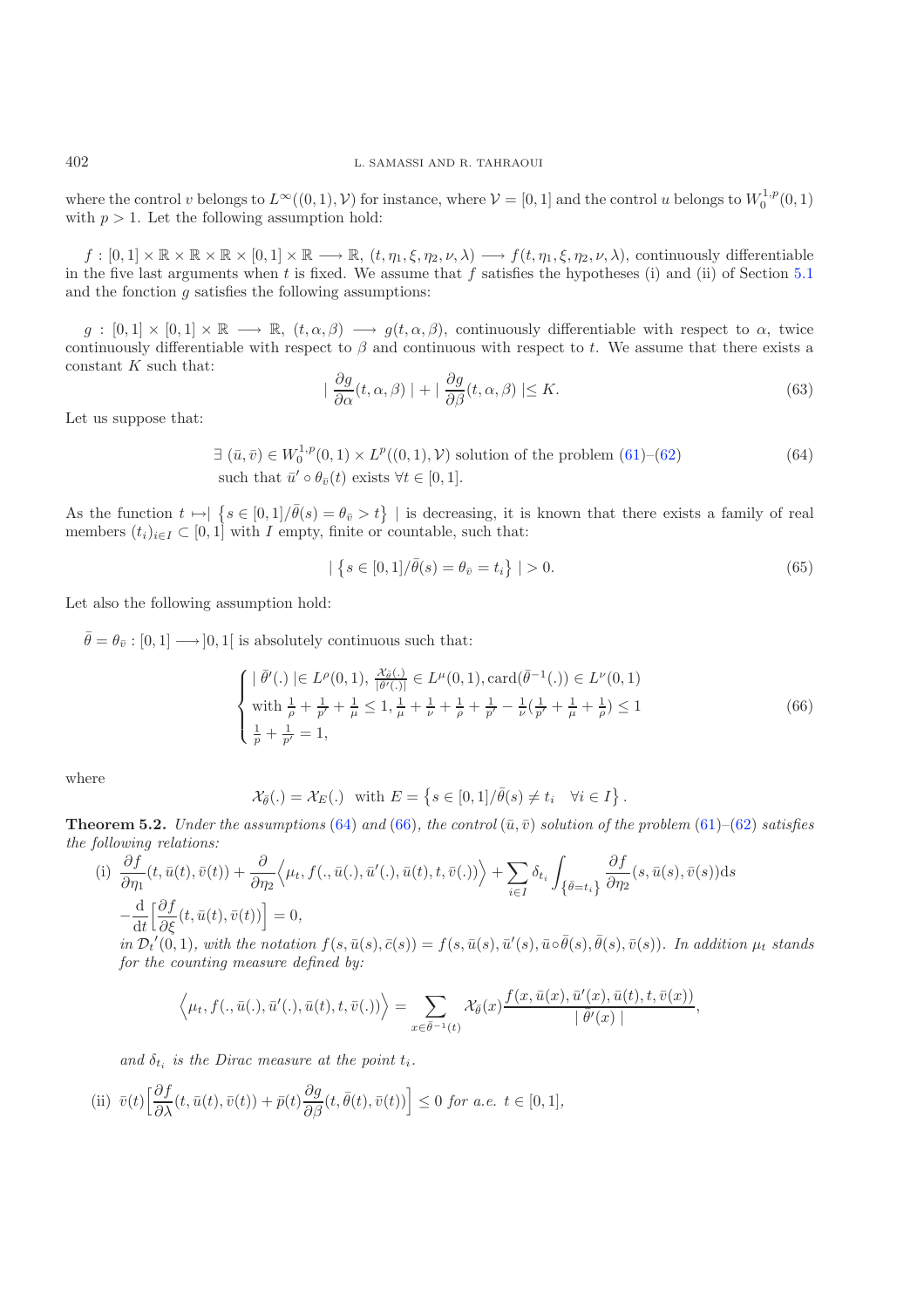*where*  $\bar{p}(t)$  *is the adjoint state solution of the equation:* 

$$
\begin{cases}\n\bar{p}'(t) = -\frac{\partial g}{\partial \alpha}(t, \bar{\theta}(t), \bar{v}(t))\bar{p}(t) - \left[\frac{\partial f}{\partial \eta_2}(t, \bar{u}(t), \bar{v}(t))\bar{u}' \circ \bar{\theta}(t)\right. \\
\left. + \frac{\partial f}{\partial \nu}(t, \bar{u}(t), \bar{v}(t))\right] \quad \text{on } [0, 1] \\
\bar{p}(1) = 0.\n\end{cases}
$$

<span id="page-22-2"></span>*Proof.* Assume that there exists  $(\bar{u}, \bar{v})$  solution of the problem [\(61\)](#page-20-4)–[\(62\)](#page-20-5) *i.e.* 

$$
J(\bar{u}, \bar{v}) \le J(u, v) \quad \forall (u, v) \in W_0^{1, p}(0, 1) \times L^{\infty}((0, 1), V).
$$

<span id="page-22-0"></span>We have

$$
J(\bar{u} + \epsilon u, \bar{v} + \epsilon (v - \bar{v})) - J(\bar{u}, \bar{v}) \ge 0 \quad \forall \epsilon > 0 \text{ small enough}, \quad \forall (u, v) \text{ admissible.}
$$
 (67)

Let us set  $\bar{\theta}$  the state optimal trajectory *i.e.* the solution of [\(62\)](#page-20-5) corresponding to  $\bar{v}$ . Moreover, if we set  $\theta_{\epsilon}$  the solution of the state countion (62) corresponding to  $v = \bar{v} + \epsilon(v - \bar{v})$  then we have solution of the state equation [\(62\)](#page-20-5) corresponding to  $v_{\epsilon} = \bar{v} + \epsilon(v - \bar{v})$ , then we have:  $\frac{d\theta_{\epsilon}}{dt}(t) = g(t, \theta_{\epsilon}(t), v_{\epsilon}(t))$ <br>and  $\frac{d\bar{\theta}(t)}{dt} = g(t, \bar{\theta}(t), \bar{v}(t))$ . Following [\[14\]](#page-28-15) let us consider  $x(.)$  the solution of

$$
\begin{cases}\nx'(t) = \frac{\partial g}{\partial \alpha}(t, \bar{\theta}(t), \bar{v}(t))x(t) + \frac{\partial g}{\partial \beta}(t, \bar{\theta}(t), \bar{v}(t))(v - \bar{v})(t) \text{ on } (0, 1) \\
x(0) = 0,\n\end{cases}
$$
\n(68)

and let us set, for any  $\epsilon > 0$  small enough,

$$
y_{\epsilon}(.)=\frac{\theta_{\epsilon}(.)-\bar{\theta}(.)}{\epsilon}-x(.)
$$

<span id="page-22-1"></span>Thus we have:

$$
y_{\epsilon}(t) = \int_0^t \frac{1}{\epsilon} \Big[ g(s, \theta_{\epsilon}(s), v_{\epsilon}(s)) - g(s, \bar{\theta}(s), \bar{v}(s)) \Big] ds - \int_0^t \Big[ \frac{\partial g}{\partial \alpha}(s, \bar{\theta}(s), \bar{v}(s)) x(s) + \frac{\partial g}{\partial \beta}(s, \bar{\theta}(s), \bar{v}(s)) (v - \bar{v})(s) \Big] ds.
$$

By using the mean value theorem, the Gronwall lemma and the assumption [\(63\)](#page-21-2), we obtain  $|| y_{\epsilon} ||_{\infty} \longrightarrow 0$ when  $\epsilon \longrightarrow 0$ . Therefore we have:

$$
\theta_{\epsilon}(t) = \bar{\theta}(t) + \epsilon x(t) + o(\epsilon) \quad \forall t \in [0, 1],
$$

and using the Taylor-Lagrange formula, we obtain:

$$
J(\bar{u} + \epsilon u, \bar{v} + \epsilon (v - \bar{v})) = J(\bar{u}, \bar{v}) + \epsilon \left[ \int_0^1 \frac{\partial f}{\partial \eta_1} (t, \bar{u}(t), \bar{v}(t)) u(t) dt + \int_0^1 \frac{\partial f}{\partial \eta_2} (t, \bar{u}(t), \bar{v}(t)) \left[ \bar{u}' \circ \bar{\theta}(t) x(t) + u \circ \bar{\theta}(t) \right] dt \right]
$$

$$
+ \int_0^1 \frac{\partial f}{\partial \nu} (t, \bar{u}(t), \bar{v}(t)) x(t) dt + \int_0^1 \frac{\partial f}{\partial \lambda} (t, \bar{u}(t), \bar{v}(t)) (v - \bar{v}) (t) dt \right] + o(\epsilon).
$$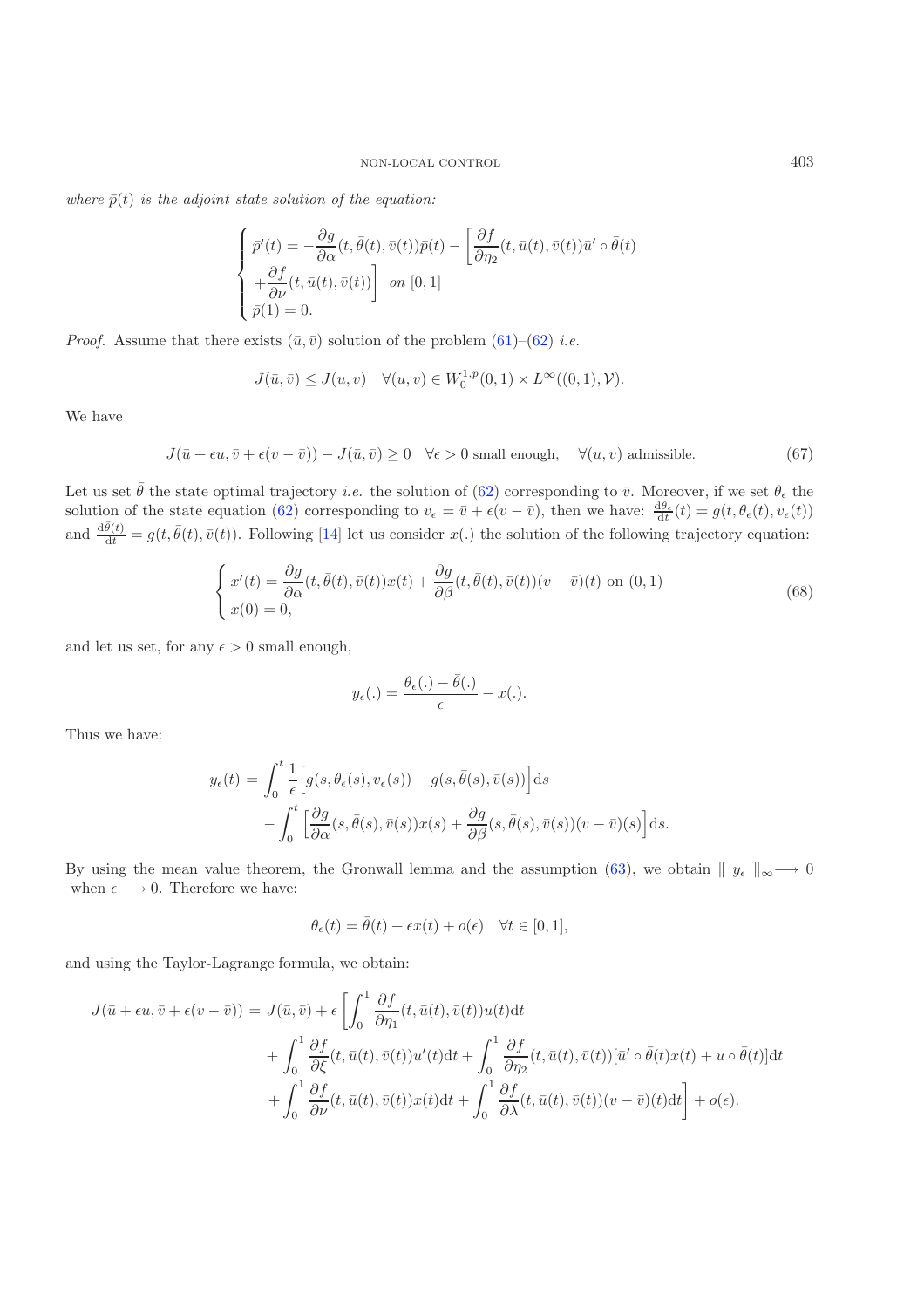<span id="page-23-0"></span>From  $(67)$ , we obtain

$$
\int_{0}^{1} \frac{\partial f}{\partial \eta_{1}}(t, \bar{u}(t), \bar{v}(t))u(t)dt + \int_{0}^{1} \frac{\partial f}{\partial \xi}(t, \bar{u}(t), \bar{v}(t))u'(t)dt + \int_{0}^{1} \frac{\partial f}{\partial \eta_{2}}(t, \bar{u}(t), \bar{v}(t))[\bar{u}' \circ \bar{\theta}(t)x(t) + u \circ \bar{\theta}(t)]dt + \int_{0}^{1} \frac{\partial f}{\partial \nu}(t, \bar{u}(t), \bar{v}(t))x(t)dt + \int_{0}^{1} \frac{\partial f}{\partial \lambda}(t, \bar{u}(t), \bar{v}(t))(v - \bar{v})(t)dt \ge 0 \quad \forall u \in W_{0}^{1, p}(0, 1), \quad \forall v \in L^{p}((0, 1), V).
$$
\n(69)

<span id="page-23-1"></span>Following [\[14\]](#page-28-15) let us introduce the adjoint state  $\bar{p}(t)$  solution of the following equation

$$
\begin{cases}\n\bar{p}'(t) = -\frac{\partial g}{\partial \alpha}(t, \bar{\theta}(t), \bar{v}(t))\bar{p}(t) - \left[\frac{\partial f}{\partial \eta_2}(t, \bar{u}(t), \bar{v}(t))\bar{u}' \circ \bar{\theta}(t)\n+ \frac{\partial f}{\partial \nu}(t, \bar{u}(t), \bar{v}(t))\right] \text{ on } [0, 1] \\
\bar{p}(1) = 0.\n\end{cases} \tag{70}
$$

Let us consider the following integral which follows from [\(69\)](#page-22-1)

$$
\int_0^1 \left[ \frac{\partial f}{\partial \eta_2}(t, \bar{u}(t), \bar{v}(t)) \bar{u}' \circ \bar{\theta}(t) + \frac{\partial f}{\partial \nu}(t, \bar{u}(t), \bar{v}(t)) \right] x(t) dt.
$$
 (71)

Using  $(70)$ , we rewrite  $(71)$  in the following form:

$$
\int_0^1 \left[ \frac{\partial f}{\partial \eta_2} (t, \bar{u}(t), \bar{v}(t)) \bar{u}' \circ \bar{\theta}(t) + \frac{\partial f}{\partial \nu} (t, \bar{u}(t), \bar{v}(t)) \right] x(t) dt = -\int_0^1 \left[ \bar{p}'(t) + \frac{\partial g}{\partial \alpha} (t, \bar{\theta}(t), \bar{v}(t)) \bar{p}(t) \right] x(t) dt. \tag{72}
$$

<span id="page-23-2"></span>By integrating by parts the right hand side of [\(72\)](#page-23-2), using [\(68\)](#page-22-2) we obtain:

$$
\int_0^1 \left[ \frac{\partial f}{\partial \eta_2}(t, \bar{u}(t), \bar{v}(t)) \bar{u}' \circ \bar{\theta}(t) + \frac{\partial f}{\partial \nu}(t, \bar{u}(t), \bar{v}(t)) \right] x(t) dt = \int_0^1 \bar{p}(t) \frac{\partial g}{\partial \beta}(t, \bar{\theta}(t), \bar{v}(t)) (v - \bar{v})(t) dt.
$$

<span id="page-23-3"></span>Finally we rewrite  $(69)$  in the following form:

$$
\int_{0}^{1} \frac{\partial f}{\partial \eta_{1}}(t, \bar{u}(t), \bar{v}(t))u(t)dt + \int_{0}^{1} \frac{\partial f}{\partial \xi}(t, \bar{u}(t), \bar{v}(t))u'(t)dt + \int_{0}^{1} \frac{\partial f}{\partial \eta_{2}}(t, \bar{u}(t), \bar{v}(t))u \circ \bar{\theta}(t)dt + \int_{0}^{1} \left[\frac{\partial f}{\partial \lambda}(t, \bar{u}(t), \bar{v}(t)) + \bar{p}(t)\frac{\partial g}{\partial \beta}(t, \bar{\theta}(t), \bar{v}(t))\right](v - \bar{v})(t)dt \ge 0 \quad \forall u \in W_{0}^{1, p}(0, 1), \quad \forall v \in L^{p}((0, 1), V). \tag{73}
$$

<span id="page-23-4"></span>The inequality  $(73)$  is equivalent to the following inequalities  $(74)$  and  $(75)$ :

$$
\int_0^1 \frac{\partial f}{\partial \eta_1}(t, \bar{u}(t), \bar{v}(t))u(t)dt + \int_0^1 \frac{\partial f}{\partial \xi}(t, \bar{u}(t), \bar{v}(t))u'(t)dt + \int_0^1 \frac{\partial f}{\partial \eta_2}(t, \bar{u}(t), \bar{v}(t))u \circ \bar{\theta}(t)dt = 0
$$
  

$$
\forall u \in W_0^{1, p}(0, 1),
$$
 (74)

<span id="page-23-5"></span>and

$$
\int_0^1 \left[ \frac{\partial f}{\partial \lambda}(t, \bar{u}(t), \bar{v}(t)) + \bar{p}(t) \frac{\partial g}{\partial \beta}(t, \bar{\theta}(t), \bar{v}(t)) \right] (v - \bar{v})(t) dt \ge 0 \quad \forall v \in L^p((0, 1), V).
$$
 (75)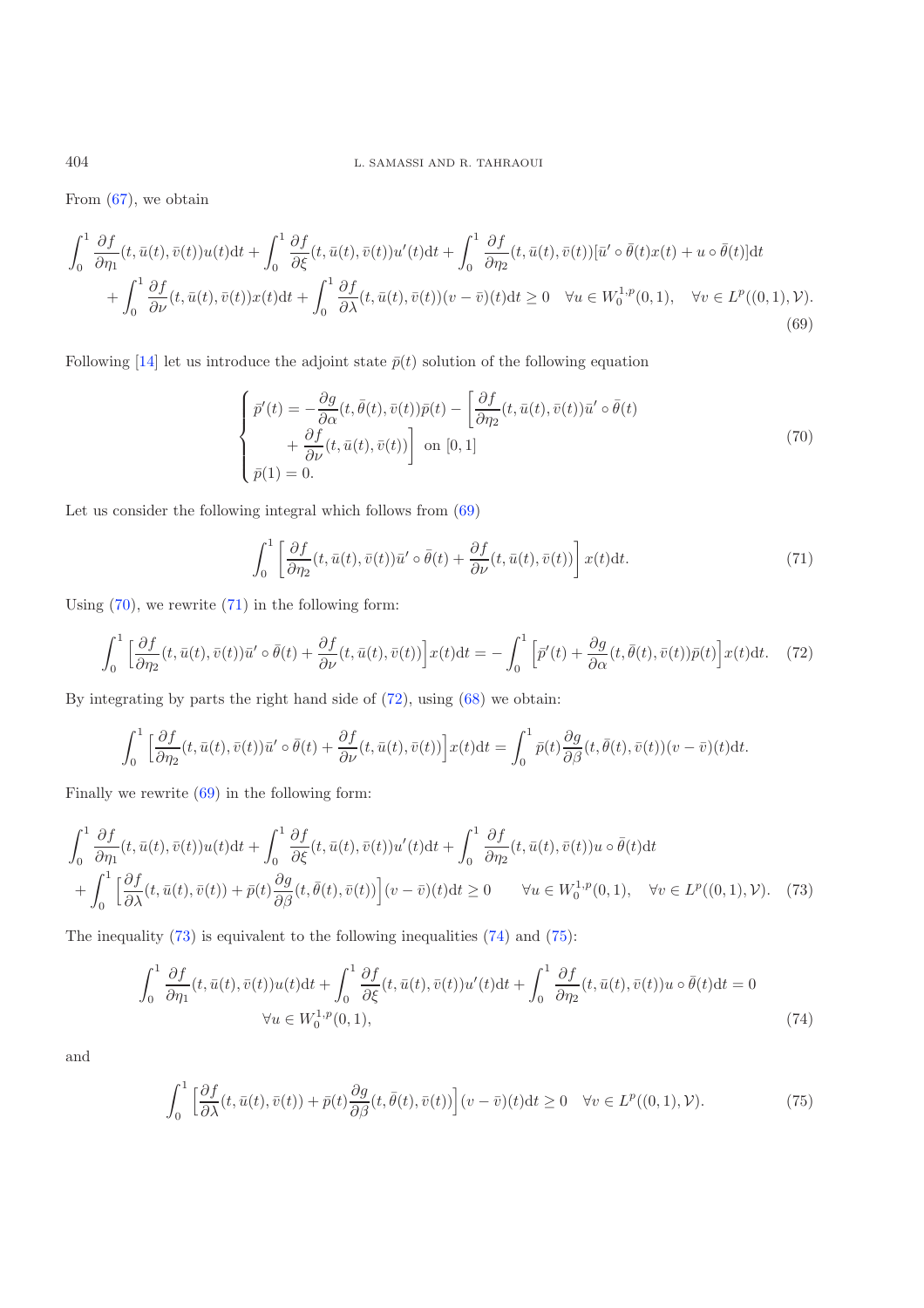Using the same idea as in the proof of Theorem [2.1](#page-9-4) we show that the inequality  $(74)$  is equivalent to:

$$
\frac{\partial f}{\partial \eta_1}(t, \bar{u}(t), \bar{c}(t)) + \frac{\partial}{\partial \eta_2} \left\langle \mu_t, f(., \bar{u}(.), \bar{u}'(.), \bar{u}(t), t, \bar{c}(.) ) \right\rangle \n+ \sum_{i \in I} \delta_{t_i} \int_{\{\bar{\theta} = t_i\}} \frac{\partial f}{\partial \eta_2}(s, \bar{u}(s), \bar{c}(s)) ds - \frac{d}{dt} \left[ \frac{\partial f}{\partial \xi}(t, \bar{u}(t), \bar{c}(t)) \right] = 0,
$$

in  $\mathcal{D}_t'(0,1)$ , with the short notation  $f(s,\bar{u}(s),\bar{c}(s)) = f(s,\bar{u}(s),\bar{u}'(s),\bar{u} \circ \theta(s),\theta(s),\bar{v}(s))$ . Let h and  $\gamma$  be such that  $b \in \mathcal{D}(0,1)$ ,  $-1 \leq b \leq 0$  and  $0 \leq \gamma \leq 1$  and let us set  $v = \bar{v} + \gamma b\bar{v}$ . By tak that  $h \in \mathcal{D}(0, 1), -1 \leq h \leq 0$  and  $0 < \gamma < 1$  and let us set  $v = \bar{v} + \gamma h \bar{v}$ . By taking  $v = \bar{v} + \gamma h \bar{v}$  in [\(75\)](#page-23-5) we obtain:

$$
\int_0^1 \left[ \frac{\partial f}{\partial \lambda}(t, \bar{u}(t), \bar{v}(t)) + \bar{p}(t) \frac{\partial g}{\partial \beta}(t, \bar{\theta}(t), \bar{v}(t)) \right] \bar{v}(t) h(t) dt \ge 0 \quad \forall h \in \mathcal{D}(0, 1), \ h \le 0, \text{ by homogeneousness. (76)}
$$

This gives:

$$
\bar{v}(t)\left[\frac{\partial f}{\partial \lambda}(t,\bar{u}(t),\bar{v}(t)) + \bar{p}(t)\frac{\partial g}{\partial \beta}(t,\bar{\theta}(t),\bar{v}(t))\right] \le 0 \text{ a.e. } t \in [0,1].
$$

# 6. Application to a financial market problem: the model of Jouini, Koehl and Touzi [\[9](#page-28-1)[,10](#page-28-10)]

We shall consider the regular case as in [\[9\]](#page-28-1). Following [\[9](#page-28-1)] let us present this model. The financial market consists in one riskless asset, whose price function is given by  $S(t)$ . We assume that sales are subject to taxes on benefits following the usual first-in-first-out rule according to which any bond sold at some time t should be the oldest one in the time t portofolio. We introduce the set  $\Delta = \{(t, u) \in \mathbb{R}^2 / 0 \le u \le t \le 1\}$ . For each monetary unit invested at time u and sold out at time t we denote by  $\varphi(t, u)$  the after tax amount received monetary unit invested at time u and sold out at time t, we denote by  $\varphi(t, u)$  the after tax amount received at time t;  $\varphi(t, u)$  is assumed to be  $c^1$  decreasing in t and increasing in u. Let  $x(t)$  be the investment rate in units of the risky asset at time t; the disinvestment rate of this asset at time t is  $y(t) = x \circ \theta(t) \theta'(t)$  for *a.e.* t (*cf.* [\[9](#page-28-1)]) where  $\theta()$  is the delay function given by: where  $\theta(.)$  is the delay function given by:

$$
\theta(t) = \sup \Big[ s \in [0,1] / \int_0^s x(u) \mathrm{d}u \le \int_0^t y(u) \mathrm{d}u \Big].
$$

We have:  $\theta(0) = 0$ ,  $0 \le \theta(t) \le t$ . The trading strategy is such that  $\int_0^t y(s) ds \le \int_0^t x(s) ds$ . The following two functions are useful for the formulation of the problem:  $z(t) = x(t) S(t)$  and  $y(t) > 0$ , such that  $\theta'(t) = y(t)$ . functions are useful for the formulation of the problem:  $z(t) = x(t) \cdot \tilde{S}(t)$  and  $v(t) \ge 0$ , such that  $\theta'(t) = v(t)$ .<br>With these functions the agent control problem consists in maximizing the utility functional: With these functions, the agent control problem consists in maximizing the utility functional:

$$
J(z,v) = \int_0^1 U(t, c^{z,\theta_v}(t)) dt
$$

under the state constraint:

$$
\frac{d\theta_v}{dt} = v, \quad \theta_v(0) = 0 \text{ with } v(t) \ge 0,
$$

and the control  $(z, v)$  belongs to  $\mathcal{U}_{ad} = \left\{ (z, v) / 0 \le z(t) \le \omega(t), v(t) \ge 0, \int_0^t v(s) ds \le t \right\}$ . The agent consumption rate  $c^{z,\theta_v}$  is defined by

<span id="page-24-0"></span>
$$
c^{z,\theta_v}(t) = \omega - z(t) + \theta'(t)z(\theta(t)).\varphi(t,\theta(t)).
$$

In [\[10\]](#page-28-10), the authors show that this problem has an optimal solution  $(\bar{x}, \bar{v})$  such that  $\bar{x}$  is piecewise  $c^1$  on [0, 1]<br>and  $\bar{v}$  is piecewise continuous on [0, 1]. Let  $\bar{\theta}$  be the optimal state, corresponding and  $\bar{v}$  is piecewise continuous on [0, 1]. Let  $\bar{\theta}$  be the optimal state, corresponding to  $(\bar{x}, \bar{v})$ . In this paper,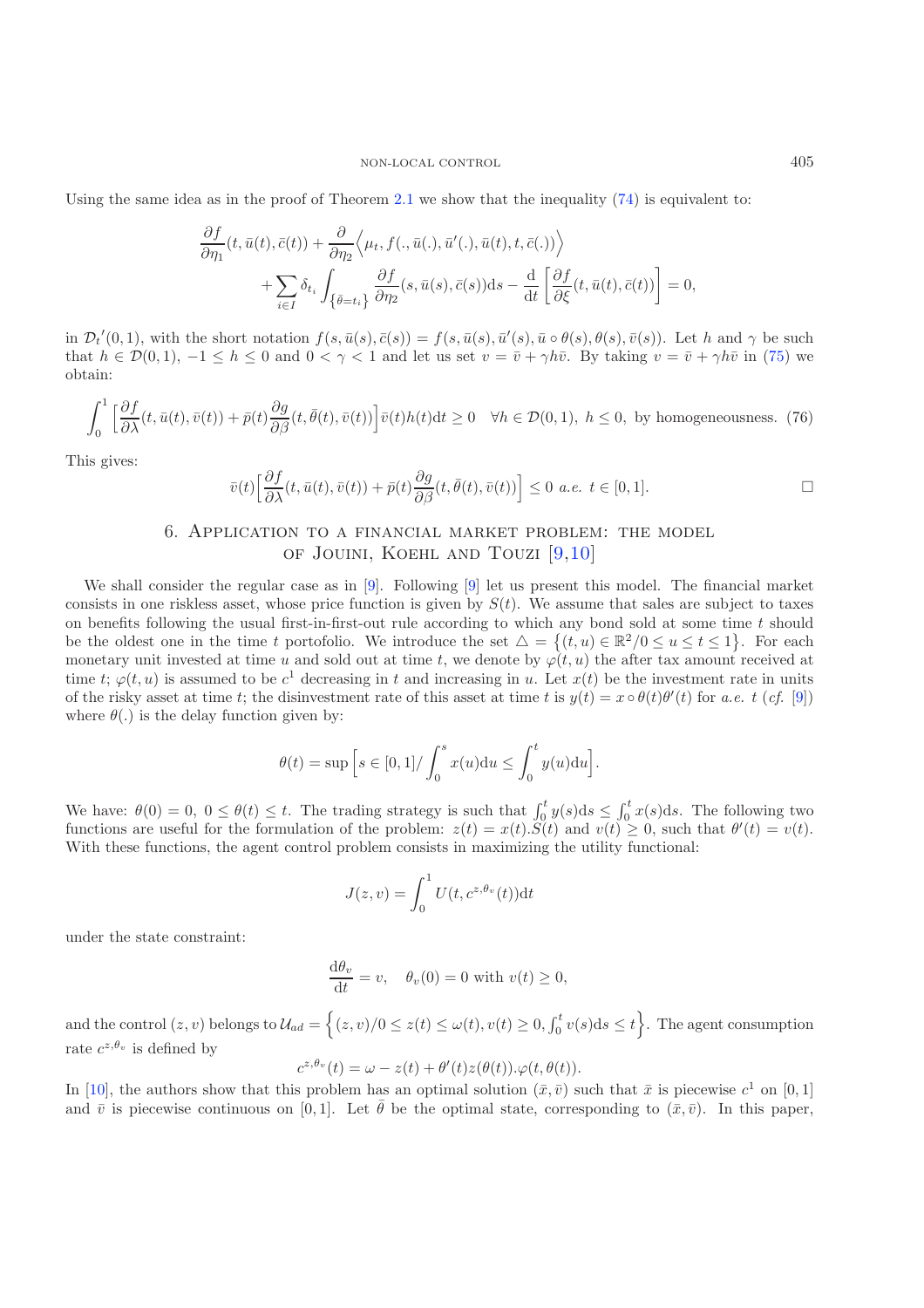we assume a regularity assumption on the optimal solution. As the function  $t \mapsto \left\{ s \in [0,1] / \bar{\theta}(s) = \theta_{\bar{v}} > t \right\}$  is<br>decreasing there exists a family of reals  $(t_1)$ ,  $\in [0, 1]$  with Lempty finite or countable such tha decreasing, there exists a family of reals  $(t_i)_{i\in I} \subset [0,1]$ , with I empty, finite or countable such that:

$$
|\{s \in [0,1]/\bar{\theta}(s) = \theta_{\bar{v}} = t_i\}| > 0.
$$
\n(77)

Let the following assumption hold:  $\bar{\theta} = \theta_{\bar{v}} : [0, 1] \longrightarrow [0, 1]$  is absolutely continuous such that:

$$
\begin{cases} \left| \bar{\theta}'(.) \right| \in L^{\rho}(0,1), \frac{\chi_{\bar{\theta}}(.)}{|\theta'(.)|} \in L^{\mu}(0,1), \operatorname{card}(\bar{\theta}^{-1}(.)) \in L^{\nu'}(\mathbb{R})\\ \text{with } \frac{1}{\rho} + \frac{1}{p'} + \frac{1}{\mu} \leq 1, \frac{1}{\mu} + \frac{1}{\nu} + \frac{1}{\rho} + \frac{1}{p'} - \frac{1}{\nu}(\frac{1}{p'} + \frac{1}{\mu} + \frac{1}{\rho}) \leq 1, \\ \frac{1}{p} + \frac{1}{p'} = 1, \end{cases} \tag{78}
$$

where

$$
\mathcal{X}_{\bar{\theta}}(.) = \mathcal{X}_E(.) \text{ with } E = \left\{ s \in [0, 1] / \bar{\theta}(s) \neq t_i \quad \forall i \in I \right\}.
$$

Under regularity assumption on  $(\bar{x}, \bar{v})$  and under the following assumptions:

 $U: [0,1] \times \mathbb{R}^+ \longrightarrow \mathbb{R}, (t,\xi) \longrightarrow U(t,\xi)$  is continuously differentiable in  $\xi$  when t is fixed such that: (i)  $|U(t,\xi)| \leq C_7(1+|\xi|^p), C_7 > 0$ (ii)  $|\frac{\partial U}{\partial \xi}(t,\xi)| \leq C_8(1+|\xi|^{p-1}), C_8 > 0.$ 

Our previous results allow us to obtain the following:

#### **Corollary 6.1.**

 $(ii)$ 

(i) 
$$
\bar{x}(t) \left[ -\frac{\partial U}{\partial \xi}(t, \bar{c}(t)) + \langle \nu_t^{\bar{\theta}}, \frac{\partial U}{\partial \xi}(\cdot, \bar{c}(\cdot)\varphi(\cdot, t)\bar{v}(\cdot)) \rangle \right] + \bar{x}(t) \sum_{i \in I} \delta_{t_i} \int_{\{\bar{\theta} = t_i\}} \frac{\partial U}{\partial \xi}(s, \bar{c}(s)) \varphi(s, \bar{\theta}(s)) \, ds \ge 0
$$
  
in  $\mathcal{D}_t'(0, 1)$ , where we denote  $\bar{\theta} = \theta_{\bar{v}}, \bar{c}(t) = c(\bar{x}, \bar{v})(t) = \omega(t) - \bar{x}(t) + \bar{v}(t) \cdot \bar{x} \circ \theta_{\bar{v}}(t) \cdot \varphi(t, \theta_{\bar{v}}(t))$ . The  
measure  $\nu_{\bar{\theta}}^{\bar{\theta}}$  is the counting measure defined by:

*measure*  $\nu_t^{\hat{\theta}}$  *is the counting measure defined by:* 

$$
\left\langle \nu_t^{\bar{\theta}}, \frac{\partial U}{\partial \xi} (.,\bar{c}(.)\varphi(.,t)\bar{v}(.) ) \right\rangle = \sum_{x \in \bar{\theta}^{-1}(t)} \mathcal{X}_{\bar{\theta}}(x) \frac{\frac{\partial U}{\partial \xi}(x,\bar{c}(x)\varphi(x,t)\bar{v}(x))}{|\bar{\theta}'(x)|} \text{ for a.e. } t.
$$
  

$$
\bar{v}(t) \left[ \frac{\partial U}{\partial \xi}(t,\bar{c}(t)).\bar{x} \circ \bar{\theta}(t).\varphi(t,\bar{\theta}(t)) \right] + \bar{v}(t) \left\{ \int_t^1 \bar{v}(s).\frac{\partial U}{\partial \xi} .\left[ \bar{x}' \circ \bar{\theta}(s).\varphi(s,\bar{\theta}(s)) + \bar{x} \circ \bar{\theta}(s) \frac{\partial \varphi}{\partial \theta}(s,\bar{\theta}(s)) \right] ds \right\}
$$
  
 $\geq 0 \text{ for a.e. } t \in [0,1].$ 

**Remark 6.1.** In [\[9](#page-28-1)]  $\bar{\theta}$  is supposed to be implicitly invertible. This is not the case here by [\(77\)](#page-24-0). Let us point out that the conditions above are some what local, contrary to which exists in the literature, if we except the case of translations [\[13\]](#page-28-16) and the case of strictly monotonous deviations [\[9](#page-28-1)[,12\]](#page-28-8).

*Proof of Corollary* ??. Let  $(\bar{x}, \bar{v})$  be an optimal solution of the agent problem which belongs to the set of admissibles controls:

$$
\mathcal{U}_{ad} = \left\{ (x, v)/0 \le x(t) \le \omega(t), \ v(t) \ge 0, \int_0^t v(s) \mathrm{d}s \le t \right\},\
$$

and let us assume that  $\bar{x}$  is piecewise  $c^1$  and  $\bar{v}$  is piecewise continuous on [0, 1]. Then we have:

$$
J(\bar{x}, \bar{v}) \ge J(x, v) \quad \forall (x, v) \in \mathcal{U}_{ad}.
$$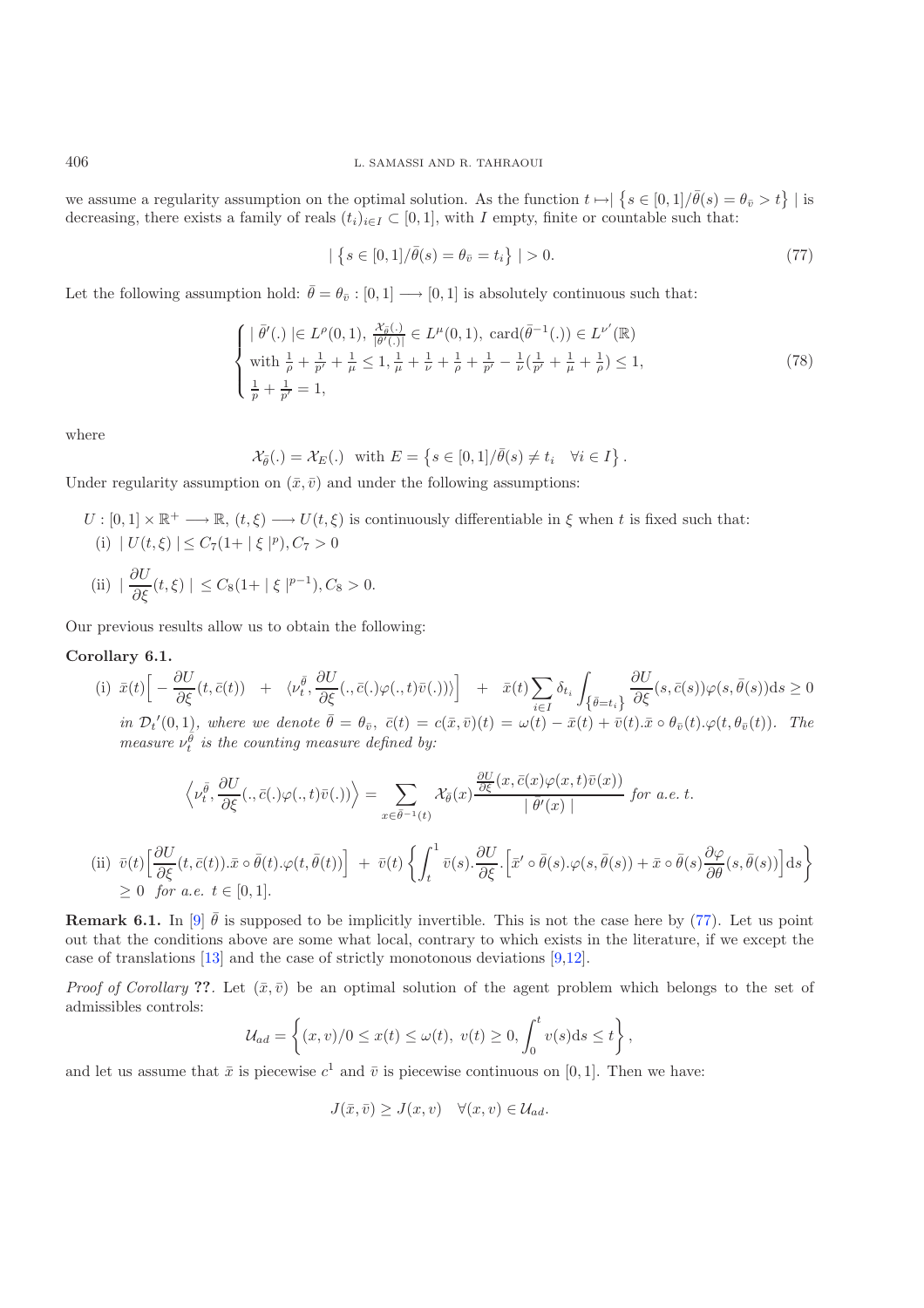### <span id="page-26-1"></span>NON-LOCAL CONTROL 407

<span id="page-26-0"></span>For all  $(y, r)$  admissible, for any  $\epsilon > 0$ , the control  $(\bar{x} + \epsilon(y - \bar{x}), \bar{v} + \epsilon(r - \bar{v}))$  is admissible and we obtain:

<span id="page-26-2"></span>
$$
\lim_{\epsilon \to 0} \frac{J(\bar{x} + \epsilon(y - \bar{x}), \bar{v} + \epsilon(r - \bar{v})) - J(\bar{x}, \bar{v})}{\epsilon} \le 0.
$$
\n(79)

By the regularity and the growth assumptions on  $U$ , we obtain the existence of the limit in  $(79)$  and thus we have the following inequality:

$$
\int_{0}^{1} \frac{\partial U}{\partial \xi}(t, \bar{c}(t)) \Big[ - (y(t) - \bar{x}(t)) + (y - \bar{x}) \circ \bar{\theta}(t). \bar{v}(t). \varphi(t, \bar{\theta}(t)) \Big] dt + \int_{0}^{1} \frac{\partial U}{\partial \xi}(t, \bar{c}(t)) \bar{x} \circ \bar{\theta}(t) \varphi(t, \bar{\theta}(t)) (r(t) - v(t)) dt + \int_{0}^{1} \frac{\partial U}{\partial \xi}(t, \bar{c}(t)) \Big[ \bar{v}(t) \bar{x}' \circ \bar{\theta}(t) \varphi(t, \bar{\theta}(t)) + \bar{v}(t) \bar{x} \circ \bar{\theta}(t) \frac{\partial \varphi}{\partial \theta}(t, \bar{\theta}(t)) \Big] \lambda(t) dt \le 0, \quad (80)
$$

for any admissible  $(y, r)$ , where  $\lambda$  is the increase in  $\bar{\theta}$  corresponding to the increase r in the control *i.e.*  $\lambda' = r - \bar{v}$ ,  $\lambda(0) = 0$ . By integrating by parts we obtain:

$$
\int_{0}^{1} \frac{\partial U}{\partial \xi}(t, \bar{c}(t)) \left[ \bar{v}(t)\bar{x}' \circ \bar{\theta}(t)\varphi(t, \bar{\theta}(t)) + \bar{v}(t)\bar{x} \circ \bar{\theta}(t) \frac{\partial \varphi}{\partial \theta}(t, \bar{\theta}(t)) \right] \lambda(t) dt
$$
\n
$$
= \left[ -\int_{t}^{1} \frac{\partial U}{\partial \xi}(s, \bar{c}(s)) [\bar{v}(s)\bar{x}' \circ \bar{\theta}(s)\varphi(s, \bar{\theta}(s)) + \bar{v}(s)\bar{x} \circ \bar{\theta}(s) \frac{\partial \varphi}{\partial \theta}(s, \bar{\theta}(s))] ds \lambda(t) \right]_{0}^{1}
$$
\n
$$
+ \int_{0}^{1} \left\{ \int_{t}^{1} \frac{\partial U}{\partial \xi}(s, \bar{c}(s)) [\bar{v}(s)\bar{x}' \circ \bar{\theta}(s)\varphi(s, \bar{\theta}(s)) + \bar{v}(s)\bar{x} \circ \bar{\theta}(s) \frac{\partial \varphi}{\partial \theta}(s, \bar{\theta}(s))] ds \right\} (r - \bar{v})(t) dt.
$$

We rewrite the inequality [\(80\)](#page-26-1) in the following form:

<span id="page-26-4"></span>
$$
\int_{0}^{1} \left[ \frac{\partial U}{\partial \xi}(t, \bar{c}(t)) \bar{v}(t) \varphi(t, \bar{\theta}(t)) (y - \bar{x}) \circ \bar{\theta}(t) \right] dt + \int_{0}^{1} \frac{\partial U}{\partial \xi}(t, \bar{c}(t)) \bar{x} \circ \bar{\theta}(t) \varphi(t, \bar{\theta}(t)) (r - \bar{v})(t) dt + \int_{0}^{1} \left[ -\frac{\partial U}{\partial \xi}(t, \bar{c}(t)) (y(t) - \bar{x}(t)) \right] dt + \int_{0}^{1} \left\{ \int_{t}^{1} \frac{\partial U}{\partial \xi}(s, \bar{c}(s)) [\bar{v}(s) \bar{x}' \circ \bar{\theta}(s) \varphi(s, \bar{\theta}(s)) + \bar{v}(s) \bar{x} \circ \bar{\theta}(s) \frac{\partial \varphi}{\partial \theta}(s, \bar{\theta}(s))] ds \right\} (r - \bar{v})(t) dt \leq 0, \quad (81)
$$

<span id="page-26-3"></span>for any admissible  $(y, r)$ . We can also easily derive from  $(81)$  the following inequality

$$
\int_{0}^{1} \frac{\partial U}{\partial \xi}(t, \bar{c}(t)) \bar{x} \circ \bar{\theta}(t) \varphi(t, \bar{\theta}(t)) (r - \bar{v})(t) dt + \int_{0}^{1} \left\{ \int_{t}^{1} \frac{\partial U}{\partial \xi}(s, \bar{c}(s)) [\bar{v}(s) \bar{x}' \circ \bar{\theta}(s) \varphi(s, \theta(s)) + \bar{v}(s) \bar{x} \circ \bar{\theta}(s) \frac{\partial \varphi}{\partial \theta}(s, \bar{\theta}(s))] ds \right\} (r - \bar{v})(t) dt \leq 0, \quad (82)
$$

for any admissible  $r$ , and

$$
\int_0^1 \left[ -\frac{\partial U}{\partial \xi}(t, \bar{c}(t)) (y(t) - \bar{x}(t)) \right] dt + \int_0^1 \left[ \frac{\partial U}{\partial \xi}(t, \bar{c}(t)) \bar{v}(t) \varphi(t, \bar{\theta}(t)) (y - \bar{x}) \circ \bar{\theta}(t) \right] dt \le 0,
$$
\n(83)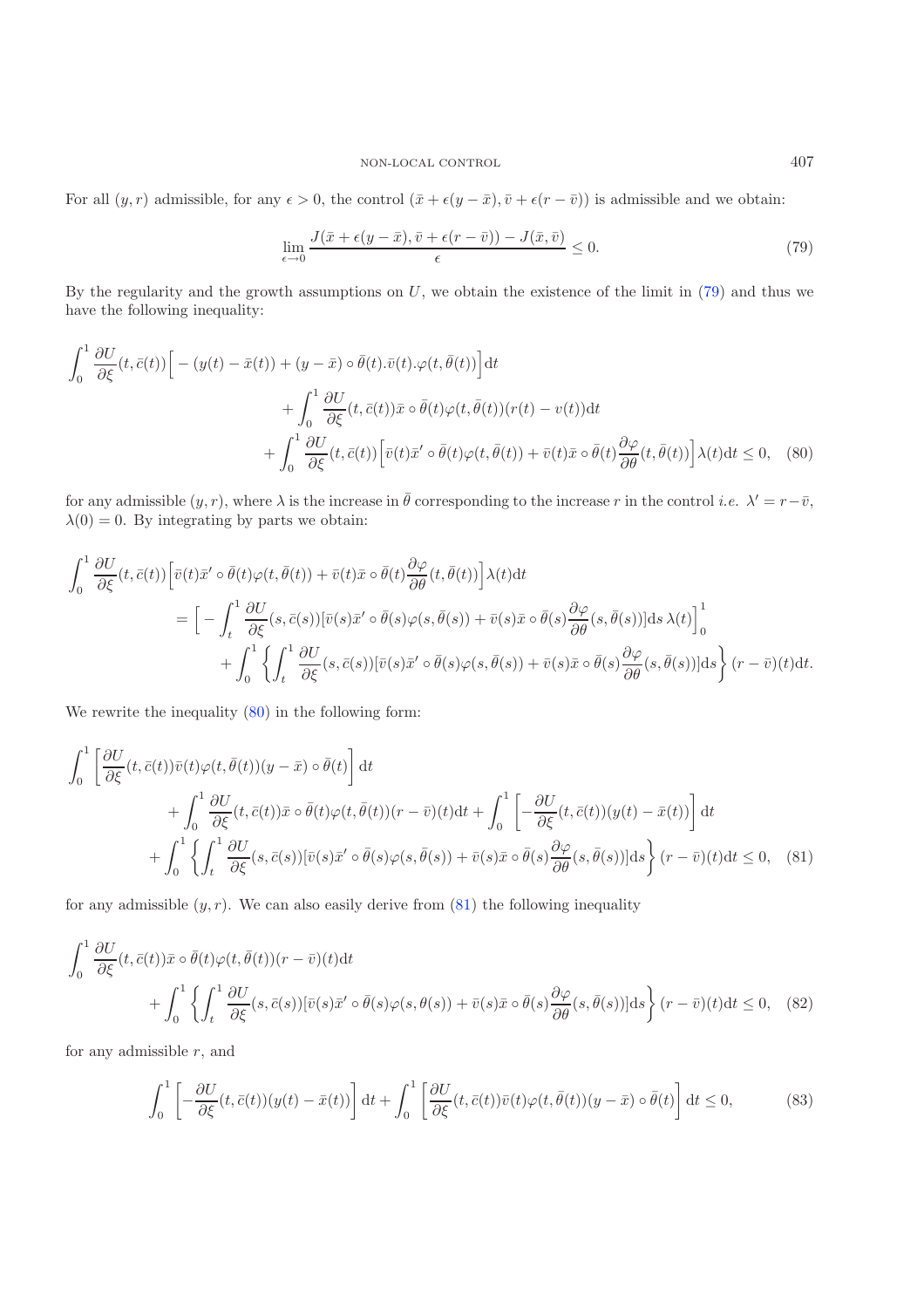for any admissible y. And as in the proof of Theorem [2.1,](#page-9-4) we can rewrite the inequality [\(83\)](#page-26-3) in the following form:

$$
\int_0^1 \left[ -\frac{\partial U}{\partial \xi}(t, \bar{c}(t)) + \left\langle \nu_t^{\bar{\theta}}, \frac{\partial U}{\partial \xi} (., \bar{c}(.)) \varphi (., t) \bar{v}(.) \right\rangle \right] (y(t) - \bar{x}(t)) dt \n+ \left\langle \sum_{i \in I} \delta_{t_i} \int_{\{\bar{\theta} = t_i\}} \frac{\partial U}{\partial \xi}(s, \bar{c}(s)) \varphi(s, \bar{\theta}(s)) ds, y - \bar{x} \right\rangle \le 0, \text{ for any admissible } y. \quad (84)
$$

Let h and  $\gamma$  be such that  $h \in \mathcal{D}(0,1), -1 \leq h \leq 0$  and  $0 < \gamma < 1$ . Let us set  $y = \bar{x} + \gamma h\bar{x}$  and let us show that  $y$  is admissible. We have:

<span id="page-27-2"></span><span id="page-27-1"></span><span id="page-27-0"></span>
$$
y(t) = x(t)(1 + \gamma h(t)) \ge \bar{x}(t)(1 - \gamma) \ge 0
$$

and

 $\omega(t) - y(t) = \omega(t) - \bar{x}(t) - \gamma h \bar{x}(t) \ge \omega(t) - \bar{x}(t) \ge 0,$ 

*i.e.* y is admissible. If we take in [\(84\)](#page-27-0)  $y = \bar{x} + \gamma h \bar{x}$ , then we obtain:

$$
\int_{0}^{1} \left[ -\frac{\partial U}{\partial \xi}(t, \bar{c}(t)) + \left\langle \nu_t^{\theta}, \frac{\partial U}{\partial \xi} (., \bar{c}(.) )\varphi(., t) \bar{v}(.) \right\rangle \right] \bar{x}(t) h(t) dt + \left\langle \bar{x}(t) \sum_{i \in I} \delta_{t_i} \int_{\{\bar{\theta} = t_i\}} \frac{\partial U}{\partial \xi}(s, \bar{c}(s)) \varphi(s, \bar{\theta}(s)) ds, h \right\rangle \le 0 \quad (85)
$$

for any  $h \in \mathcal{D}(0,1), h \leq 0$ , by homogeneousness. We can therefore rewrite the inequality [\(85\)](#page-27-1) in the following form:

$$
\bar{x}(t) \left[ -\frac{\partial U}{\partial \xi}(t, \bar{c}(t)) + \left\langle \nu_t^{\bar{\theta}}, \frac{\partial U}{\partial \xi}(:, \bar{c}(.) )\varphi(., t)\bar{v}(.) \right\rangle \right] + \bar{x}(t) \sum_{i \in I} \delta_{t_i} \int_{\{\bar{\theta} = t_i\}} \frac{\partial U}{\partial \xi}(s, \bar{c}(s)) \varphi(s, \bar{\theta}(s)) \, \mathrm{d}s \ge 0, \text{ in } \mathcal{D}'(0, 1). \tag{86}
$$

This proves (i) of Corollary **??**. We can also rewrite the inequality [\(82\)](#page-26-4) in the form:

$$
\int_{0}^{1} \left[ \frac{\partial U}{\partial \xi}(t, \bar{c}(t)) \bar{x} \circ \bar{\theta}(t) \varphi(t, \bar{\theta}(t)) \right] (r - \bar{v})(t) dt + \int_{0}^{1} \left[ \int_{t}^{1} \frac{\partial U}{\partial \xi}(s, \bar{c}(s)) \bar{v}(s) \bar{x}' \circ \bar{\theta}(s) \varphi(s, \bar{\theta}(s)) ds \right] (r - \bar{v})(t) dt + \int_{0}^{1} \left[ \int_{t}^{1} [\bar{v}(s) \bar{x} \circ \bar{\theta}(s) \frac{\partial \varphi}{\partial \theta}(s, \bar{\theta}(s))] ds \right] (r - \bar{v})(t) dt \leq 0, \quad (87)
$$

for any admissible r. Let us consider the following control  $r(t)=\bar{v}(t)+\bar{v}(t)\gamma h(t)$ . This control is admissible since we have:

$$
r(t) = \bar{v}(t)(1 + \gamma h(t))\bar{v}(t)(1 - \gamma) \ge 0,
$$

and

$$
\int_0^t r(s)ds = \int_0^t \bar{v}(s)ds + \gamma \int_0^t \bar{v}(s)h(s)ds \le \int_0^t \bar{v}(s)ds \le t.
$$
  
or (87)  $r(t) = \bar{v}(t) + \bar{v}(t)c_0h(t)$  then we obtain:

If we take in the inequality [\(87\)](#page-27-2),  $r(t)=\bar{v}(t)+\bar{v}(t)\gamma h(t)$ , then we obtain:

$$
\int_{0}^{1} \left[ \frac{\partial U}{\partial \xi}(t, \bar{c}(t)) \bar{x} \circ \bar{\theta}(t) \varphi(t, \bar{\theta}(t)) \right] \bar{v}(t) h(t) dt + \int_{0}^{1} \left[ \int_{t}^{1} \frac{\partial U}{\partial \xi}(s, \bar{c}(s)) \bar{v}(s) \bar{x}' \circ \bar{\theta}(s) \varphi(s, \bar{\theta}(s)) ds \right] \bar{v}(t) h(t) dt + \int_{0}^{1} \left[ \int_{t}^{1} \left[ \bar{v}(s) \bar{x} \circ \bar{\theta}(s) \frac{\partial \varphi}{\partial \theta}(s, \bar{\theta}(s)) \right] ds \right] \bar{v}(t) h(t) dt \leq 0, \quad (88)
$$